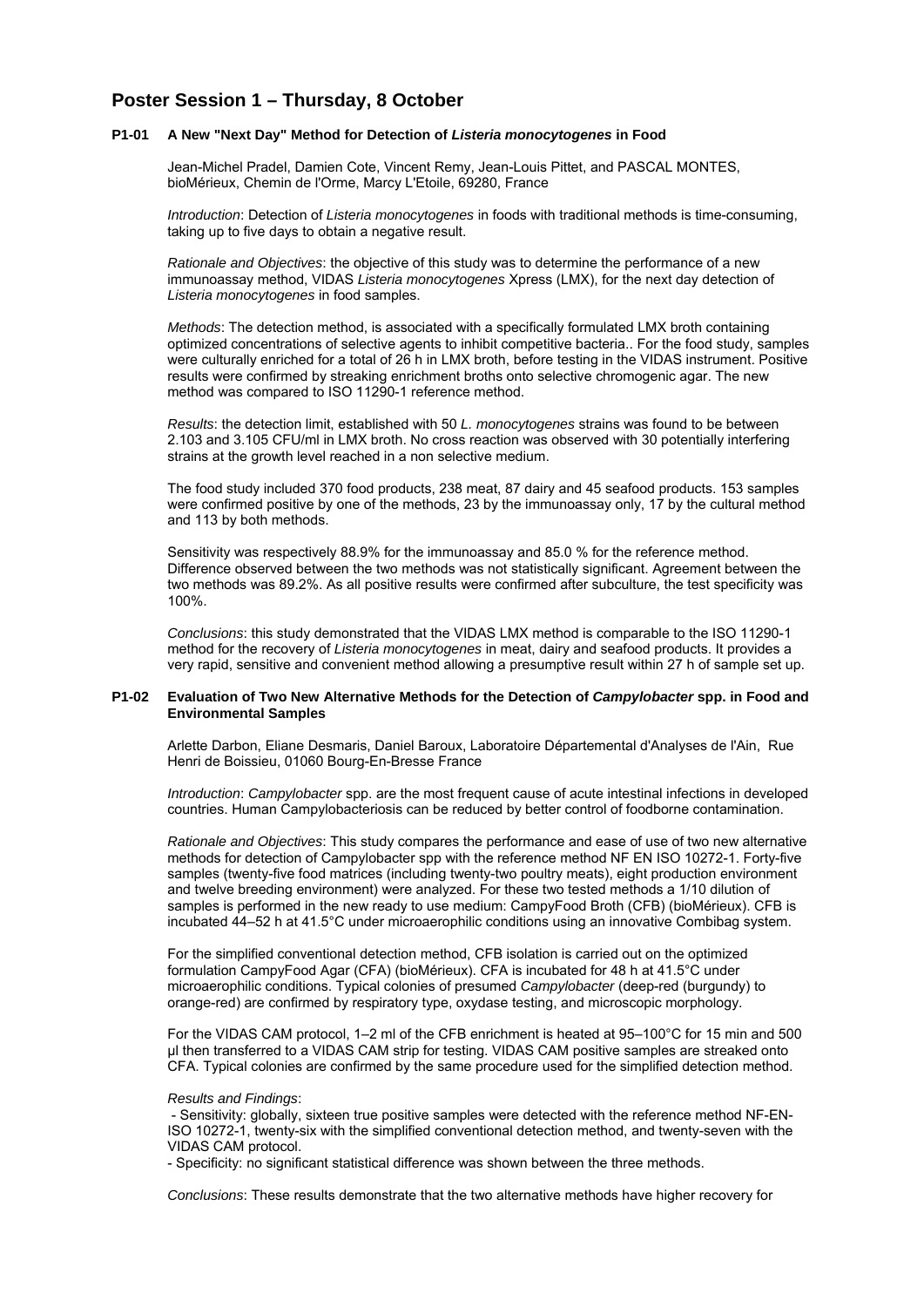*Campylobacter* spp. compared to the NF EN ISO 10272-1 method. The new bioMérieux alternative methods for detection of *Campylobacter* spp. significantly improve ease of use, time to result, and laboratory throughput.

# **P1-03 Application of an Automated MPN System for Enumeration of Bacterial Counts on Food Contact Surfaces**

Peter Paulsen, A. Aydin, W.R. El Ghareeb, and G. Devulder, bioMérieux, Vienna, 1210, Austria

#### *Will be presented by Geraldine Ramage*

*Introduction*: The microbiological examination of food-contact surfaces is a recognized tool to assess the efficacy of cleaning and disinfection in food plants. Commonly tested indicators are total viable count (TVC) and enterobacteriaceae. Neutralizing agents can be used to prevent "false-negative" results due to the antibacterial activity of residues.

*Rational*: The application of an automated MPN system (TEMPO® ) for enumeration of bacteria for testing of the cleaning and disinfection efficacy of food contact surfaces was studied. In a first trial, 5 neutralizing agents [Eugon LT100, Difco neutralizing buffer; ISO 18593 buffer; mod. Letheen broth; commercial swab with neutralizer (Quantiswab, Coban)] were tested for possible interferences on the enumeration of selected bacterial strains (*E. coli* ATCC25922; *Lb.plantarum* DSM20174; St. aureus ATCC25923; *C. freundii* NCTC9750; *B. cereus* NCTC7464) by the automated MPN system and cultural ISO or BAM methods. Then, 40 surfaces (stainless steel=22, plastic=15, other=3) in 5 different food premises were tested by the MPN system (TVC, *E. coli*, coliforms, *St. aureus*, Lactic acid bacteria) and cultural reference methods.

*Results*: As there was no significant difference in the enumation of cultures between the different neutralizing agents, the commercial swab kit (Quantiswab) was chosen for surface sampling. For the 40 surface samples, results by the automated MPN method agreed well with those obtained by cultural methods. For results in the detection range, average differences were 0.06 and 0.12 log for TVC (n=22) and Enterobacteriaceae (n=6), respectively. For coliforms, similar results were obtained. For *E. coli*, 38 samples were below detection range, and differences for the remaining two samples were 0.5 and 0.7 log.

*Conclusions*: Results obtained for cleaned and disinfected food contact surfaces did not differ significantly from those obtained by reference methods. Depending on the microbiological parameter, results were obtained 24–48 earlier by the MPN system than by reference methods.

# **P1-04 Use of a Novel Device to Enable Irradiation of Fresh Cantaloupes by Electron Beam Irradiation**

MARY PIA CUERVO, Daniela Rodrigues-Silva, Joseph E. Maxim and Alejandro Castillo, Texas A&M University, Animal Science Department-2471, 308 Kleberg, TAMU, College Station, TX 77843, United **States** 

*Introduction*: Cantaloupes have been associated with numerous *Salmonella* outbreaks. Different studies have addressed the development of methods for cantaloupe disinfection, and their results seem to indicate a limited effectiveness of sanitizing rinses at reducing pathogens. Irradiation may be a solution, although the appropriate treatment conditions are still not established.

*Rational:* Due to their unidirectionality, electron beams are considered unsuitable for irradiating foods of irregular shapes. However, we have developed the Maxim Chamber, a new application that benefits from the innate scattering behavior of electrons when impacting a solid mass. Inside the chamber, a metallic mesh promotes infinite electron bounces, creating a cloud of electrons around the target object. When using this device, a uniform dose delivery over irregular shape objects such as rabbit carcasses, was achieved. Inoculated *E. coli* O157:H7 was reduced by > 5 log cycles onto rabbit carcasses. The objective of this work was to further investigate the Maxim Chamber capabilities in delivering dose uniformity and penetration using cantaloupes as a model.

*Results*: Average doses at the cantaloupe surface and at depths of 1 and 2 cm were 3.13 kGy, 2.27 kGy and 1.42 kGy, respectively. A stack of 6 allanine dosimeters immersed into the flesh showed max/min dose ratios from 1.19 to 1.61 kGy. Average log reduction of *Salmonella* Poona on cantaloupe after irradiation in the Maxim Chamber were > 4.7 and > 4.0 when inoculated on the rind and stem scar, respectively, and 4.7 and 3.9 when inoculated in the flesh at 1 and 2 cm under the surface, respectively.

*Conclusions*: The Maxim Chamber seems to be an effective tool to uniformly deliver e-beam irradiation to products with spherical shapes. Additionally, the advantage of reducing pathogen subcutaneously is highly remarkable due to current food safety concerns.

*Acknowledgements*: We thank Dr. Mayra Marquez and Mr. Josue Morales for providing technical assistance.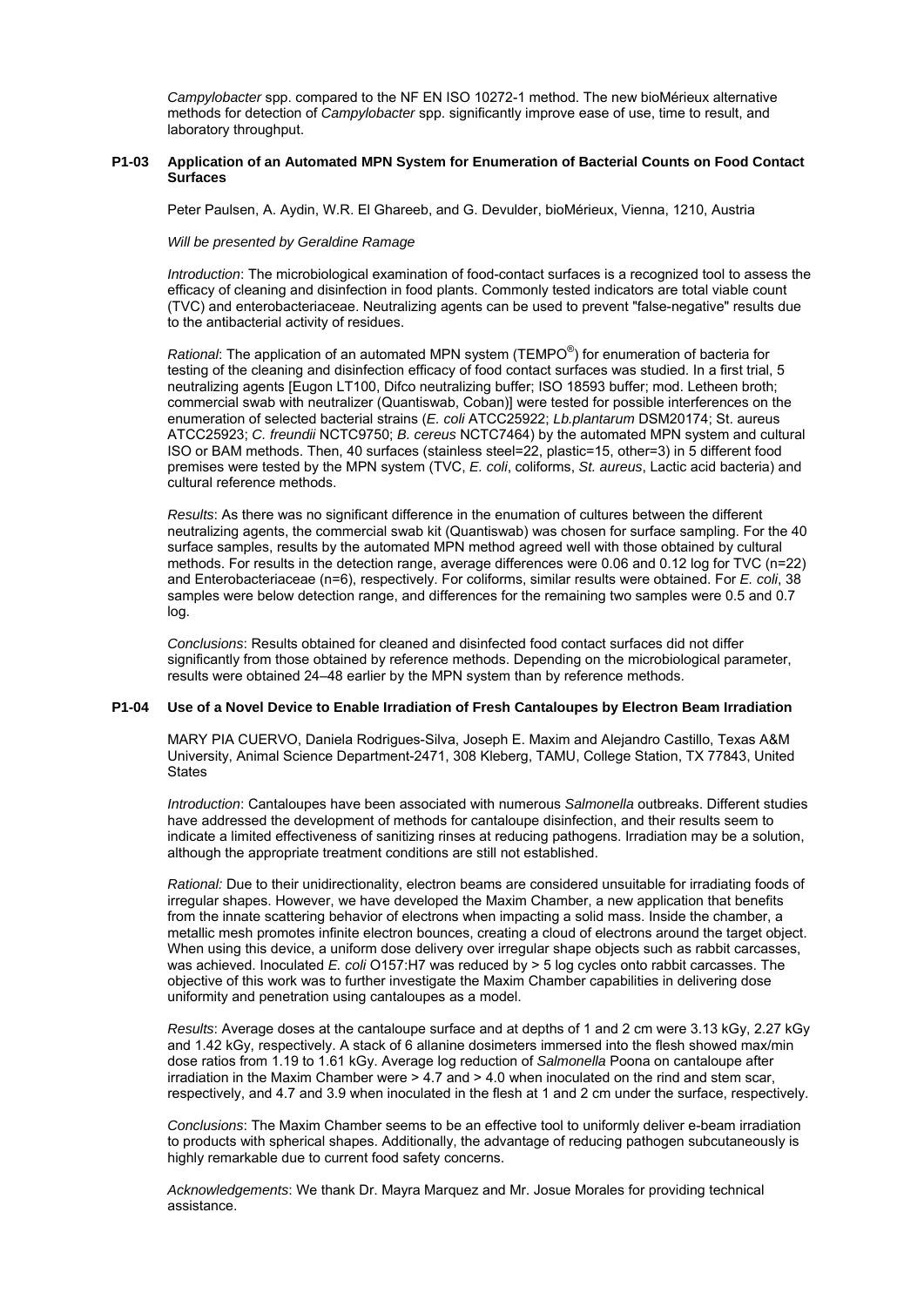## **P1-05 Testing for** *Salmonella* **and** *Escherichia coli* **O157:H7 from a Single 8-h Enrichment**

Xuan Peng, Morgan Wallace, Dawn Fallon, Bridget Andaloro, Lois Fleck, Lihong Wu, Dan Delduco and George Tice, DuPont Qualicon, R&D, Wilmington, DE 19880, United States

*will be presented by THOMAS B. MOELLER*

*Introduction*: Introduction: Most *Salmonella* and *E. coli* O157:H7 outbreaks are linked to two food types: fresh produce and beef. Traditional testing protocols call for separate enrichment methods when testing for *Salmonella* versus testing for *E. coli* O157:H7 in these matrices.

*Rational*: Purpose: The objectives of this study were two-fold; one was to investigate using an established 8-h beef enrichment method with the BAX<sup>®</sup> system PCR method for detecting E. col. O157:H7 in fresh produce, and the other was to evaluate the same enrichment with the same PCR method for detecting *Salmonella* in both beef and produce. Methods: Produce was spiked with *E. coli* O157:H7, and beef and produce were spiked with *Salmonella* at target levels set to yield fractional positive results. Samples were evaluated using the appropriate culture-based reference method and the PCR test kit method following the 8-h enrichment protocol. Twenty spiked and five unspiked samples per food type per method were tested and compared.

*Results*: Statistical analysis on both *E. coli* O157:H7 and *Salmonella* in all matrices indicated the test method performed as well as or better than the reference method for detecting both *E. coli* O157:H7 and *Salmonella*.

*Conclusions*: This approach demonstrated that both *Salmonella* and *E. coli* O157:H7 can be detected from the same 8-hour enrichment, which may save food companies cost, time and labor through reductions in sample preparation, media preparation, incubator space and waste streams.

#### **P1-06 Development of a Scorpion™ Probe-based Real-time PCR Assay for Genus** *Salmonella*

Daniel DeMarco and Stephen Varkey, DuPont Qualicon, Wilmington, DE, 19880, United States

# *will be presented by THOMAS B. MOELLER*

*Introduction*: The use of PCR-based methods for *Salmonella* spp. detection and monitoring have shown tremendous growth in recent years. One commonly used commercial method, the BAX<sup>®</sup> system, uses end-point PCR based on melting curve analysis. Although this method features excellent performance characteristics for sensitivity and specificity, it can require nearly 3.5 h to complete the cycling and melt curve analysis.

*Purpose*: The purpose of this study was to evaluate the use of probe-based Scorpion(TM) technology with existing primer sequences to develop a faster real-time PCR assay that would maintain performance identical or superior to the current end-point PCR assay. The use of probe detection allows for much more rapid cycling (< 1 h) and eliminated the need for a melt curve analysis. Methods: Studies comparing the sensitivity and inclusivity of the new real-time assay with the current commercial PCR assay were conducted, using both purified DNA and select *Salmonella* spp.

*Results*: Results using liquid real-time PCR reagents versus the tableted commercial PCR kit reagents showed equivalent sensitivity using both DNA (5 to 50 fg) and cells (~104 cfu/mL). Inclusivity using a small panel of 48 diverse *Salmonella* spp. was also identical with both assays, showing 100% detection of the strains tested.

*Significance*: These results demonstrate the feasibility of developing a novel real-time PCR assay for *Salmonella* spp. that allows for cycling and detection in less than one hour, with the same performance characteristics of an existing well-characterized, commercial assay.

#### **P1-07 Validation of a PCR Assay for Screening** *Listeria* **spp. in Foods and Environmental Sponges**

Morgan Wallace, Bridget Andaloro, George Tice and Joanne Ruebl, DuPont Qualicon, Wilmington, DE 19880, United States

## *will be presented by THOMAS B. MOELLER*

*Introduction*: Since other *Listeria* species can out-compete *L. monocytogenes* in culture, potentially leading to false negative results for the pathogenic species, some food producers are testing for *Listeria* spp. instead. Well-validated rapid methods for the detection of *Listeria* species as an indicator of possible product adulteration with *L. monocytogenes* are needed because culture-based take four to seven days to deliver a result.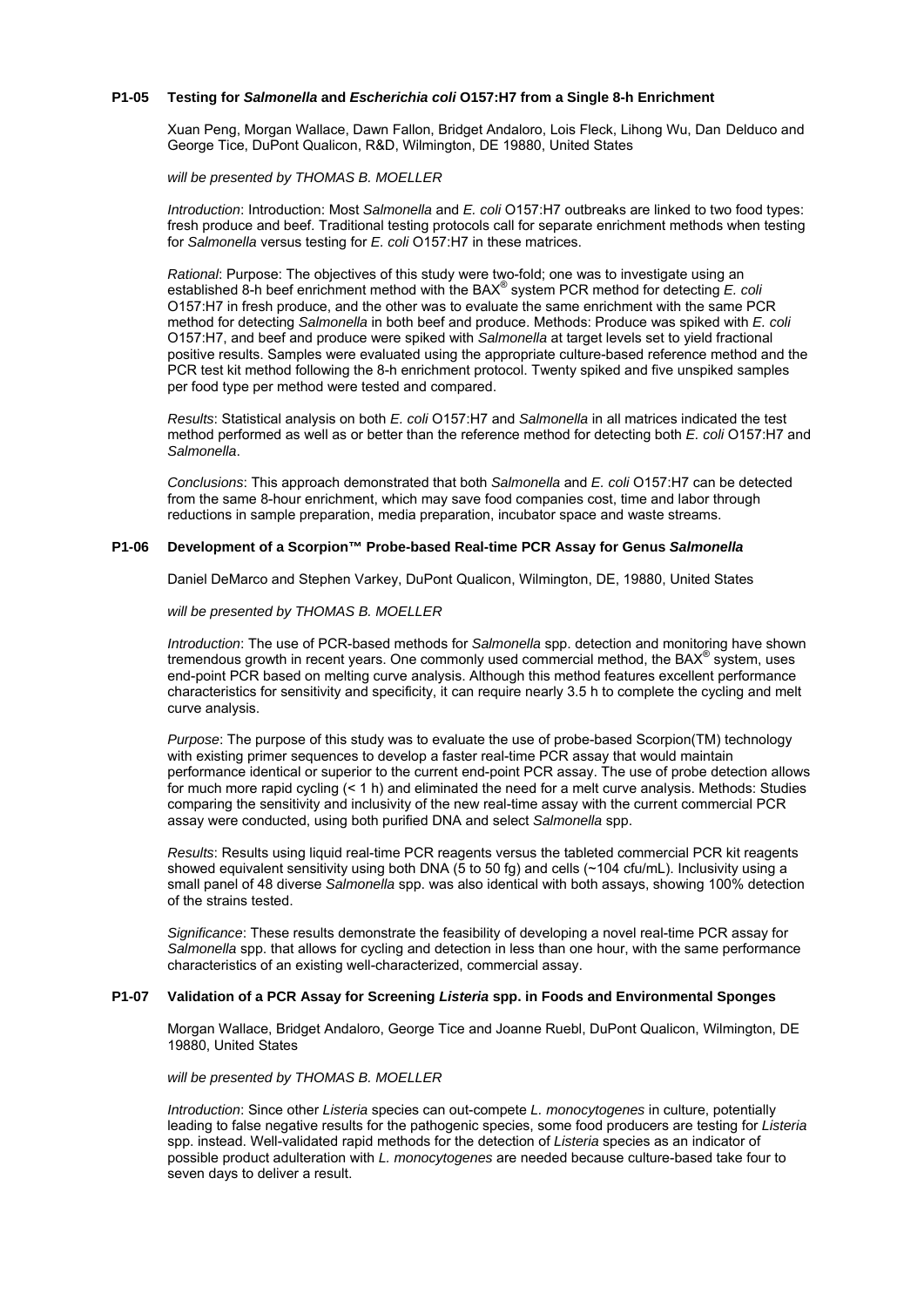*Purpose*: This study evaluated the inclusivity, exclusivity and effectiveness of the PCR-based BAX® system approach to screening of artificially introduced *Listeria* in spinach, processed cheese and frankfurters, and naturally occurring *Listeria* in smoked salmon and drain sponges.

Methods: Inclusivity testing was performed at  $\sim$ 1 log over the claimed product sensitivity of 10<sup>5</sup> CFU/mL, while exclusivity testing was performed at 10<sup>8</sup> CFU/mL. For method effectiveness, foods were spiked with *Listeria* at target levels set to yield fractional positive results and were evaluated using the appropriate USDA, FDA or AOAC culture-based method and the PCR test kit method, with twenty spiked and five unspiked samples per food type per method. Frankfurter testing was repeated at an independent laboratory. One food type, smoked salmon, and one environmental sample type, drain sponges, were testing using naturally occurring *Listeria* with twenty paired replicates.

*Results*: All 50 *Listeria* in the inclusivity panel were found to be reactive, whole the 30 non-*Listeria* strains were non-reactive using the assay. Comparing effectiveness results for PCR and plating, results for the three inoculated sample types demonstrated Chi-square values of 0.1 to 0.46, indicating no significant difference in method performance. For the naturally occurring *Listeria* contamination of salmon and drain samples, Chi-square comparison of PCR and reference culture methods demonstrated values of 1.26 and 0.10, also indicative of indistinguishable method performance.

*Significance*: This data indicates that this PCR method for the detection of *Listeria* is as effective as culture-based methods whole providing significant time savings.

#### **P1-08 Exposure Assessment to** *Cronobacter sakazakii* **in Powder Infant Formula in Ireland**

ARIANNA MUSSIDA and Francis Butler, University College Dublin, School of Agriculture, Food Science and Veterinary Medicine, Biosystems Engineering, Belfield, Dublin 4, Ireland

*Introduction*: *C. sakazakii* represents a significant risk to the health of neonates. Although, the organism natural habitat is currently unknown, PIF has been identified as a source and vehicle of neonatal infection.

*Rationale and Objectives*: The objective of this study is to consider some statistical aspects, as the probability of accepting and rejecting a lot, considering two surveys carried out in Ireland to detect the contamination of *C. sakazakii* in PIF. The assumptions and the method used to calculate the probability of accepting or rejecting a lot are the ones adopted by WHO risk assessment model for *Enterobacter sakazakii* in powder infant formula. Calculation of rejection rates requires the mean log concentration of *C. sakazakii* across all lots of PIF (CFU/g), which is estimated from C= l n [1- P > 0] / S where C is the concentration (per gram),  $P > 0$  is the prevalence, and s is the samples size (grams).

*Results and Findings*: True prevalence is estimated (2.9 and 0.14%) from apparent prevalence using the Bayesian approach based on beta (1, 1) and assuming the microbiological analyses without error, thus considering sensitivity and specificity equal to 1. In this study lots are simulated using the Montecarlo software @Risk and tested against the microbiological criteria established in the EC 2073/2005 (absence in 10 g, 30 samples per unit). The outputs obtained are the probabilities of accepting/rejecting a lot calculated assuming different values for the within and between lot variability. Rejection rates are also presented graphically considering uncertainty distributions around prevalence data.

*Conclusions*: As Ireland supplies 15% of PIF in the world, monitoring the contamination of the product using an appropriate sampling plan and t he application of microbiological criteria represents an important first step in reducing the risk of contaminating PIF product.

## **P1-09 Modeling the Concentration of** *Salmonella* **in Irish Fresh Pork Sausage from Most Probable Number (MPN) Results**

Ursula Gonzales-Barron and Francis Butler, University College Dublin, Room 109, UCD Agricuture and Food Science Centre, UCD Belfield, Dublin, Dublin 4, Ireland

## *Will be presented by ARIANNA MUSSIDA*

*Introduction*: It has been estimated that 10–30% of food-borne salmonellosis had pork and pork products incriminated as the actual source. In Ireland, a pork product that deserves attention for being a raw comminuted product that is widely consumed is the fresh pork sausage.

*Rational*: As part of a risk assessment of *Salmonella* in pork sausage, a methodology for modeling the concentration of *Salmonella* (CFU/g) in pork sausage at retail from MPN data was assessed.

*Results*: From a retail survey study, MPN result triplets were available for each of the sausages (6) from 10 contaminated packs. The conditional probability l(x|?) of observing the tube counts X={xi} given the true *Salmonella* concentration ? was fitted to the MPN triplets for every sausage within a pack. Considering that the sausage production involves meat grinding and thorough mixing with other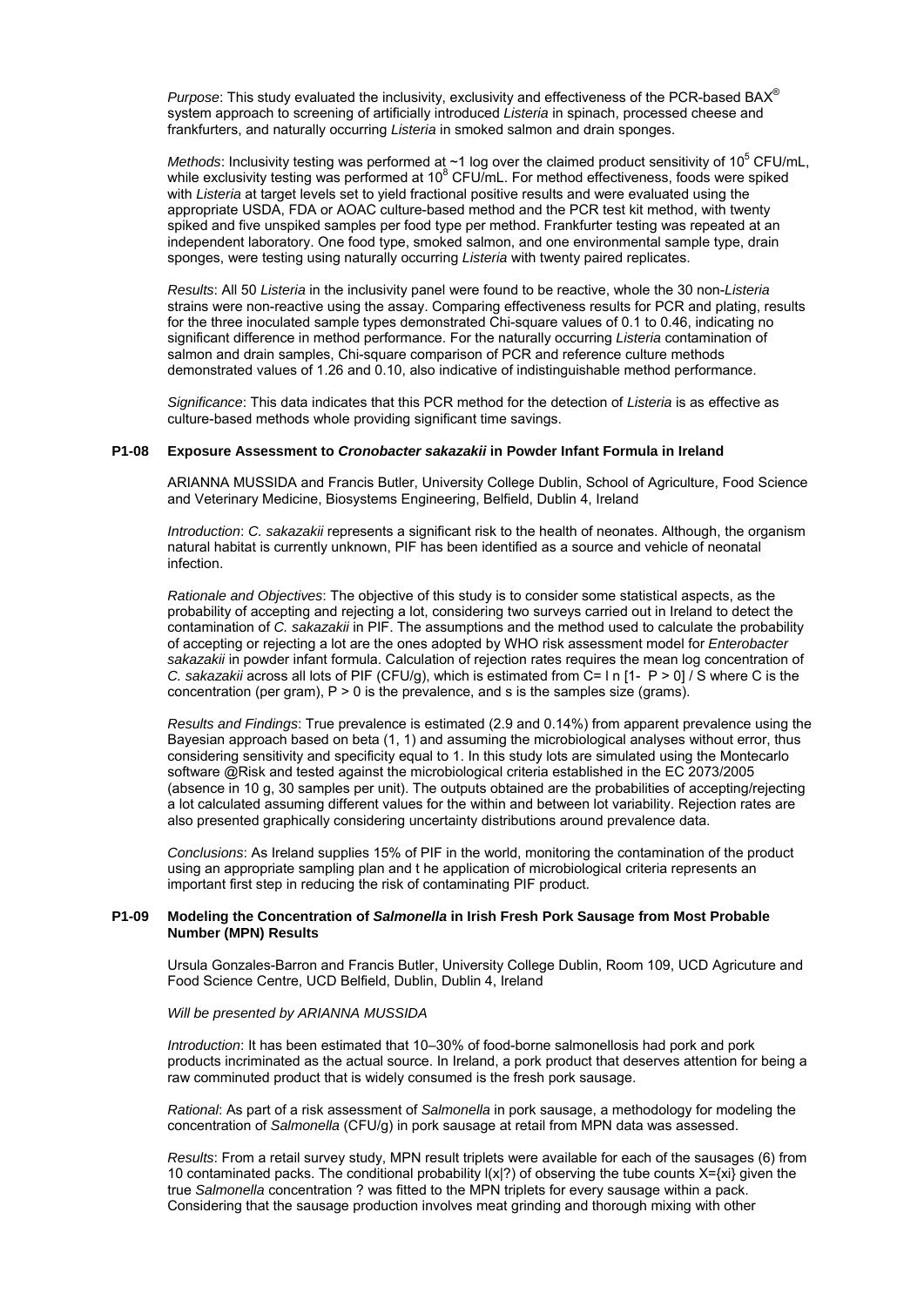ingredients, each of the small portions of sausage mix stuffed into casings (and subsequently packed) can be assumed to be Poisson (?) distributed. Thus, to obtain a better estimate of the uncertainty about the true ? (CFU/g) of each contaminated pack, a posterior distribution f(?|X) was modeled by combining the six l(x|?) functions and a Jeffreys' prior distribution. In order to model the variability of ? in contaminated sausage packs, the uncertainty around the 10 f(?|X) distributions was propagated to a lognormal distribution by calculating its parameters for 10000 Bootstrap samples.

*Conclusions*: The mean and standard deviation of the lognormal distribution (CFU/g) fitted a normal (4.0389, 0.1039) and a normal (0.6389, 0.0591), respectively, and, in log terms, the initial *Salmonella* concentration of contaminated packs at retail had an expected value of 1.84 log CFU/g with a 95% CI of 1.19–2.30 log CFU/g. This approach provided a more informed second-order distribution of CFU/g than would have been possible by the common practice of fitting directly a distribution to the MPN/g.

*Acknowledgements*: The authors wish to acknowledge the Food Institutional Research Measure (FIRM) administered by the Irish Department of Agriculture, Fisheries and Food, and the partial financial support of QPORKCHAINS, an EU 6th Framework project.

#### **P1-10 Detemination of Microbial Contamination Sources at Sausages Processing Line**

NALAN GOKOGLU, Akdeniz University, Akdeniz University Fisheries Faculty, Antalya, 7058, Turkey

*Introduction*: Effective HACCP systems must be based on accurate baseline data on the levels of contamination at each stage of production. It is important to provide baseline data on the levels of bacterial contamination of sausages at processing line.

*Rationale and objectives*: This study has been conducted to determine microbial contamination sources during sausage processing. Minced meat, sausage batter, stuffed sausage, cooked sausage, peeled sausage and pasteurized sausage samples have been examined microbiologically. Moreover, spices and ice water used in production, personnel hands and equipment have been examined.

*Results*: Counts of total aerobic mesophilic bacteria, *Staphylacoccus aureus, Escherichia coli,* yeasts and molds in minced meat were found to be 7.02, 3.83, 4.42 and 1.62 log CFU/g respectively. *E. coli* and yeast-mold counts in sausage batter reached 3.99 and 1.72 log cfu/g respectively. Heating for cooking was effective in reducing microbial counts. Total plate (3.93 log cfu/g) and *S. aureus* (1.08 log cfu/g) counts in cooked sausages decreased, *E. coli* and yeast-molds were not detected.

*Conclusions*: According to the results, raw material and spices have been found as primary contamination sources. Personnel hands and equipments have been found as secondary contamination sources. Microbial counts in personnel hands showed significant correlations with the counts of the samples taken from all processing stages. Microorganism counts determined in overall processing were not at harmful levels for human health and microbial load of final product was within critical limits.

*Acknowledgements*: The Scientific Research Projects Administration Unit of Akdeniz University supported this research.

#### **P1-11 Determination of Polycyclic Aromatic Hydrocarbons Profile in Portuguese Traditional Dry Fermented Sausage**

ANA GOMES, Cristina Roseiro and Carlos Santos, Instituto Nacional de Engenharia, Tecnologia e Inovação, Estrada do Paço do Lumiar, 22 (Edificio S), 1649-038 Lisboa, Portugal

*Introduction*: Over the past years, growing concerns about polycyclic aromatic hydrocarbons (PAH) carcinogenic activity and their presence in food have been reported. Food industries largely use wood smoke due to its preservative and sensorial properties. Nonetheless PAH contamination may occur in meat products exposed to this practice, especially when smoke generation is not controlled.

*Rational*: The aim of this work was to study the prevalence of the 16 referred PAH by Environmental Protection Agency (EPA), in 9 samples of a portuguese traditionally dried fermented sausage, in regard to ripening time and also the respective PAH diffusion within the product. The analysis was performed by HPLC-UV/Vis-FLD.

*Results*: The total PAH content (dry matter basis) in the final product was 626.86µg.kg<sup>-1</sup> prevailing low molecular weight compounds, namely acenaphthene, fluorene and phenanthrene (53.77, 89.23 e 273.68μg.kg-1, respectively). Naphthalene, acenaphthylene, dibenzo[a,h]anthracene, benzo[g,h,i]perylene and indeno[1,2,3-c,d]pyrene were not detected in any sample. In relation to PAH considered as carcinogenics, such as benzo[a]anthracene, benzo[b]fluoranthene, benzo[k]fluoranthene and benzo[a]pyrene (BaP), the higher content was verified for the benzo[a]anthracene reaching 8.07μg.kg<sup>-1</sup>. BaP did never exceed 1.60μg.kg<sup>-1</sup> (fresh weight, FW) which is below the 5.0μg.kg<sup>-1</sup> limit established by European Commission for meat and meat products (Regulation (EC) Nº 1881/2006 of 19 December 2006). PAH migration from products surface to internal layers was observed. Total PAH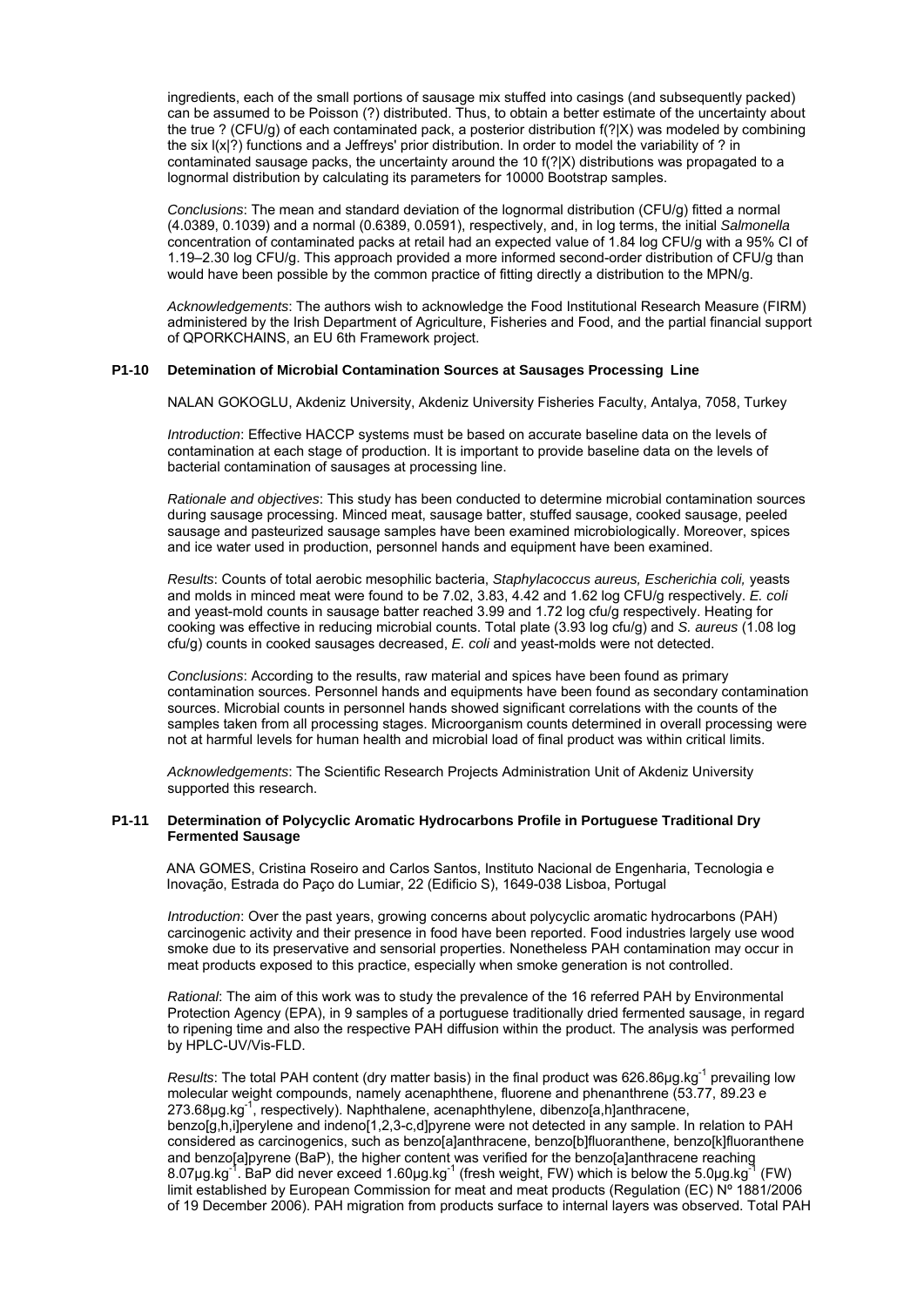content reached 3883.89 $\mu$ g.kg<sup>-1</sup> on the outer layers in comparison to 1092.72 $\mu$ g.kg<sup>-1</sup> detected in the inner ones.

*Conclusions*: Our results show that, despite of BaP content being in agreement with the legal limit, all samples revealed PAH contamination that could be minimized by the optimization of the smoking process.

*Acknowledgements*: The author Ana Gomes would like to thank Fundação para a Ciência e a Tecnologia (PhD grant SFRH/BD/44255/2008).

#### **P1-12 Novel Sample Preparation Solutions for Highly Sensitive and Accurate Detection of Foodborne Pathogens from Complex Food Matrices**

Lily Wong, Paolo Vatta, Priya Balachandran, Robert S. Tebbs, Maxim G. Brevnov, Manohar R. Furtado, and OLGA V. PETRAUSKENE, Applied Biosystems, 850 Lincoln Centre Drive, Foster City, 94404, CA, United States

*Introduction*: Detection of low levels of pathogenic microorganisms in food is often difficult due to the complexity of food matrices. A successful sample prep method should have a simple workflow, give high recovery, and be able to efficiently remove inhibitors that would otherwise interfere with detection.

*Rationale and Objectives*: We have developed two separate sample preparation procedures that enable sensitive detection of foodborne pathogens using real-time PCR. Each of these novel sample preparation methods allows separate detection of 1 CFU of *Salmonella* spp., *Listeria* spp., or *Escherichia coli* O157:H7 following enrichment in a variety of food matrices.

*Results and Findings*: Foods from a variety of categories were addressed with the sample preparation procedures including chocolate, shrimp, and chicken wings for *Salmonella* spp detection; ice cream, brie cheese, chocolate and milk for *Listeria* spp. detection; and ground beef for *E. coli* O157:H7 detection. Following enrichment, samples were prepared by either of two methods: (1) total DNA capture method using magnetic beads or (2) clarification spin column. The samples were assayed using specific realtime PCR assays run under fast conditions (<1 hr). An internal positive control was included in the assays to assess inhibition.

Two sample preparation methods were validated for detection of *Salmonella* spp, *Listeria* spp. and *E. coli* O157:H7. Both methods were efficient at detecting 1–3 CFU of each pathogen in all food matrices. The results from the total DNA capture method correlated with results from the column clarification method. The consistent signal from the internal positive control indicated that both methods adequately removed inhibitors.

Conclusions: The novel sample preparation described here are highly efficient when used in conjunction with FAST real-time PCR detection. The methods are robust enough to allow for time-to-result in as short as 8 h, as in the case of *E. coli* O157:H7 detection. The DNA capture method is adaptable to highthroughput automation. The advantage of the column clarification method is a simplified workflow.

# P1-13 Validation of a New TaqMan<sup>®</sup> Real-Time PCR Method for the Detection of Salmonella  *enterica* **in a Variety of Food Samples Using a Single 18-h Enrichment Protocol**

Neil S. Thompson, Melanie Patterson, Frederic Bar, Yanxiang Cao, David Favy, Aude Lectard and Neil Whitfield, Applied Biosystems Europe BV, Lingley House, 120 Birchwood Boulevard, Birchwood, Warrington, WA3 7QH, United Kingdom

#### *Will be presented by Olga Petrauskene and Christina Boss*

*Introduction*: *Salmonella* is one of the largest causes of food-related illnesses worldwide and is associated with a wide variety of matrices. The need for the provision of a reliable rapid method which is sensitive, specific and robust has been identified.

*Rational*: Numerous methods are available for the detection of *Salmonella* in foods, but often take up to four days to confirm a negative sample. As a result, a reliable rapid method which is sensitive, specific and robust is in demand.

*Results*: The TaqMan® *Salmonella* enterica detection kit from Applied Biosystems is a genetic-based detection kit using TaqMan<sup>®</sup> chemistry, offering results after just 18 hours enrichment in Buffered Peptone Water (BPW). The method was certified by AFAQ AFNOR validation according to the ISO 16140 standard, analysing naturally and artificially contaminated raw poultry, raw meat, raw fish, milk, cheese, frozen vegetables, raw egg and pet food amongst others comparing TaqMan® Salmonelle enterica detection method with the reference method ISO 6579. Positive results were confirmed by performing the ISO 6579 standard. A total of 333 samples were analyzed, 38.1% of which were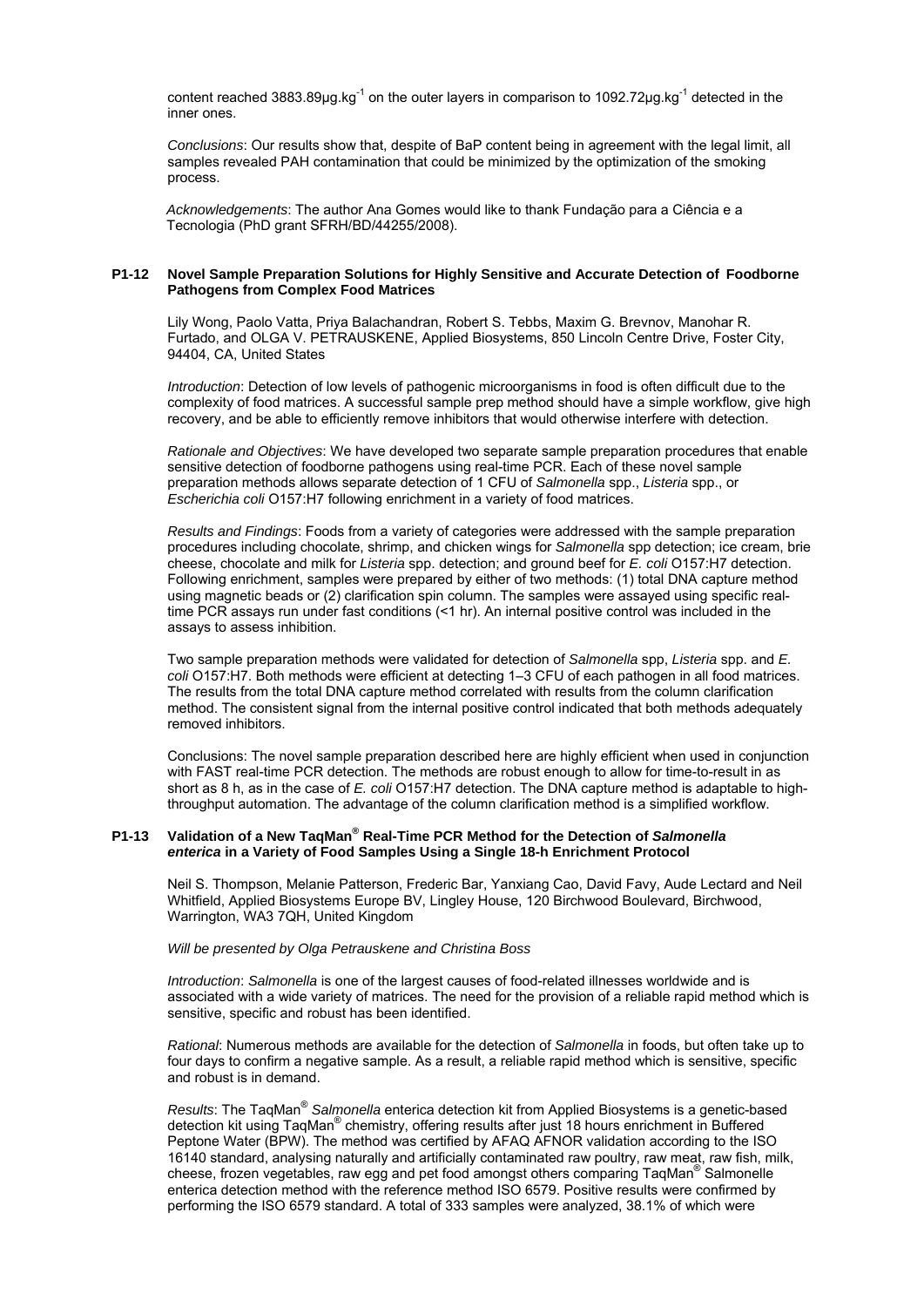contaminated naturally. Statistical analysis of the data showed that the relative accuracy of the alternative method was 98.5%, the relative specificity 99.4% and the relative sensitivity 97.4%. During the specificity study all 58 *Salmonella* target strains gave positive results, and all 36 non-target strains gave negative results. Non-target strains are commonly found in food and show no cross reactivity with our detection method. Ten laboratories from 7 countries in Europe participated in the inter-laboratory study, giving comparable results which illustrates that the method is reproducible. The practicability of the method was found to be better than the reference method, requiring less than one day of training for technicians with no experience. Negative results were obtained in less time than the reference method and the software gives permanent traceability.

*Conclusion*s: The validation demonstrated that the TaqMan® *Salmonella enterica* detection kit from Applied Biosystems is not only rapid and easy to use, but also selective and specific, offering the food industry high accuracy and sensitivity.

#### **P1-14 Characterization of Surface Properties and Biofilm Formation of Four** *Listeria monocytogenes*  **Strains**

 BALÁZS MRÁZ, Gabriella Kiskó, and Csilla Mohács-Farkas, Corvinus University of Budapest, Faculty of Food Science, Department of Microbiology and Biotechnology, H-1118 Budapest, Somlói út 14-16, Hungary

*Introduction*: *Listeria monocytogenes* is a human pathogen that is implicated in several food-borne disease outbreaks. This bacterium can form biofilm on many food industrial working surfaces. The speed of bacterial attachment depends on the cell surface properties which are af fected by several environmental conditions.

*Rationale and Objectives*: The aim of this study was to determine the effect of the cultivation conditions of the inoculum (BHI agar slants and BHI broth at 5°C and 37°C) on surface properties of *L. monocytogenes* strains by microbial adhesion to solvents (MATS) and to describe the biofilm formation at 5°C. Stainless steel surfaces in BHI broth and UHT milk media were used for the analysis.

*Results and Findings*: The cells cultivated on the BHI agar surfaces showed more hydrophilic properties at both temperatures than in the broth cultivated ones. The cells had more pronounced electron donor nature in this case.

The number of attached cells was higher in case of BHI broth inoculated by cell from agar surfaces regardless of the cultivation temperature. The number of attached cells increased by time in all experimental conditions. In case of BHI broth the development of biofilm increased after 48h while in case of UHT milk media the development of biofilm decreased. However the difference between the initial (24 h) and final (168 h) cell number of biofilms was 1.2-1.5 log irrespectively of the past of cells and the media where the biofilm was developed.

*Conclusions*: The history of bacterial cells have great effect on the properties of cell surface and therefore affects the attachment to stainless steel surfaces. The media where the biofilm was formed affects the speed of biofilm growth.

#### **P1-15 Differential Expression of Genes in** *Listeria monocytogenes* **under Thermo-tolerance Inducing, Heat Shock and Prolonged Heat Shock Conditions**

RÉKA ÁGOSTON, Palmy R. Jesudhasan, Csilla Mohácsi-Farkas,and Suresh D. Pillai, Corvinus University of Budapest, Faculty of Food Science, Department of Microbiology and Biotechnology, H-1118 Budapest, Somlóiút 14-16, Hungary

*Introduction*: Recent research has shown that bacterial pathogens can exhibit enhanced survival and virulence especially under sub-lethal heating. Thus, in addition to the issue of pathogen decontamination of foods, the physiological response of foodborne pathogens to stress such as heat stress needs careful examination.

*Rational*: The underlying hypothesis was that *Listeria* monocytogenes elicits unique transcriptomic responses as part of its overall stress adaptation in response to sub-lethal temperature stress. Microarray analysis was performed to identify the differentially expressed genes during heat stress by comparing the transcriptome of L. monocytogenes ATCC 43256 under varying experimental temperature conditions. The four different experimental conditions namely: (i) 37°C (control), (ii) heat shock at 60°C (for 0 minute), (iii) prolonged heat shock at 60°C for 9 min, and (iv) thermo-tolerance inducing treatment at 48°C for 30 minutes followed by exposure to 60°C for 9 min were performed in a calibrated water-bath. The standard operating protocols of The Institute of Genomic Research (TIGR, USA) were followed with slight modifications for cDNA synthesis, labeling, and hybridization.

*Results*: The transcriptome has very distinct patterns under the three temperature conditions. When L. monocytogenes was exposed to: (i) 60°C heat shock conditions, 91 out of 6347 genes were differentially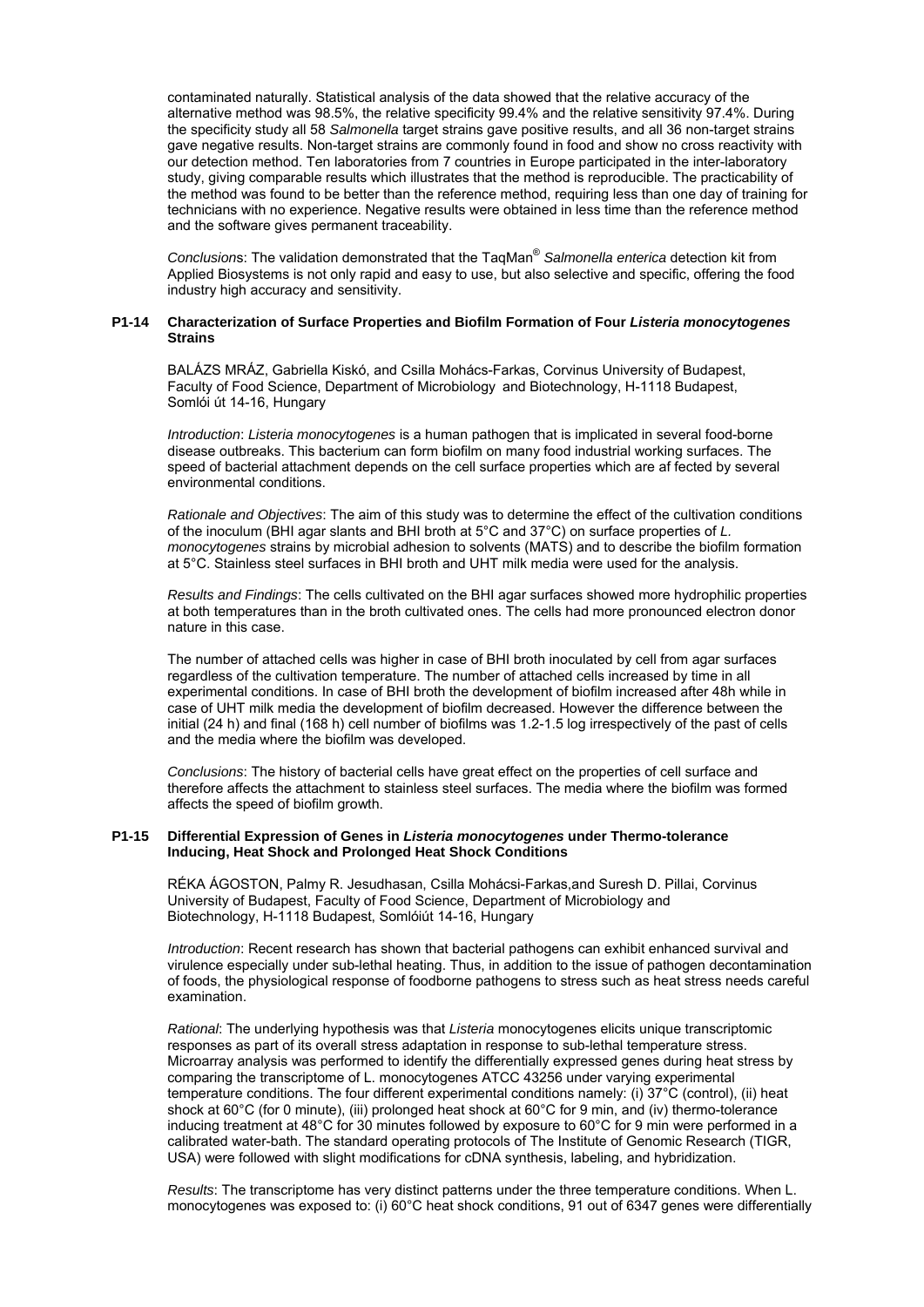expressed, (ii) 60°C for 9 minutes (prolonged heat shock), 80 out of 6347 genes were differentially expressed, (iii) thermo-tolerance inducing conditions (48°C for 30 minutes prior to 60°C for 9 minutes), 71 out of 6347 genes were differentially expressed.

*Conclusions*: Overall, the results support the original hypothesis that *Listeria* monocytogenes elicits unique transcriptomic responses as part of its stress adaptive response when exposed to sub-lethal temperature stresses. Since temperature is one of the key stressors that is widely employed in the food industry as a "hurdle" to prevent microbial growth or eliminate microbial populations, these results highlight the critical importance of understanding how L. monocytogenes responds to varying temperature ranges.

*Acknowledgements*: This work was supported by Hatch grant H8708 from the Texas AgriLife Research, a part of the Texas A&M University System.

#### **P1-16 Effect of NaCl and pH Stresses in** *Listeria monocytogenes*

GABRIELLA KISKÓ, Réka Ágoston, Edit Pocklán, Quang Nguyen Duc and Csilla Mohácsi-Farkas, Corvinus University of Budapest, Faculty of Food Science, Department of Microbiology and Biotechnology, Budapest

*Introduction*: Number of human outbreaks caused by *Listeria monocytogenes* has increased over the last few years. This bacterial pathogen is capable of growing in a wide range of environmental conditions and capable of surviving a variety of food processing conditions or capable of contaminating processed foods. Understanding the stress adaptive responses of *Listeria monocytogenes* that allow it to withstand environmental stresses (especially pH and NaCl) can help in developing effective food processing techniques to produce safe food.

*Rational*: In this study, seven *L*. *monocytogenes* strains of different origins (culture collection, dairy isolates, meat isolates) were examined. The organisms' stress response and adaptation to pH and NaCl stresses were examined in broth media using different combinations of pH and NaCl. The results were evaluated using Response Surface Method (RSM) and analysis of variance.

*Results*: The results showed that only few of the tested pH and NaCl combinations inhibited the growth of this pathogen at optimal growth temperature conditions. These results point out that the studied *L. monocytogenes* strains have the ability to survive pH and NaCl stresses. There were differences in the resistance even among strains from similar origins. Though there were differences in the inhibitory NaCl concentrations, there was no significant difference in the pH range that was effective at inhibiting the strains. Sodium chloride had a significant effect on growth, pH 4 was effective at inhibiting the growth of the pathogen.

*Conclusions*: There is a need for a comprehensive study to verify these results, using more strains from different origins (especially with extreme salt and acid tolerant strains) to determine an applicable pH-NaCl combination for the food industry. After an examination in Modell-broth media, there is a need for studies in foods with a possibility of growth of *Listeria* monocytogenes causing a potential risk for human health.

#### **P1-17 ceeramTools Molecular Detection Systems for Foodborne Viruses Detection**

FABIENNE LOISY-HAMON, Angélique Fourrier, Denis Bidot, and Benoît Lebeau, ceeram, La Chapelle sur Erdre, 44700, France

*Introduction*: Foodborne viral infections are a common source of gastrointestinal disease. The proportion of outbreaks attributed to viral agents, predominantly noroviruses, increased regularly every year.

*Rational*: To meet the needs for the food industries in term of viral risk control, the commercial solutions, ceeramTools molecular detection systems, were developed. The targeted human enteric viruses were norovirus genogroup I and II, hepatitis A and E, rotavirus, enterovirus, astrovirus, adenovirus 40/41, sapovirus, aïchi virus.

*Results*: One step real time RT-PCR was developed for each viruses. The sensitivity was tested with other human enteric viruses and potential food pathogens. Amplification conditions and reaction mixes were optimized to obtain a high sensitivity with a very easy protocol. A robustness study was performed for each kit. Internal controls, positive and negative controls were developed for each target. The developed methods were then tested on artificially and naturally contaminated matrices (shellfish, fruits, vegetables). Finally, the different ceeramTools molecular detection systems were evaluated by different reference laboratories. Using the ceeramTools kits, a high specificity was observed for each virus. A sensitivity of 1 to 10 genome copies for each virus was observed at a confidence level superior to 95%. Thanks to internal control, negative and positive controls including in the kits, reliable results are obtained in less than 2 h 30 min. The ceeramTools kits were adaptative to different thermocyclors. Using our concentration and extraction methods, positive results were obtained on artificially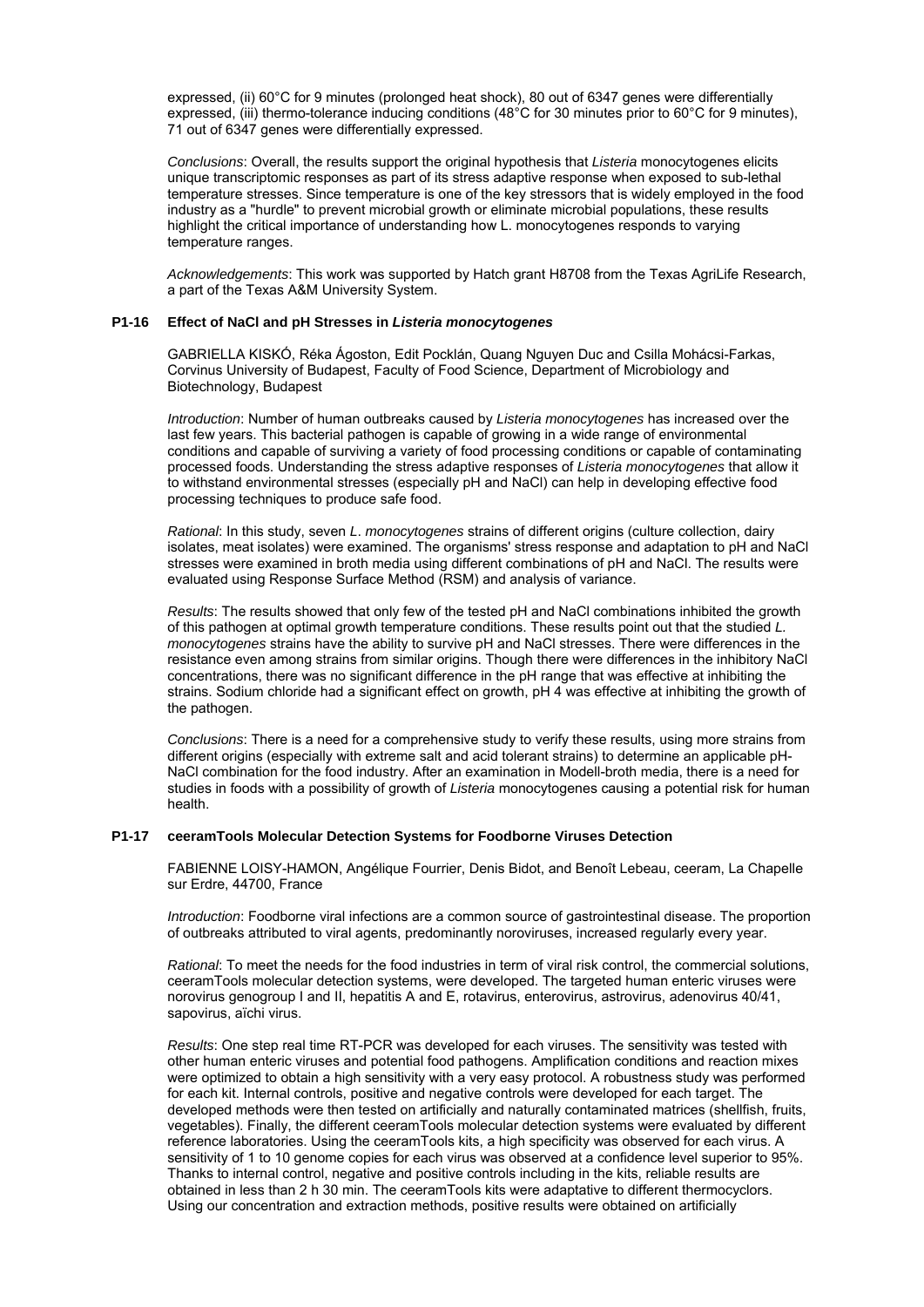contaminated matrices, even at low contamination level. Results obtained on naturally contaminated shellfish during winter 2008-09 using the ceeramTools molecular detection systems will be presented.

*Conclusions*: Associated with our extraction protocols, the different ceeramTools molecular detection systems allow a rapid detection, identification of foodborne viruses for different types of food in 24 to 48 h depending of the urgency. This constitutes a real advance in food safety control and public health protection.

#### **P1-18 Flow Cytometry Detection of** *Escherichia coli* **O157:H7 Stressed by Chemical and Physical Treatments**

ALICIA SUBIRES, Josep Yuste, and Marta Capellas. CER Planta de Tecnologia dels Aliments (XaRTA, XIT), Departament de Ciència Animal i dels Aliments, Facultat de Veterinària, Universitat Autònoma de Barcelona, 08193 Bellaterra, Barcelona, Spain

*Introduction*: Food processing and preservation treatments can render injured microorganisms which are not detected by conventional plate count procedures. Flow cytometry combined with bacterial viability stains allow detection and quantification of injured cells.

*Rational*: The objective of this study was to test flow cytometry and fluorescent dyes SYTO9 and propidium iodide (PI) as a method to identify live, injured and dead *Escherichia coli* O157:H7, in potassium citrate buffer suspension, exposed to chemical (sodium benzoate, vinegar, sodium hypochlorite) and physical (freezing, refrigeration, heat and high isostatic pressure) stresses. The technique was compared to plate counting on nonselective medium: tryptic soy agar with yeast extract (TSAYE); and selective media: TSAYE with sodium chloride (TSAYE+NaCl) and sorbitol MacConkey agar (SMAC).

*Results*: While *E. coli* O157:H7 counts declined from 7.0 to ca. 6.0 log CFU/ml with sodium benzoate (0.1%, 42 h) and vinegar (to reach pH 4.0, 42 h), the organism was totally inactivated by sodium hypochlorite (150 ppm free chlorine, 30 s before sample processing). Heat (68°C, 15 s) caused a ca. 3.5-CFU/ml reduction, whereas high pressure (400 MPa, 2 min, 20°C) decreased counts by 3.0 log CFU/ml. In general, counts on selective media were similar to those on TSAYE, except for the pressuretreated sample, whose counts on TSAYE+NaCl and SMAC were, respectively, ca. 1.5 and 1 log CFU/ml lower than those on TSAYE, which suggests a large injured cell population that agrees with flow cytometry results. SYTO9-PI staining enabled good separation and identification of live, injured and dead bacteria; and gave counts (determined by means of a calibrated microsphere suspension) higher than those estimated by plate counting.

*Conclusions*: Flow cytometry can improve the knowledge about physiological state of pathogenic bacteria after food processing and preservation treatments.

#### **P1-19 Evaluation of a Rapid Two-day Isolation Method for** *Salmonella* **Using Oxoid ONE Broth-***Salmonella* **and Brilliance** *Salmonella* **Agar**

Jeff J. Koziczkowski, Dorn L. Clark, Roy P Radcliff, Christine Hilbert, Jonathan Cloke and ALASTAIR THOMAS, Oxoid, Wade Road, Basingstoke, RG24 8PW, United Kingdom

*Introduction*: *Salmonella* is a Gram-negative, rod-shaped, motile bacterium with a widespread occurrence in animals, especially poultry and swine. Additional sources of this organism include raw meat, raw poultry, and raw seafood, to name only a few. Detection is critical as *Salmonella* is the most frequently reported cause of food borne illness (within the USA, 40,000-50,000 cases are reported annually) and the infectious dose can be as low as 1-10 cfu/g. This study evaluated the Oxoid *Salmonella* rapid culture method which combines Oxoid ONE Broth-*Salmonella* and Brilliance™ *Salmonella* Agar in a simple protocol, for the detection of *Salmonella* in food within 2 days.

*Rational*: 25g samples of minced beef, minced chicken, lettuce, shrimp and shell eggs were inoculated with *Salmonella* serovars at a level of ~1 CFU/25g. Samples were then enriched in Oxoid ONE Broth-*Salmonella* at 42°C for 16–24 h before plating a 10µl loop full onto Brilliance *Salmonella* Agar and incubating at 37°C for 24–26 h. The Oxoid *Salmonella* rapid culture method was compared to either the USDA or FDA established protocols depending on the food matrix. The specificity of the methods was evaluated using multiple *Salmonella* serovars (n = 100) or closely related bacterial species (n = 30).

*Results*: When selected foods were inoculated with *Salmonella* serovars at a level of ~1 CFU/25g there was no difference in sensitivity between the Oxoid *Salmonella* rapid culture method and the reference methods. When specificity was evaluated 96/100 *Salmonella* serovars were identified using this method and 29/30 of the non-*Salmonella* showed no growth or atypical growth.

*Conclusions*: Enriching samples using ONE Broth-*Salmonella* and plating on Brilliance *Salmonella* Agar reduced time to detection to as little as 38 h, compared to the FDA and USDA reference methods which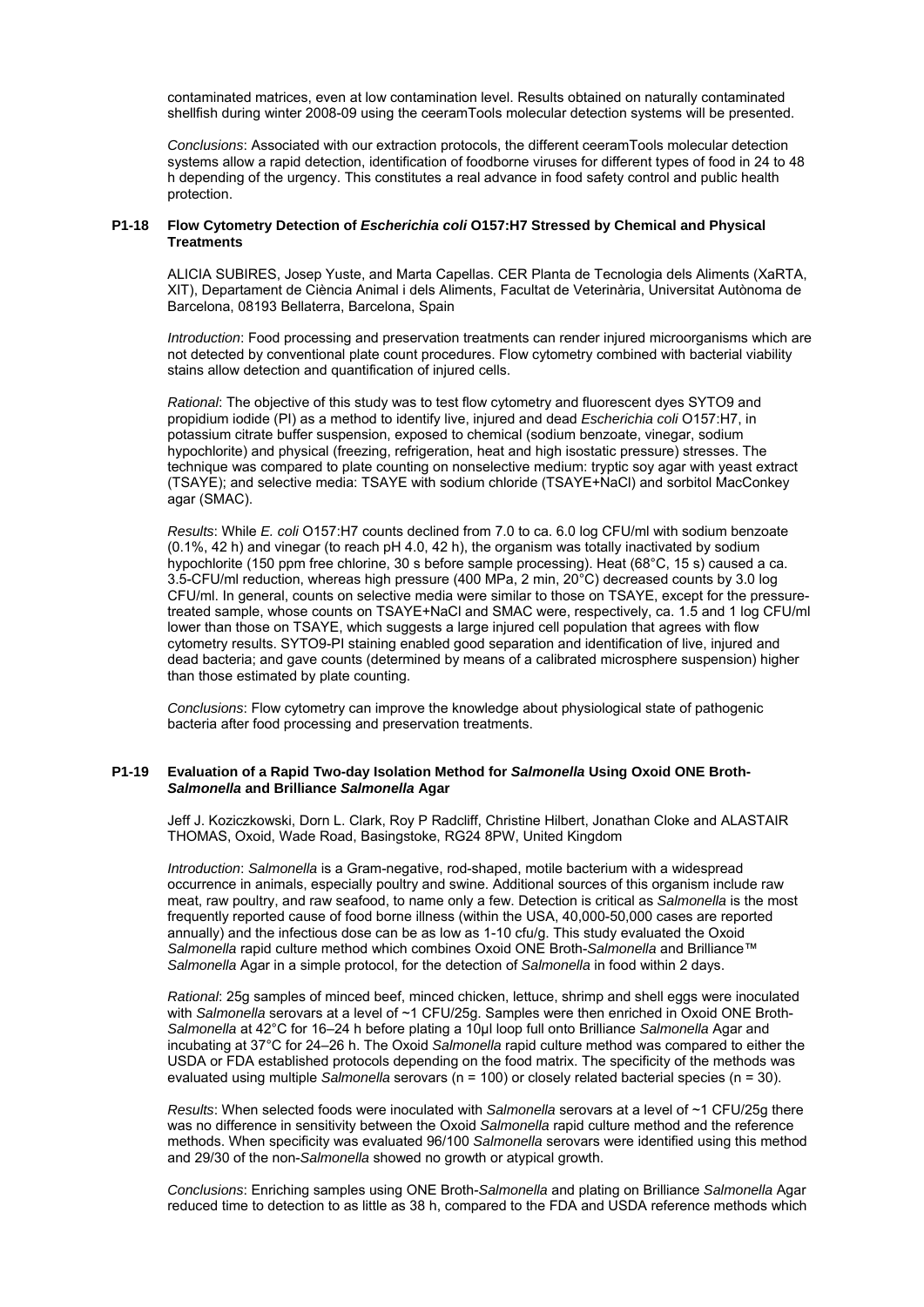took 4 days. Identification of presumptive positive colonies on Brilliance *Salmonella* Agar can be conducted rapidly using the Oxoid *Salmonella* Latex kit, to give a confirmed result in 2 days.

# **P1-20 An Improved Medium for the Enumeration of Coagulase-Positive Staphylococci from Foods: Oxoid Brilliance™ Staph 24 Agar**

Mark Gibson, Kim Kirby and JONATHAN M. CLOKE, Oxoid, Wade Road, Basingstoke, Rg24 8PW, United Kingdom

*Introduction*: Contamination of foods both pre- and post-production with coagulase positive staphylococci (CPS) is a potential cause of serious food poisoning. Although Baird-Parker Agar with Egg Yolk and Tellurite (BPA) is traditionally the most commonly used medium for the enumeration of CPS from foodstuffs according to ISO 6888-1, the 48 h incubation period and highly variable colony morphology of typical and atypical isolates are widely seen as disadvantages. Oxoid Brilliance Staph 24 Agar, a new chromogenic medium for the enumeration of CPS within 24 h was evaluated as an alternative to BPA.

*Rational*: Eighty routine food samples covering cooked vegetables, sweets and chocolate, powdered flavourings, meat sauce and cheeses were analysed. Samples were prepared and decimally diluted according to the laboratories standard method before spreading 0.25 ml of 10-1 dilutions over single plates of Acumedia BPA and Brilliance Staph 24 Agar. Inoculated BPA was incubated at 37±1°C for 48± 2 h. Brilliance Staph 24 Agar was incubated at 37±1°C for 24± 2 h. Typical and atypical colonies on BPA and presumptive positive (blue) colonies on Brilliance Staph 24 Agar were sub-cultured onto Plate Count Agar (37±1°C for 24± 2 h) before confirming CPS by the tube coagulase test.

*Results*: Seventy-four of the food samples were negative for CPS with BPA. Typical colonies were identified from the remaining six samples. These isolates were shown to be coagulase-negative organisms. A single colony of presumptive growth was recorded from one sample with Brilliance Staph 24 Agar, which was identified as a coagulase-negative organism.

*Conclusions*: Brilliance Staph 24 Agar proved to be a suitable alternative to BPA for the enumeration of coagulase-positive staphylococci within 24 h. It resulted in significantly fewer presumptive positive isolates compared to BPA, which required confirmation, and accurate results were available within 24 hours.

# **P1-21 ISO16140 Expert Laboratory Evaluation of a Novel Medium for the Enumeration of Coagulase positive Staphylococci**

Mieke Uyttendaele, Anja DeLoy-Hendrickx, Dirk Berkvens, Niko Speybroeck and JONATHAN M. CLOKE, Oxoid, Wade Road, Basingstoke, RG24 8PW, United Kingdom

*Introduction*: Oxoid Brilliance™ Staph 24 Agar is a new chromogenic medium for the enumeration of coagulase-positive staphylococci (CPS) from foods within 24 hours. Traditionally, Baird-Parker Agar supplemented with Egg Yolk and Tellurite (BPA) has been used for enumerating CPS. Isolates on BPA are often difficult to interpret because of the presence of both typical and atypical colonies of staphylococci, which both require confirmation.

*Rational*: Brilliance Staph 24 Agar was evaluated against BPA for the enumeration of CPS from the five identified food categories detailed in ISO16140:2003. Testing was performed according to the method detailed in ISO6888-1:1999, with the exception of Brilliance Staph 24 Agar which was incubated at 37oC for 24 hr. The Expert laboratory evaluation was conducted in full accordance of the quantitative methods validation section of ISO16140:2003.

*Results*: Brilliance Staph 24 Agar showed good equivalence to BPA with dairy, meat, sea-food, bakery products and composite/ready to eat food samples. Equivalence of the media was not shown with CPS from sugar snap peas. Results for inclusivity, limit of detection and quantification limit (LOD=2, LOQ=4) were equivalent for the reference and alternative method. Exclusivity testing of Brilliance Staph 24 Agar showed it was more specific than BPA, with no false positive results (0/48) compared to BPA, where 13/48 non-CPS gave typical/atypical colonies. Statistical analysis demonstrated that Brilliance Staph 24 Agar showed excellent linearity and accuracy. Linear regression analysis (GMFR and OLS2) demonstrated that the relative accuracy of the reference and alternative method was equivalent  $(R=0.999)$  for all food categories, giving an overall regression of  $(y=0.9918 + 0.0335)$ .

*Conclusions*: Brilliance Staph 24 Agar proved to be a suitable alternative to Baird-Parker Agar with the five food groups analysed during the Expert lab phase of the ISO16140 validation. Brilliance Staph 24 Agar showed greater specificity than Baird-Parker Agar and gave results within 24 h.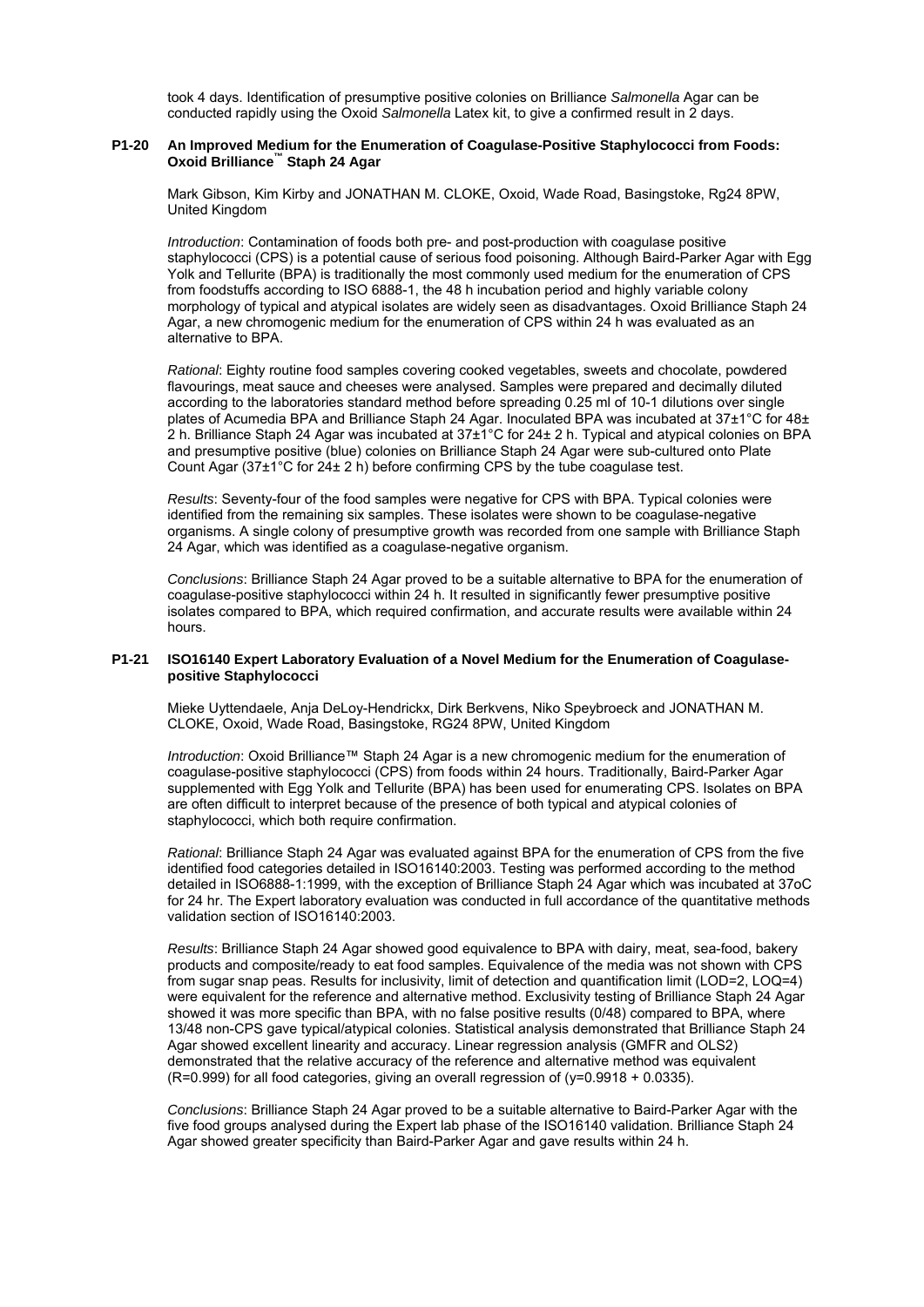## **P1-22 Evaluation of a Novel Medium for the Enumeration of Thermotolerant** *Campylobacter* **spp.**

Wilma Jacobs-Reitsma, Wendy van Overbeek, El Bouw, Hilko van der Voet, Jonathan Cloke and ANNETTE WHISTANCE, Oxoid, Wade Road, Basingstoke, RG24 8PW, United Kingdom

*Introduction*: Traditional media for the enumeration of thermotolerant *Campylobacter* spp. often lack specificity and individual colonies are difficult to count, due to the swarming nature of campylobacters and the presence of blood and charcoal in the media. Oxoid Brilliance™ CampyCount Agar is a novel defined medium for the direct enumeration of *Campylobacter* spp. which was evaluated as the first part of an ISO16140:2003 validation of the medium. Colonies of *Campylobacter* spp. grow as distinct dark red colonies against a clear background.

*Rational*: Brilliance CampyCount Agar was evaluated against modified Charcoal Cefoperazone Desoxycholate Agar (mCCDA) for the enumeration of thermotolerant *Campylobacter* spp. from poultry samples, according to the method detailed in ISO10272-2:2006. Both media were incubated at 41.5°C for 40–48 h in a microaerobic atmosphere. The evaluation was conducted in accordance with the quantitative methods validation section of ISO16140:2003. In addition to the confirmation requirements of ISO10272-2, presumptive colonies on Brilliance CampyCount Agar were confirmed using the Oxoid Dryspot Campylobacter Latex kit and O.B.I.S Campy test.

*Results*: Brilliance CampyCount Agar was shown to have comparable performance to the reference method (mCCDA) in terms of inclusivity, exclusivity and to limits of detection and quantification (LOD=3.3, So=0.309). Statistical analysis of the linearity, in accordance with ISO16140 showed no statistically significant evidence of lack of fit (*P* = 0.56). Linear regression analysis (GMFR) showed that the relative accuracy of the reference and alternative methods was equivalent (R=0.82, y=-0.22+1.09).

*Conclusions*: Brilliance CampyCount Agar was shown to be comparable in performance to mCCDA. Colonies of *Campylobacter* spp. were easier to enumerate as they were distinct dark red colonies on a clear background. The Oxoid Dryspot Campylobacter Latex kit and O.B.I.S Campy tests were found to be accurate methods for the confirmation of presumptive growth on Brilliance CampyCount Agar.

#### **P1-23 Advancing Access to Global Food Safety Research Information: The Research Projects Database**

TARA M. SMITH, Yvette Alonso, Joyce Merkel, and Kristina Brandriff, USDA Food Safety Research Information Office, 10301 Baltimore Ave., Beltsville, MD 20705, United States

*Introduction*: The Food Safety Research Projects Database (http://fsrio.nal.usda.gov/advsearch.php) was created by the Food Safety Research Information Office (FSRIO) at the USDA National Agricultural Library (NAL) (http://www.nal.usda.gov/ ). The FSRIO program is a collaborative project with the USDA Agricultural Research Service.

*Rational*: FSRIO's vision is to provide a publicly accessible and searchable database that showcases food safety research projects funded by both United States and International government agencies, as well as educational institutions and other private or non-government organizations. The information provided by this database can assist in the assessment of food safety research trends, identification of research gaps and avoidance of unnecessary duplication, as well as provide a valuable tool to the food safety community and policymakers.

*Results*: The Food Safety Research Projects Database currently provides access to more than 4,000 food safety research projects, and is the largest searchable collection of research conducted among government agencies. The projects are organized by food safety categories, including risk assessment, on-farm food safety, food defense, and sanitation and pathogen control, which capture the broad concept of the research data and are indexed with key terminology from the NAL Thesaurus (controlled vocabulary) developed by experts. These features result in faster access to the information.

*Conclusions*: The Research Projects Database uses both cutting edge technology and library resources to leverage access to the breadth of food safety information. Future efforts will focus on expanding collaborations with both International and U.S. agencies, further enhancing the collection and establishing it as the central place to access global food safety research initiatives.

# **P1-24 WITHDRAWN**

#### **P1-25 Evaluation of a New Swab-based Test for** *Salmonella* **on Food Contact Surfaces**

DOUGLAS J. SHEDDEN, Medical Wire & Equipment, Leafield Industrial Estate, Corsham, SN13 9RT, United Kingdom

*Introduction*: *Salmonella* remains a significant cause of foodborne illness around the world, and food manufacturers must take measures to control its presence of within production areas. Traditional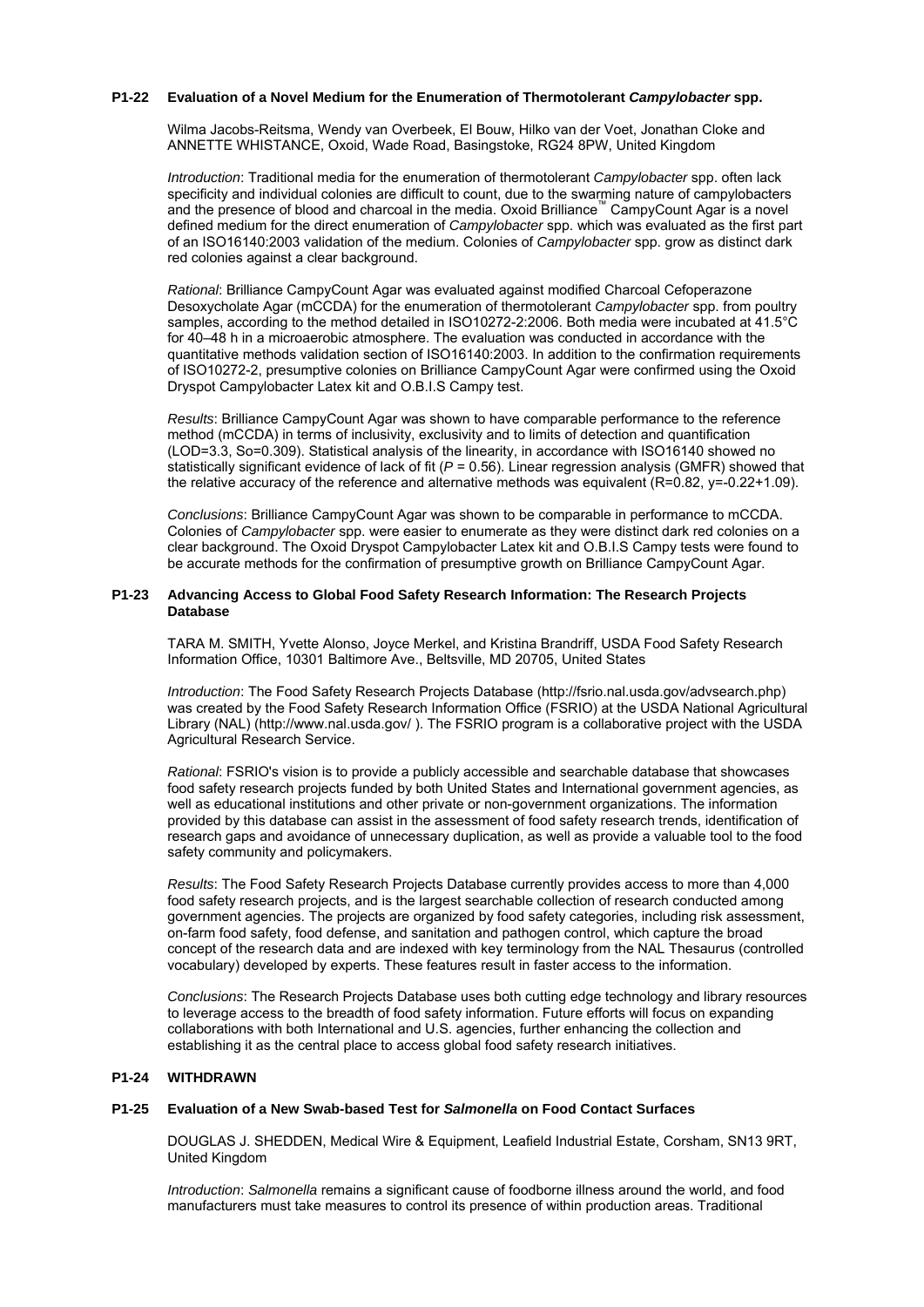methods of surveillance require samples being sent for laboratory testing, and can take several days for results to be reported, by which time the food product may have been consumed

*Rationale and Objectives*: The *Salmonella* Detection Transwab (SDT) is a self-contained swab-based kit for the detection of *Salmonella* on food contact surfaces. The kit consists of a premoistened swab, together with a tube of red *Salmonella* Detection Gel. The swab is used to sample the test surface, then placed into the tube of red gel and incubated at 37°C (a small portable incubator would be suitable). *Salmonella* is confirmed within 24 hours by the development of a black colouring around the swab, eventually spreading through the whole gel. Early development of the black colour is clearly seen at the tip of the conical base of the tube, and can allow detection of *Salmonella* in less than one day.

This study was designed to show the performance of the device, firstly by challenging with known dilutions of *Salmonella* Enteritidis, *Salmonella* Typhimurium, and also *Citrobacter freundii*, an organism which gives false positive reactions in some *Salmonella* media. In addition, known amounts of *Salmonella enteritidis*, *Salmonella* Typhimurium, and also *Citrobacter freundii*, together with various other species of bacteria were spread onto food grade stainless steel plates, before sampling with the swab.

*Results and Findings*: In both experiments *Salmonella* was clearly detectable by the presence of a black colour in the gel at both 24 and 48 hours, while there was no change with other species, including Citrobacter.

*Conclusions*: It is concluded that SDT could offer a suitable method for the detection of *Salmonella* in food production facilities.

# **P1-26 Comparison of a Self-contained** *Listeria* **Detection Test against USDA and ISO Reference Methods**

DOUGLAS J. SHEDDEN, Medical Wire & Equipment, Leafield Industrial Estate, Corsham, SN13 9RT, United Kingdom

*Introduction*: *Listeria monocytogenes* is a life-threatening foodborne pathogen that causes much illness and many deaths (up to 500 annually in United States). It is important for food manufacturers to have effective control measures in place, including measures for testing food contact surfaces.

*Rationale and Objectives*: The present study was designed to measure the effectiveness of the *Listeria* Isolation Transwab, a self-contained swab-based test kit that can be used on site, and to compare its performance with two traditional reference methods (USDA and ISO)

The *Listeria* Isolation Transwab (LIT) includes a dry swab, together with a tube of straw coloured gel medium. The swab is rubbed across a test surface, inserted into the gel and incubated at 37°C for 24– 48 hours. Blackening of the medium indicates a positive result due to aesculin hydrolysis. Both the reference methods require primary and secondary enrichment stages in the laboratory before a final result is obtained.

For this study, a number of organisms known to hydrolyse aseculin were used. Suspensions of each organisms at different dilutions were used to inoculate either the LIT, swabs which were tested according to the two reference methods.

*Results and Findings*: LIT showed equivalent sensitivity to the two reference methods for *Listeria monocytogenes*, with a minimum detection level of 15 cfu per swab. Other *Listeria* species were also detectable at low levels. In contrast false reactions were only detectable for very high levels of other aesculin hydrolysers, such as Enterobacter aerogenes (over 43000 cfu).

*Conclusions*: From the study, LIT appears to be capable of alerting users to the presence of low levels of *Listeria monocytogenes*.

#### **P1-27 Prevalence of** *Salmonella* **spp. in Porcine and Bovine Raw Meat and By-products in Southern Germany**

 C. MEYER, S. Thiel and A. Stolle, LMU-Munich, Faculty of Veterinary Medicine, Institute of Food Hygiene, Schoenleutnerstr. 8, 85764 Oberschleißheim, Germany

*Introduction*: Salmonellosis is, after Campylobacteriosis the second main cause of bacterial human enteritis in Germany. *Salmonella* spp. is known to colonize the gastrointestinal tract of animals without producing any clinical or pathologic-anatomic signs. Therefore, carcasses of asymptomatic animals can be contaminated with *Salmonella* spp. at the time of slaughter. Contaminated raw or undercooked meat is considered an important factor in transmitting this food-borne pathogen. Thus, this study was undertaken to contribute to the understanding of the actual risk potential of raw meat and by-products originating from pigs and cattle. A further aim was to find out if a seasonality could be observed.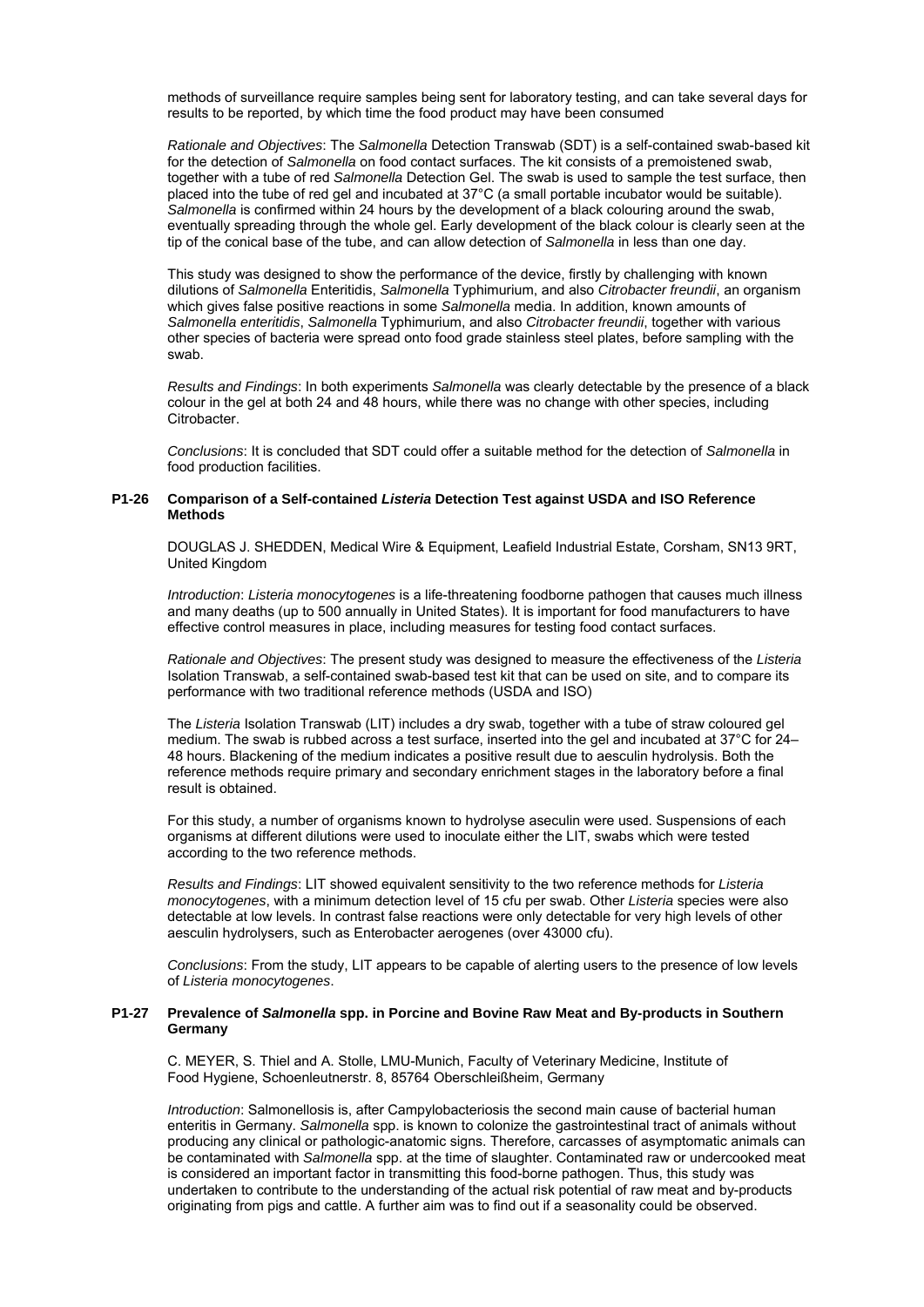*Rational*: From March 2008 to January 2009, a total of 4172 beef and pork raw meat samples and byproducts were tested qualitatively for *Salmonella* spp. using the VIDAS system. Positive samples were confirmed by isolation of the agent with cultural methods. The samples, composed of 1368 beef and 2804 pork samples, were obtained from seven different slaughterhouses in Southern Germany.

*Results*: The overall prevalence of *Salmonella* spp. in pork and beef was 1.1% and 0.1%, respectively. The highest contamination rate of porcine samples was found in tongues and livers with 5.0% and 4.5%, respectively. The prevalence of *Salmonella* spp. in pork carcasses amounted to 1.1%, while no *Salmonella* spp. could be found in porcine kidneys and lungs. As for the bovine samples, *Salmonella* spp. were isolated only from tongues at a rate of 2.2%. With the exception of May, June and July, positive porcine samples were detected all over the year, observing a slight seasonal increase in the colder months. From bovine samples Salmonella spp. were isolated only in June.

*Conclusions*: Although the *Salmonella* spp. prevalence found in this study was relatively low compared to previous surveys, the risk of transmitting this pathogen cannot be neglected in terms of preventing food-borne zoonoses.

#### **P1-28 Comparison Study to Demonstrate the Equivalence of the SimPlate Total** *Campylobacter***-CI Method to the Reference Culture Method for the Enumeration of Total** *Campylobacter jejuni* **and**  *Campylobacter coli* **in Food**

Philip T. Feldsine, Mandeep Kaur and Andrew H. Lienau, BioControl Systems Inc., Bellevue, WA, USA

#### *Will be presented by Klaus Lobeck*

*Introduction*: The SimPlate for Campylobacter Color Indicator (C-CI) method allows for the quantitation of total *Campylobacter jejuni* and *Campylobacter coli* in poultry meat and poultry meat rinses after 48 to 52 h of incubation in a microaerophilic environment.

*Purpose:* A study was undertaken to compare the SimPlate C-CI method to the reference culture method for the quantitation of total *Campylobacter jejuni* and *Campylobacter coli*.

*Methods:* Target *Campylobacter* and non-target microorganisms were tested for inclusivity and exclusivity by the SimPlate method. 37 strains of *C. jejuni* and *C. coli* were enriched in Bolton broth, diluted and plated onto SimPlate devices and 3 selective agar plates (Abeyta-Hunt-Bark (AHB) agar, Campy CEFEX agar and Line agar). Finally, a field trial comparison of the performance of the SimPlate C-CI method to the Campy CEFEX method was performed. Lab personnel at 3 poultry processing plants analyzed 168 BPW carcass rinse samples with both methods.

*Results:* There was good correlation for the quantitation of *Campylobacter* from all three plating methods to the SimPlate method; only 2 strains for AHB and 1 strain for Line agar demonstrated greater than 0.5 log difference between both methods. For exclusivity, the C-CI method detected none of the 27 nontarget organisms tested. Regression analysis of the results from the field trial comparison showed a correlation of 0.96.

*Significance:* These results indicate that the SimPlate C-CI method and the reference culture method are comparable for enumeration of *Campylobacter jejuni* and *Campylobacter coli* in poultry meat and poultry meat rinses.

#### **P1-29 Detection of Shiga Toxin-producing** *Escherichia coli* **(STEC) with the Assurance GDS for STEC assay**

Philip T. Feldsine, Markus T. Jucker, Andrew H. Lienau and David E. Kerr, BioControl Systems Inc., Bellevue, WA, USA

#### *Will be presented by Klaus Lobeck*

*Introduction:* Recent reports of illnesses caused by food-borne non-O157:H7 Shiga Toxin-producing *Escherichia coli* (STEC) have led to increased awareness of their threat to public safety.

*Purpose:* A rapid screening assay has been developed to detect *E. coli* STEC isolates with the following O-serotypes: O26, O45, O103, O111, O121, O145.

*Methods:* Immunomagnetic beads are employed to specifically isolate and concentrate bacteria that express these O-antigens during a sample preparation step. DNA from the samples is then amplified and identified using primers and probes directed against conserved, specific, virulence-associated DNA sequence targets in these bacteria.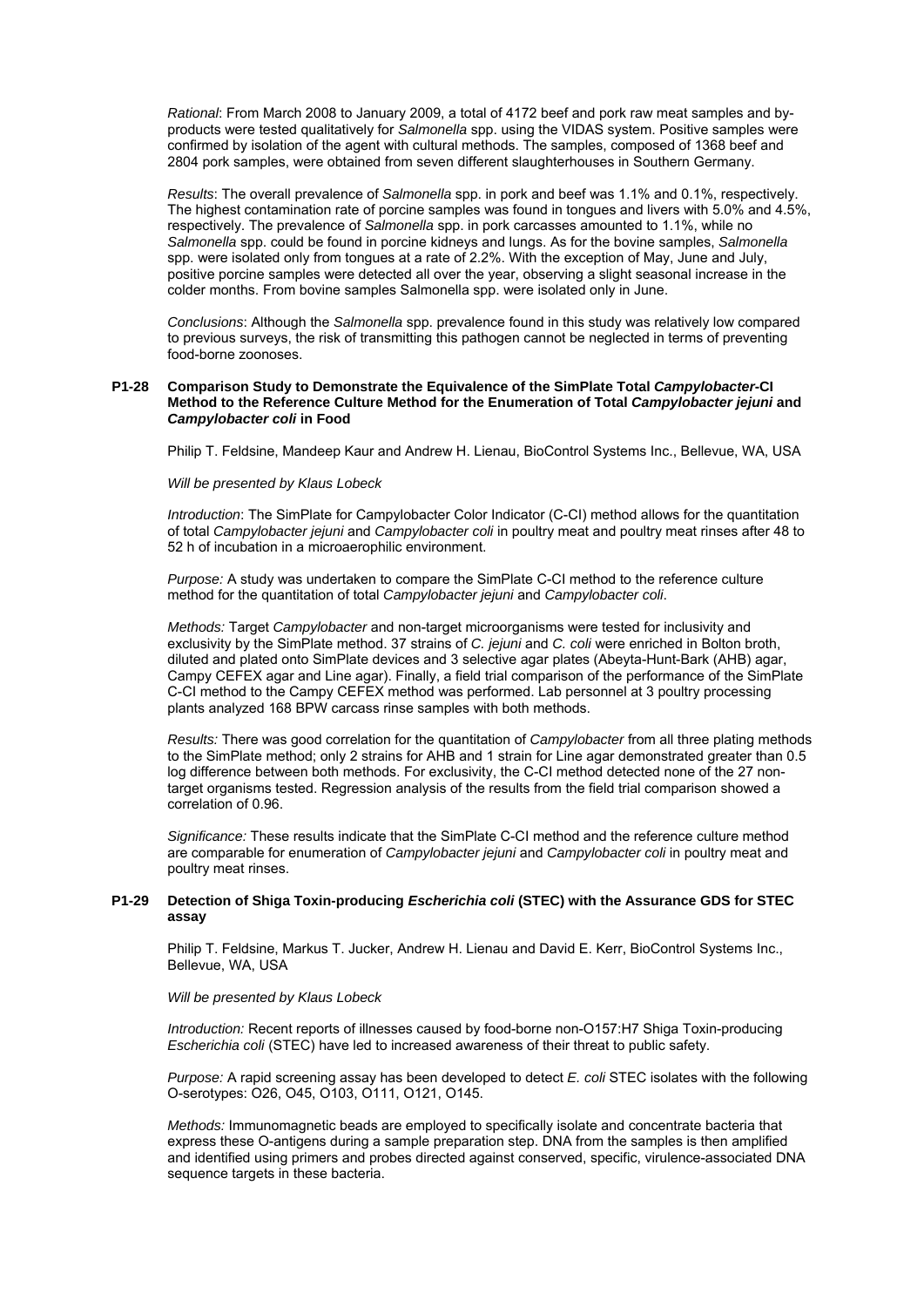*Results:* The assay was able to detect 30/31 *E. coli* strains that expressed one of the O-antigens in question. The one undetected strain did not contain either the stx1 or stx2 gene and is not considered a STEC. An additional 40 bacteria, including 15 *E. coli* strains that express different O-antigens, were not detected.

*Significance:* The data show that the combination of an immunomagnetic sample preparation step and a specific DNA amplification-detection step yield a screening assay specific and sensitive for the top 6 *E. coli* STEC strains known to cause human disease.

#### **P1-30 Development and Validation of a Real-time PCR Assay for Detection of** *Mycobacterium avium*  **subsp.** *paraturberculosis* **from a Range of Dairy Matrices**

JOHN DONAGHY, Jane Johnston, Anne Fisher, and Michael Rowe, Agri-Food and Biosciences Institute (AFBI), Food Microbiology Branch, AFESD, Newforge Lane, Belfast, Ireland

*Introduction*: *Mycobacterium avium* subsp. *paratuberculosis* (Map) has concerned the dairy industry by reports of its possible association with Crohn's disease in humans. The 'gold standard' for Map detection remains isolation in culture, however, due to its slow growth rate efforts have been made to use quantitative PCR methods to detect Map in dairy products, particularly milk.

*Rational*: A key factor in the development of a PCR assay for the detection of Map from dairy matrices is the use of an effective method to recover Map from the matrix and subsequently extract DNA from the cells. The objective of this study was to develop and assess the potential of real time PCR assays coupled with a standardized magnetic bead-based Map DNA extraction method, to quantify Map in a range of dairy products including milk, yogurt and a range of cheeses.

Results: Map DNA extracted from homogenized cheese and milk samples using the Adiapure<sup>®</sup> kit (Adiagene, France) was subjected to two independent TaqMan® -based real time PCR assays targeting different gene sequences. The IS900 based real time assay was more sensitive (approx. 10-fold) than the assay targeting the F57 sequence, detecting < 4 CFU ml<sup>-1</sup> in artificially contaminated milk and < 30 CFU  $q^{-1}$  in spiked cheese and milk powder samples. In an EU organized dairy products ring trial, involving 12 laboratories, average sensitivities of the prescribed Adiapure/IS900 TaqMan<sup>®</sup>-based qPCR method across a range of artificially contaminated dairy matrices were 85–100%. Specificities for all matrices were in the range 95-100%.

*Conclusions*: The real time PCR assay combined with the Adiapure Map-DNA extraction kit represents a reproducible, sensitive and convenient method for detection of Map DNA from a range of raw and pasteurized dairy products. Its robustness has been confirmed through a ring trial within the FP6 EU ParaTBTools project.

*Acknowledgements*: This work was funded as part of the EU FP6 ParaTBTools project - FOOD - CT-2006-023106.

#### **P1-31 A Method for the Laboratory-Scale Manufacture of UK Semi-Hard and Hard Type Cheeses from Milk Contaminated with** *Mycobacterium bovis*

RICHARD FORGRAVE, John Donaghy, and Michael Rowe, Queen's University Belfast, School of Biological Sciences, Newforge Lane, Belfast, Ireland

*Introduction*: Although the UK has established control and monitoring mechanisms for tuberculosis in cattle the prevalence of tuberculosis amongst dairy herds continues to increase. Concomitantly there is a growing market for artisanal cheeses produced from raw milk. The absence of a pasteurisation process removes a major barrier to possible Mycobacterium bovis contamination of raw milk cheeses. A link between M. bovis zoonotic infections and the consumption of raw milk and related products has been established.

*Rational*: Currently a lack of data exists regarding the survival kinetics of *M. bovis* during the manufacture, ripening and storage of raw milk cheeses. To address this knowledge gap it was essential to devise a protocol for the production of semi-hard (Caerphilly) and hard cheese (Cheddar). The cheesemaking procedure must satisfy stringent health and safety criteria regarding manipulation of Hazard Group 3 organisms and produce on a laboratory-scale cheese comparable with commercial products.

*Results*: The devised procedure mimics the cutting and stacking of curd, traditionally used to develop the characteristic texture of cheddar cheese. Equipment developed facilitates the application of constant, measurable and reproducible pressure during pressing. All cheesemaking manipulations can be conducted within the confines of a Class I safety cabinet. Containment measures allow for the safe collection of whey and subsequent disposal. Cheddar and Caerphilly cheeses prepared from raw milk artificially contaminated with M. bovis have been produced and *M. bovis* has been enumerated on selective media post manufacture.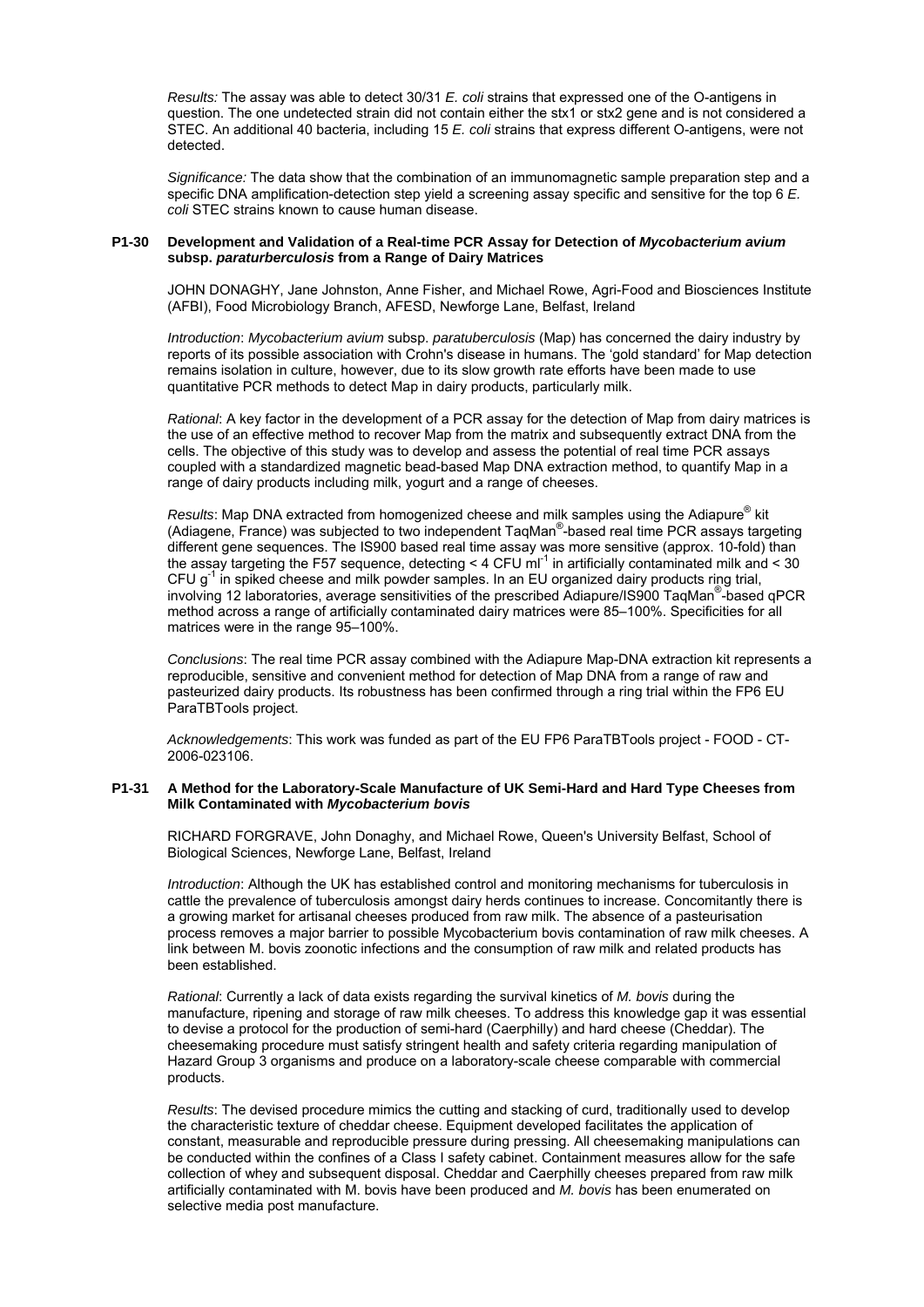*Conclusions*: This procedure allows the investigation of *M. bovis* survival kinetics in raw milk cheeses. Furthermore the technique could be used with other Hazard Group 2 & 3 pathogens and adaptation is possible for production of alternative cheese types. As a result this protocol is a tool for the production of microbiologically contaminated cheese which can facilitate investigation of food protection relating to cheese.

*Acknowledgements*: The Authors acknowledge funding received for this project from the Food Standards Agency (UK).

## **P1-32 Qualitative Methods for the Detection of** *Listeria monocytogenes* **and Other** *Listeria* **Species – Strategies for Comparison Studies**

MARIJA ZUNABOVIC, Wolfgang Kneifel, University of Natural Resources and Applied Life Science, Vienna, 1190, Austria

*Introduction*: Current approved methods allow the detection of the food pathogen *L. monocytogenes* from various food matrices. For the detection three general procedures can be described: (1) direct plating on selective media (2) immediate selective enrichment (3) pre-enrichment steps. Of course the choice of the "ideal" method for specific purpose is dependent on different parameters (e.g. number and stage of microorganisms, inhibitory aspects of the media, incubation time and conditions). On the other hand the treatment of samples for efficient detecting of especially low levels and inhomogeneous spreading of microorganisms is also essential.

*Rational*: The preparation and design for the comparison of qualitative methods based on different methodologies for detection of the emerging food pathogen *Listeria monocytogenes* and other *Listeria* species is described. The matrices were naturally contaminated and sampled in different food factories (seafood, cabbage, ready-to-eat food) and therefore reflect the real situation.

Results: This protocol was successfully applied for comparison studies with VIDAS<sup>®</sup> LDUO (bioMérieux), IQ-Check® *Listeria* (Biorad), and BAX® *Listeria* PCR (Dupont) run in parallel with the reference method according to ISO 11290:1. It allows the evaluation of these methods by the use of current parameters as specifity, sensitivity, false-positive and false-negative rate for alternative methods.

*Conclusions*: For estimating the prevalence of *Listeria* spp. and *Listeria monocytogenes* e.g. in neuralgic areas in the food production and in food products it is essential to combine methodologies for an effective detection. The problem of obtaining a representative sample of food or environment is persistent due to uneven spread of contamination. Comparison studies with alternative methods are difficult to perform because they rely on different detection principles (e.g., monoclonal antibodies, virulence genes, enzymes, and ribosome) and the sensitivity is rising with upcoming new methods. Even though the analyzing time and information content about the presence of *Listeria* can be fulfilled with the use of alternative methods.

# **P1-33 Environmental Monitoring for Noroviruses in UK Food Outlets**

Niamh M. Murphy, Chris I. Gallimore, Jacqueline Xerry, Juliet Adigwe, Jim J. Gray, and Susanne B. Surman-Lee, Health Protection Agency, Food, Water and Environmental Network - London Laboratory, 61 Colindale Ave., London, NW9 5EQ, United Kingdom

*Introduction*: Noroviruses are the commonest cause of acute gastroenteritis outbreaks world-wide. Norovirus outbreaks are frequently associated with semi-closed or closed institutions such as hospitals, and homes for the elderly. However, outbreaks have also been associated with eating establishments, cruise ships, a concert hall and schools.

*Rational*: A proposed route of transmission is cross-contamination from hard surfaces such as fridge door handles to food samples. This study investigated the potential cross-contamination of toilet to food contact surfaces in food businesses. Environmental swabs were taken from to sites within toilet facilities in food outlets (e.g., toilet flush handle, toilet door handle, wash basin taps) and kitchens (e.g,. fridge door handles and other food preparation sites). Nucleic acid was extracted using the guanidinium thiocynate method. Norovirus RNA was identified using real-time PCR, genotyped by PCR and sequencing.

*Results*: Norovirus was detected in 40/193 (20%) swabs including: 10 refrigerator door handle, 3 food preparation sites, 7 toilet door handles, 12 wash hand basin taps and 8 toilet flush handles. Norovirus was typed as genogroup II (GII) in 39/40 and 1/40 genogroup I (GI). Strains were further differentiated as GII-4 (17.5%), GII-3 (7.5%), GII-UT (Untyped) (72.5%) and GI-4 (2.5%). The seven GII-4 strains were variant typed, with 2/7 v2 strains, 4/7 v6 and 1/7 was vUC (variant unclassified).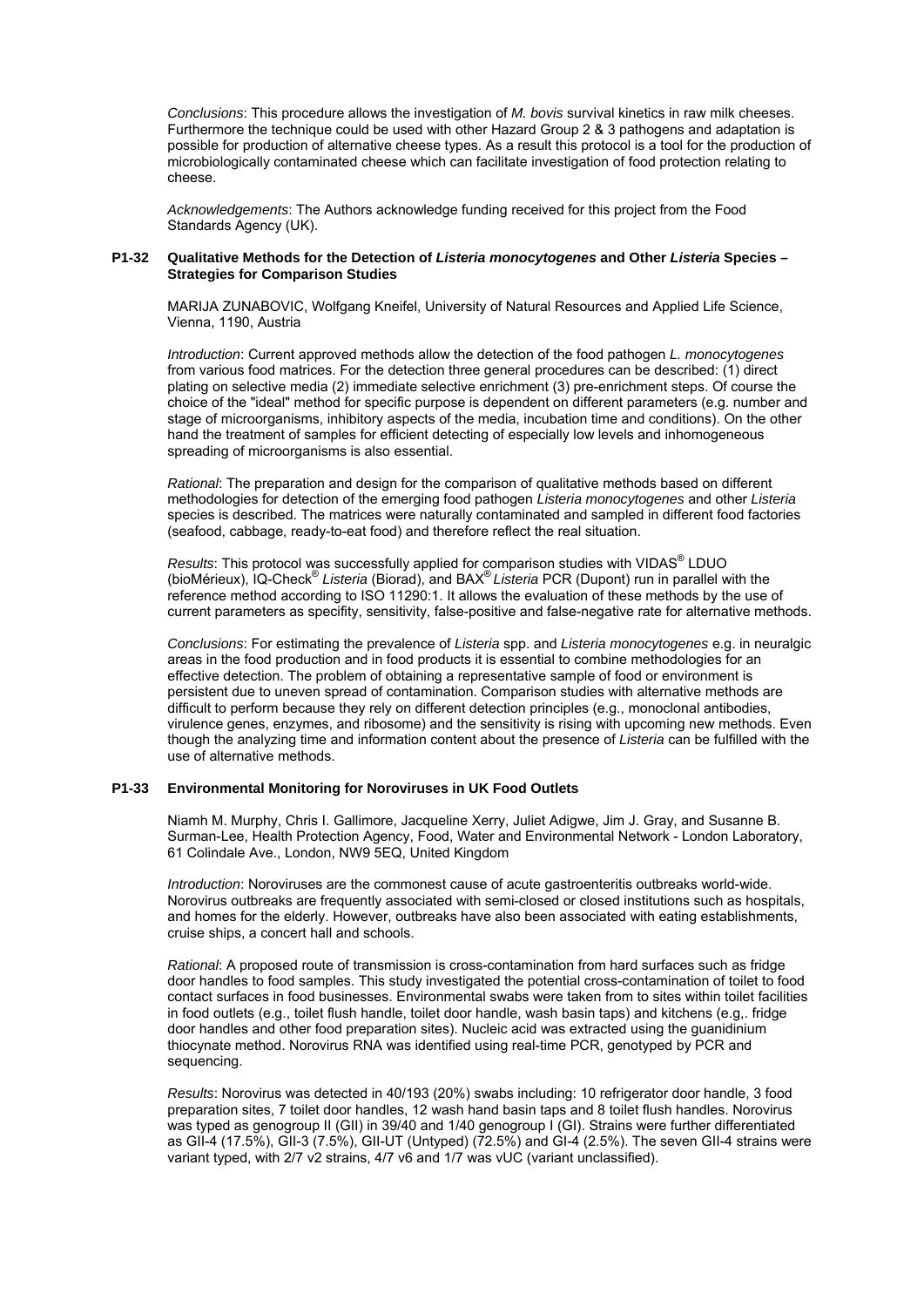*Conclusions*: The findings indicated that food businesses without a HACCP in place, poor food safety management were more likely to have norovirus present and that environmental swabbing is an effective means of monitoring during outbreak investigations.

*Acknowledgements*: The authors would like to thank the Environmental Health Services at Local Authorties in London, Hertfordshire and Buckinghamshire for providing the samples.

## **P1-34 Development of Mathematical Model to Predict the Outgrowth of** *Listeria monocytogenes* **in Ready-to-Eat Food Products**

SAURABH KUMAR, Taco Wijtzes, An Vermeulen, Frank Devlieghere, Willem Hommes, Diana Visser, Edwin W. Bontenbal, Purac Biochem BV, Arkelsedijk 46, Gorinchem, 4200 AA, The Netherlands

*Introduction*: EU regulations state that the food industry can use predictive models to document that outgrowth of *Listeria monocytogenes* in RTE foods is controlled (EC 2073/2005). The Codex Alimentarius Commission recently agreed on similar criteria. The development of reliable models, based on challenge studies in food products using outbreak strains therefore continues to be important.

*Rational*: The objective of this study are to: (1) Develop a mathematical model for *Listeria monocytogenes* that predicts its potential for growth in food products as a function of temperature, pH, water activity and the concentration of organic acids and their salts. (2) Demonstrate the efficacy of lactic acid, acetic acid and their salts against *Listeria monocytogenes* and spoilage microorganisms in food products.

*Results*: The model shows that the addition of lactic acid, acetic acid or their salts to food products significantly retards the outgrowth of *Listeria monocytogenes*. Addition of 0.75 % PURASAL Powder S98 to a Carbonara type of pasta sauce (pH 5.6, moisture 80 %, a<sub>w</sub> 0.986) was simulated at 95 % confidence level. At 7°C, for the treated sample, the time for 2 log growth for *Listeria monocytogenes*  was increased from 3 days to 8 days compared to that of control. The developed model describes the data very well, including independent challenge studies, and generally gives fail safe predictions.

*Conclusions*: The developed model gives reliable predictions of the potential for outgrowth of *Listeria monocytogenes* in RTE foods. This model can be used by food processors to evaluate how they can control *Listeria monocytogenes* by addition of lactic acid, acetic acid or their salts to their formulations, and by adequate temperature control.

#### **P1-35 The Inhibitory Effect of the Lactoperoxidase System on the Survival of** *Campylobacter jejuni* **in Pasteurized Skimmed Milk Incubated Aerobically at 25°C**

MARYAM AL SALLAQI, S. Park and M. Adams, The University of Surrey, Faculty of Health and Medical Sciences, Guildford, Surrey, GU2 7XH, United Kingdom

*Introduction: Campylobacter jejuni* and *Campylobacter coli* are the most common bacteria isolated in animals and humans suffering from diarrhea. These organisms can also be found in animals which are clinically healthy. The most common alimentary sources of *Campylobacter* infection include undercooked meat, especially chicken, contaminated water and unpasteurized or raw milk.

*Rational*: The effects of storage temperature on the survival of *C. jejuni* were examined in pasteurized and UHT skimmed milk. It was found that, *C. jejuni* NCTC 11168 survived for more than 5 days at 4°C in both UHT and pasteurized milk. At 25°C it survived for 3 days in UHT milk but was not detectable after 6 h in pasteurized milk. *C. jejuni* was found to die at the same rate in pasteurized milk that had been filter sterilized to remove the residual micro-flora. This result indicates that the antimicrobial effect was not due to the natural flora but to a natural component in the milk.

*Results:* The inhibitory action of pasteurized milk was prevented by boiling and by addition of 1 mM of sodium meta-bisulphite (an inhibitor of lactoperoxidase) suggesting that lactoperoxidase in the pasteurized milk was responsible. This was confirmed by restoration of the inhibitory effect in UHT milk by addition of components of the lactoperoxidase system.

*Conclusions*: A similar effect was not seen with other pathogens such as *Salmonella*, *Listeria monocytogenes* and *E. coli* O157 indicating the unique sensitivity of *Campylobacter* to the lactoperoxidase system.

#### **P1-36 Rapid Isolation and Detection of** *Salmonella* **serovars from Pre-enriched Pooled Food Samples using an Automated PATHATRIX Re-circulating IMS (RIMS) Coupled to, Real-Time PCR and Selective Agar Plating**

John Murray, Nicole Prentice, Katarzyna Brzegowa, Paul Benton, Brooke Houston , Michael F. Scott , Christine M. Aleski, Marcie Van Wart, and ADRIAN PARTON, Matrix MicroScience, Lynx Business Park, Fordham Road, Newmarket, CB87NY, United Kingdom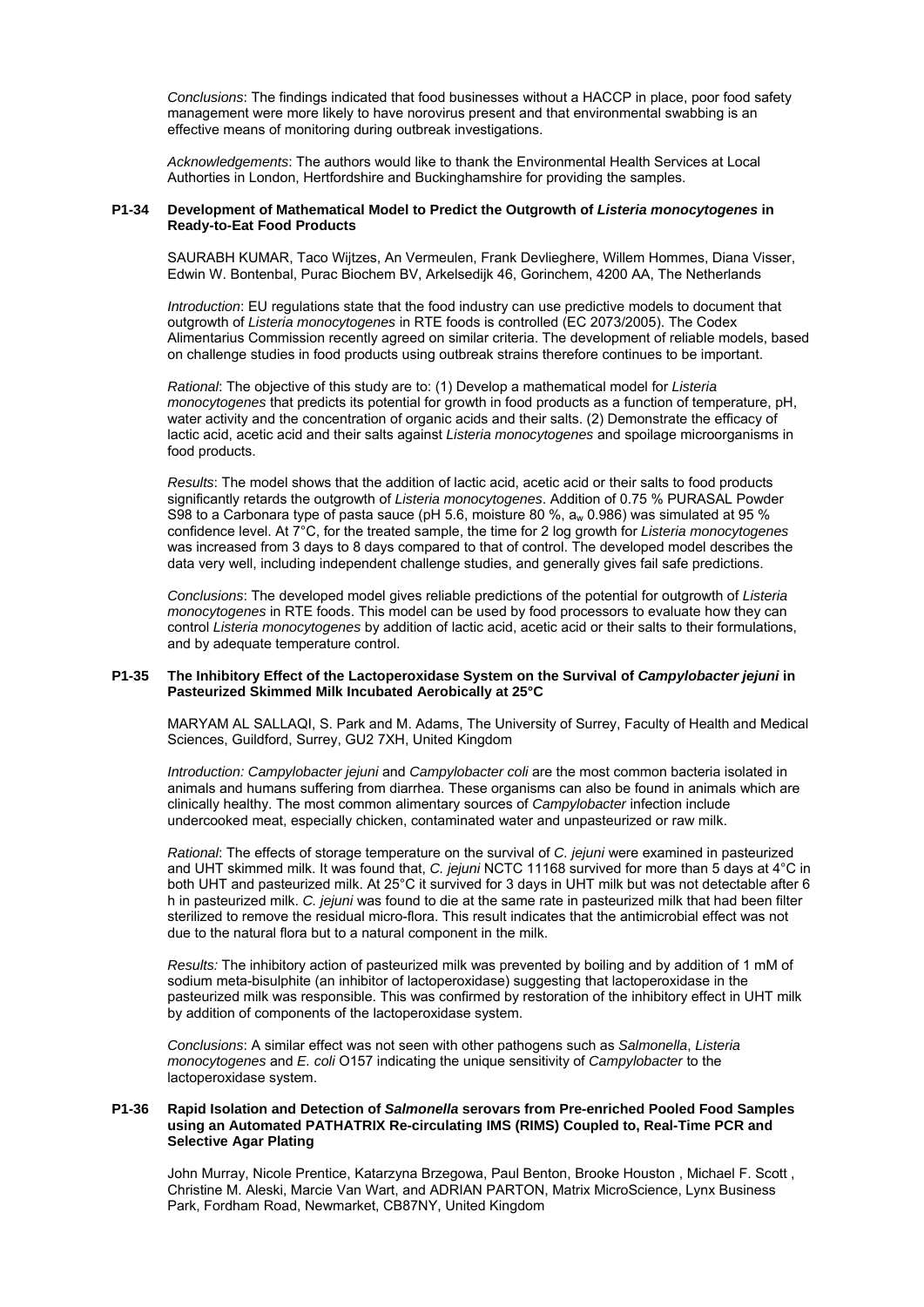*Introduction*: Re-circulating Immuno-magnetic Separation (RIMS) is well established as a robust and versatile approach to pathogen isolation from food and environmental samples; combining straightforward analysis of large samples and removal of potential PCR inhibitory compounds with the ability to detect initially low levels of target pathogens.

*Methods*: A range of food samples including peanut butter, confectionary and cocoa products, fresh produce, tomatoes, almonds and milk powders of various sample sizes (25g–1875g) were inoculated individually at low level, (1–10 CFU/sample), with a range of *Salmonella* serovars. Samples were preenriched for 8–18 h as appropriate to sample size and food type. After pre-enrichment, identical duplicate pooled samples were created; consisting of single aliquots from inoculated samples and 4-9 aliquots from uninoculated samples. Pooled samples were processed in parallel using a novel automated RIMS device alongside manual RIMS. Recovered Pathatrix beads were analyzed using real time PCR and selective agar plating as the Salmonella detection methodologies.

*Results*: The detection of a range of *Salmonella* serovars from wide variety of pooled food samples using Pathatrix RIMS linked to agar plates and /or real time PCR was achieved. There was 100% correlation between the recovery and detection of target organisms by the automated and manual RIMS systems. For peanut butter a detection level of 1–10 CFU in 1875 g for all *Salmonella* serovars tested was achieved in less than 24 h.

*Conclusions*: The study showed that it is feasible to fully automate the Pathatrix RIMS procedure for use in a wide variety of food types, with no loss of bead recovery or target pathogen capture functionality. This RIMS method provides the capability to quickly identify sources of *Salmonella* contamination in both routine food pathogen surveillance regimes or in outbreak scenarios.

## **P1-37 Rapid Detection and serotyping of** *Salmonella* **isolates**

Ron van Santen, FRANCOISE DE GOEIJEN, Joost Thijssen and Pieter Vos, DSM, postbox1163, Geleen, 6160 BD, The Netherlands

*Introduction:* Serotyping is a classification system based on differences in structures on the surfaces of bacteria or other disease-causing agents. Serotyping divides Salmonella into more than 2500 different serotypes. Salmonella serotyping is an important tool for classification of strains, epidemiological purposes and the id entification of contamination sources. Successful Salmonella reduction programs within the food industry rely largely on information about the serotypes encountered in the production chain.

*Rationale and Objectives*: Traditional serotyping, according to the Kauffmann-White scheme (KW), makes use of a range of antisera, directed against the antigens present on the cell surface of the Salmonella. The combination of antigens present determines the serotype. Correct execution of the technique requires a lot of experience and it is a time and resource consuming activity.

*Results and Findings*: The PremiTest Salmonella is a rapid and robust alternative for traditional serotyping. The technique combines multiplex PCR and subsequent simultaneous detection of the PCR products using a micro array. The Premitest Salmonella uses multiple DNA markers to detect the presence of Salmonella and identify the serotype. Currently, 94 serotypes are being identified by the t e st, based on the genetic pattern generated (genovar). Serotypes not recognized by the test yield other, reproducible genovar scores. These genovar scores may be associated with specific serotypes lateron, but already at this stage allow tracking and tracing of the contamination.

The complete procedure can be executed within 7 hours, enabling a serotype result within one working day after isolation. The test is being used by a range of laboratories, including reference laboratories, and yields reproducible results after a 2-day training.

The test has proven to be independent of the culture media used and is capable of typing rough Salmonella strains (in contrast to KW). The process to obtain external certificates is in progress: The last part for the OIE-validation is completed and the certificate is expected end 2009. The protocol for joint AOAC & MicroVal validation is being finalized.

The Premitest Salmonella has been designed for food processors, as routine use. However, the set-up of the test enables the inclusion of specific DNA markers. In this way, more detailed knowledge on specific serotypes or characteristics (such as antibiotic resistance and the DT104) can be obtained.

*Conclusions*: The PremiTest Salmonella is a good tool for official labs to get fast and reliable serotyping and the best routine tool for the food industry for serotyping *Salmonella* isolates. It is inevitable in surveillance and outbreak related studies.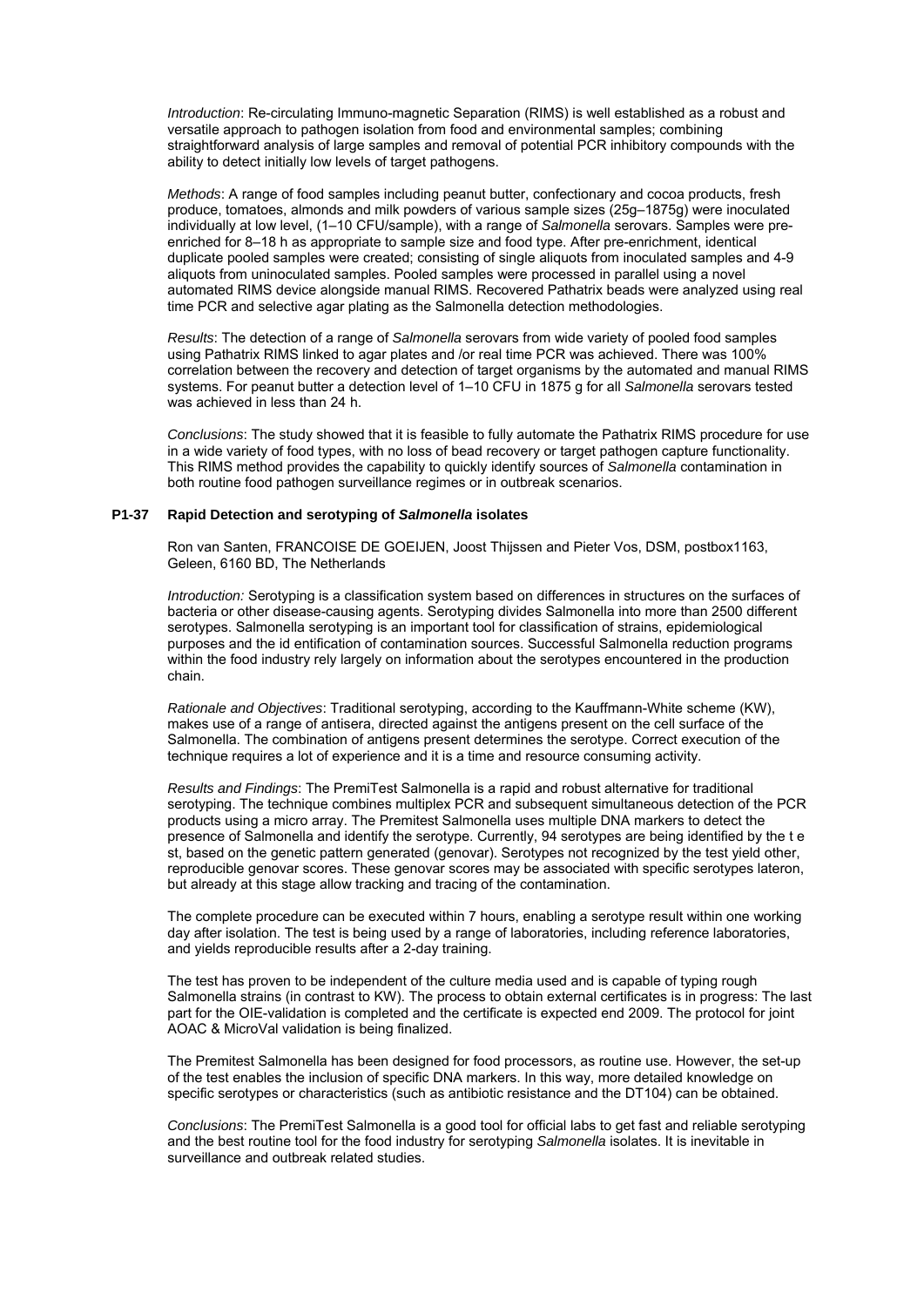# **Poster Session 2 – Friday, 9 October**

#### **P2-01 Stability of Calibration Function (Standards) in Nucleic Acid-based Food-pathogen Detection**

 BARBARA ROEDER, Karin Frühwirth, Martin Wagner, and Peter Rossmanith, Christian Doppler Laboratory for Molecular Food Analytics, University of Veterinary Medicine, Veterinärplatz 1, Vienna, 1210, Austria

*Introduction*: Results of real-time PCR depend on a calibration function when using the Ct-method for quantification and the accuracy of this standard is all-important. Long-term storage of standards is saving cost and time, avoiding laborious production on a daily basis in routine application. Nevertheless, aqueous solutions of DNA are prone to degradation during storage.

*Rational*: The aim of this study was the determination of the causative parameter of DNA-standard degradation and the underlying mechanism impairing the amplification reaction during real-time PCR. Real-time PCR assays targeting the prfA gene of *Listeria* and the fimA gene of *Salmonella* have been used to investigate the influence of long-term storage (>100 d), the GC-value, shear forces, DNA target length, chemical reactions within the storage buffer, glycerolstorage, subsequent thaw and freeze cycles, and the influence of remaining cellular enzymes after isolation, at -20°C, ±0°C, and 4°C. Tests were performed for initial low and high DNA target numbers.

*Results*: The stability of DNA-standards is influenced by shearing of long DNA fragments (bacterial genomes) if the standard is frozen. Short fragments (~100 bp) are not influenced by shearing during long-term storage or by subsequent thaw and freeze cycles. Depurination of the DNA and following mismatches on the primer attachment sites are biasing real-time PCR results if DNA is stored at 4°C or with glycerol. This effect is increased by primary amines such as Tris or by Mg-ions as included in the PCR buffer. By finally testing the resulting benchmark treatment for DNA-standard storage a deviation of 0.2 Ct-values was obtained by real-time PCR after 100 days storage in H<sub>2</sub>O containing 50% glycerol.

*Conclusions*: Preservation of DNA-standards in 50% glycerol in ddH2O enables long-termstorage for real-time PCR. Depurination and shearing of the DNA are avoided, thus providing reliable results using the Ct-method for quantification.

## **P2-02 Application of a Novel Single Bacterial Cell Manipulation Technique**

BARBARA ROEDER, Martin Wagner, and Peter Rossmanith, Christian Doppler Laboratory for Molecular Food Analytics, University of Veterinary Medicine, Veterinärplatz 1, Vienna, 1210, Austria

*Introduction*: Highly diluted suspensions of bacterial cells are distributed according to Poissondistribution. Quantitative microbiological methods (Most propable number MPN) are based on this prerequisite. Nevertheless, predictions on the growth performance of single bacterial cells are not possible due to these statistical effects. A new method avoiding these influences was developed which enables the physical manipulation of single bacterial cells. Based on this method the investigation of autonomous growth of low bacterial cell inocula (< 10) was performed.

*Rational*: The purpose of this study was to evaluate the growth performance of single bacterial cells without the influence of statistics within dilution series. Furthermore the necessity of chemical and physical cell to cell interactions for bacterial growth was investigated. *Listeria monocytogenes* EGDe bacteria from the lag-phase, the mid-exponential phase, and the stationary phase were used to produce single cell inocula with the newly developed single bacterial cell manipulation technique (SBCM). Growth in tryptone soy broth with 0.6% yeast was evaluated after 24 hours at 37°C or 42°C by measurement of optical density and selective- and non selective plating.

*Results*: For 110 manipulated single cells growth was detectable in 79 samples (71.5%) with a final optical density of 1.21  $\times$  10<sup>9</sup> CFU/ml (± 9.07%). In 31 samples (28.5%) growth was not detectable. The live/dead ratio of the initial culture was 20.9% (± 20.6 %) as obtained by live/dead staining. These results show a good correlation of live/dead ratios before and after the SBCM indicating the ability of autonomous growth.

*Conclusions*: These data suggest that the investigated single bacterial cells are able to multiply independently under optimal conditions.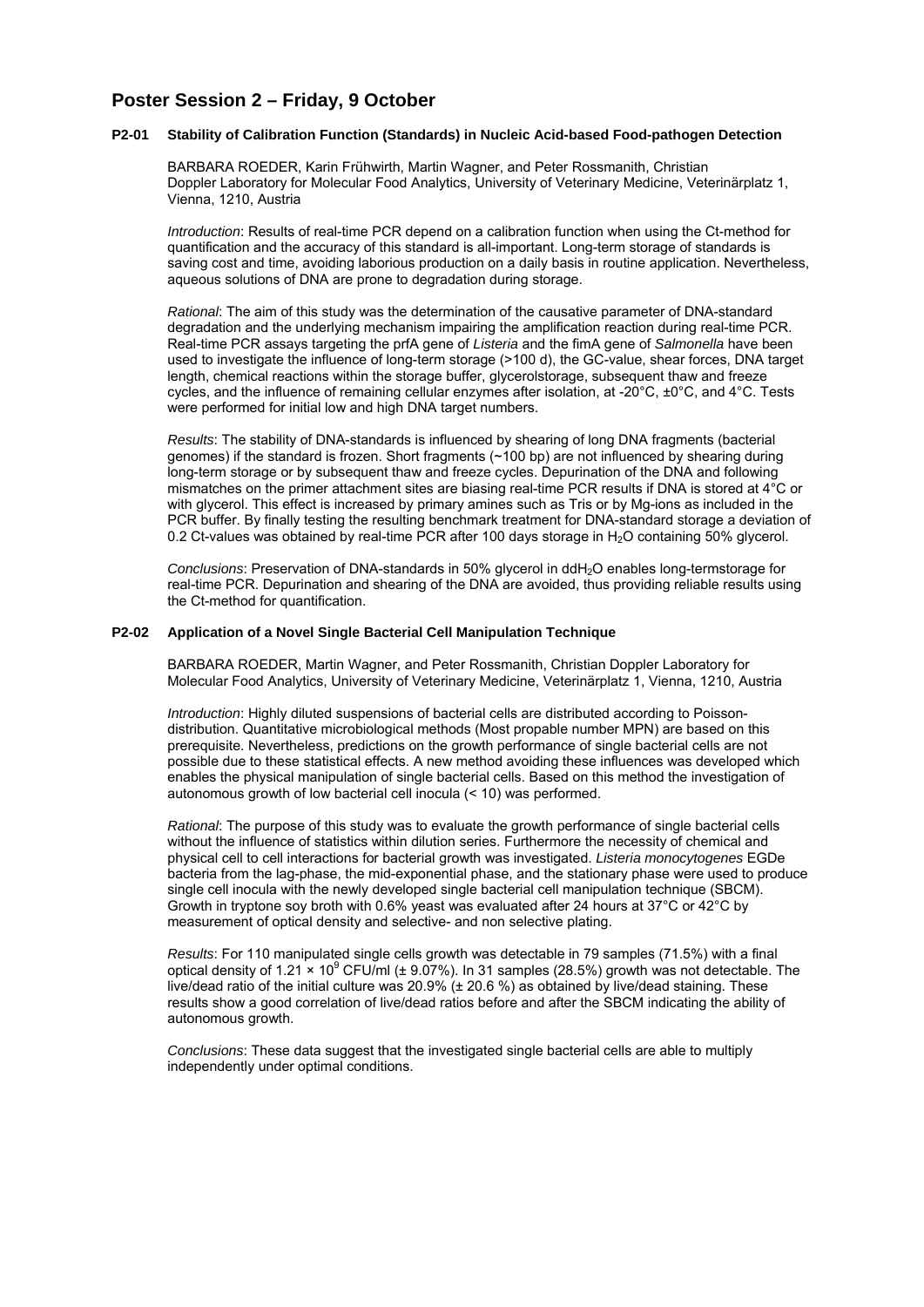# **P2-03** *Micrococcus roseus* **and** *Serratia marcescens* **as Coloured Bacterial Indicators: A Simple Strategy during Design and Development of a New Method for Sample Pre-treatment**

PETER ROSSMANITH, Karin Frühwirth, Beate Süß, Erich Schopf and Martin Wagner, Dept. of V Veterinary Public Health and Food Science , University of Veterinary Medicine, Veterinärplatz 1, Vienna, 1210, Austria

*Introduction*: In the present study, chromogenic (red) bacteria were used to simulate actual target bacteria during setup and optimisation of an isolation process of bacteria, designed for food samples.

*Rational*: Isolation of bacteria from food in the context of molecular biological detection of food pathogens is a multistep process. Development of such a separation method requires continuous monitoring of the location of the presumable targets in the sample tubes. Therefore, red-coloured pigmented bacteria were used as substitutes for the actual target bacteria, during the establishment of a new sample preparation technique. Visibility of the pigmented bacteria within the complex sample matrices served to allocate bacterial content during the various steps necessary for finalisation of the method protocol. Prior to application, the chromogenic bacteria *Micrococcus roseus* and *Serratia marcescens* were confirmed to withstand the physical (e.g., centrifugal forces) and chemical (e.g. lysis buffer composition) conditions required during establishment of the new technique.

*Results*: The suitability of these model bacteria to substitute for the actual target pathogens (*Salmonella enterica* subsp. *enterica* serovar Typhimurium and *Listeria monocytogenes*) was assured by testing the physical properties of the model bacteria with respect to the proposed separation methods.

*Conclusions*: The use of these pigmented bacteria as substitutes for actual colourless target bacteria during design and development of a bacterial isolation method is a simple and inexpensive application. The presumptive bacterial targets can be allocated simply by visualisation of their bright red colour silhouetted against the background sample matrix. Application of coloured bacterial indicators saves a huge amount of time and resources, as the proof of principle of new methods is possible in rapid succession.

#### **P2-04 Statistical Data Analysis of Real-time PCR Results Derived from Single Copy Amplification**

PETER ROSSMANITH and Martin Wagner, Christian Doppler Laboratory for Molecular Food Analytics, University of Veterinary Medicine, Veterinärplatz 1, Vienna, 1210, Austria

*Introduction*: The validation of real-time PCR systems and above all the proof of the detection limit of this method is a frequently and intensively discussed topic. We present a statistical method for the accurate determination of DNA amounts < 10 target molecules using real-time PCR. The implication of this method is the possibility of distinct validation of real-time PCR assays and the generation of absolute DNA standards needed for quantification with this enzymatic method in routine diagnostics.

*Rational*: The purpose of this study was to evaluate a novel validation tool for real-time PCR assays based on the theoretical possibility of the amplification of one single DNA target. The ability to detect such low DNA target concentrations reliable by real-time PCR should be clearly demonstrated. Consequent a validation method based on this pre-requisites should be established which allows the absolute evaluation of real-time PCR assays. Real-time PCR was carried out by targeting a 274 bp fragment of the prfA gene of *L. monocytogenes*. Fit of the empirical data to the theoretical predictions was tested using the Kolomogorow - Smirnov (K-S) test using the SPSS 14.0 statistical software package.

*Results*: The ability of the prfA real-time PCR assay to detect reliable one target molecule could be clearly demonstrated (pavg.=0.52). The coherence of the results of samples containing < 10 target molecules and samples containing DNA amounts within the range of fluorescent measurement could be clearly demonstrated. The evidence for the accuracy of the newly developed validation-method was shown both statistically and with direct demonstration. The explicit determination of assays with a detection limit of one copy and assays with such a limit of three copies is exemplary demonstrated. We also demonstrate that real-time PCR at best starts from the first cycle with certain efficiency and proceeds with this efficiency until saturation of the reaction.

*Conclusions*: The results show that an absolute validation of real-time PCR assays is possible. The Ct values of certain initial target amounts are fixed in dependence of the efficiency of the reaction. An absolute determination of DNA amounts is possible independent of conventional measurement methods. The validation tool also allows on-line monitoring of real-time PCR results in routine diagnosis.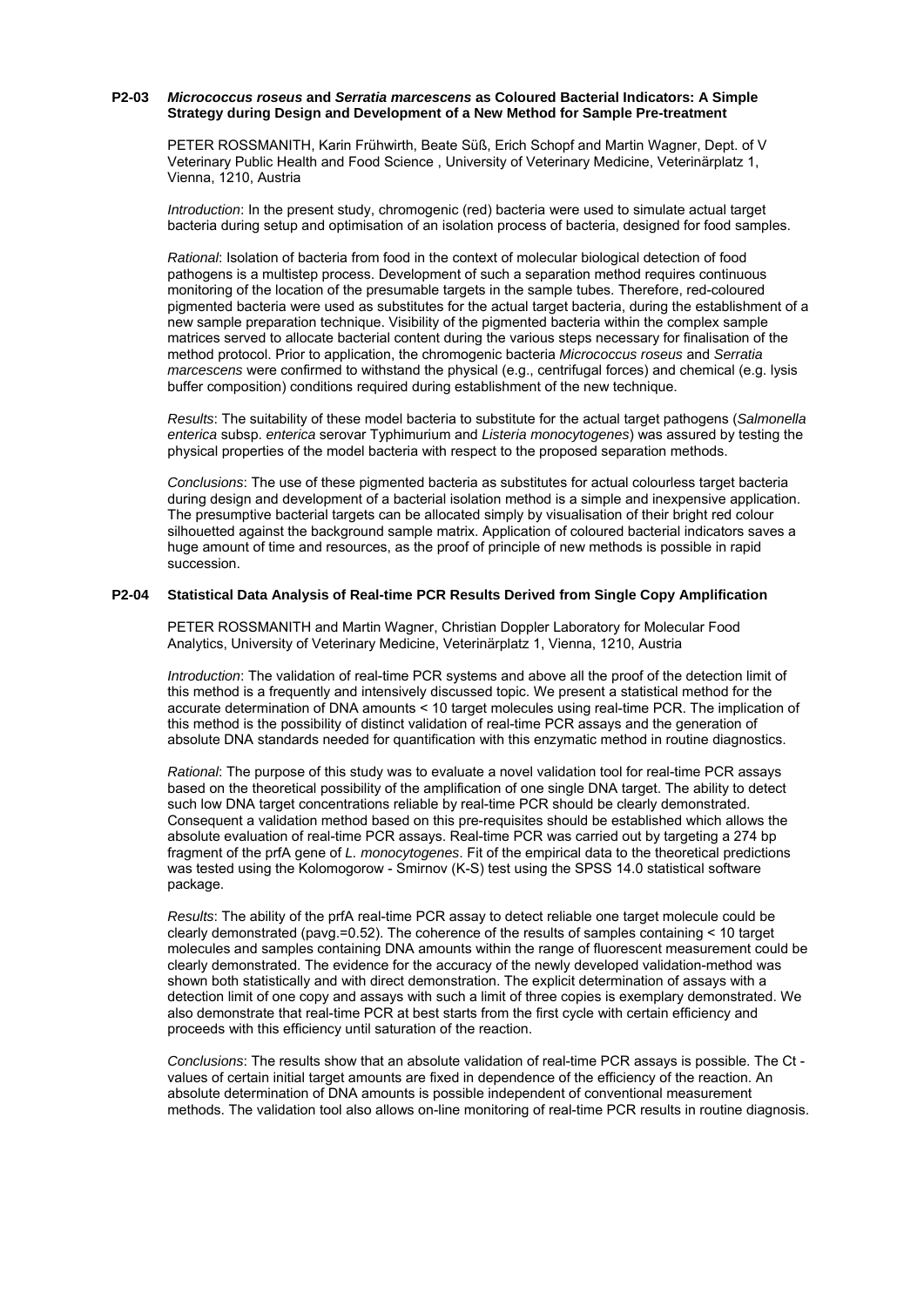#### **P2-05 The Application of Ionic Liquids for separation and Concentration of Foodborne Pathogens from Food for Subsequent Molecular or Cultural Quantification Methods**

PATRICK MESTER, Barbara Röder, Eva Mayrl, Stephan Hühn, Martin Wagner, and Peter Rossmanith, Christian Doppler Laboratory for Molecular Food Analytics, University of Veterinary Medicine, Veterinärplatz 1, Vienna, 1210, Austria

*Introduction*: Due to the implementation of critical pathogen levels, direct quantification of food-borne pathogens from food is going to become standard in food risk analysis. Until now major challenges for biomolecular detection and quantification (such as real-time PCR) of food-borne pathogens are heterogeneous food matrices and large sample quantities. Therefore a major research topic is the development of sample treatment methods prior to subsequent molecular detection and quantification methods, which allow the separation of the target organisms from the sample matrix. Because of their unique physicochemical properties, ionic liquids offer a promising new approach contrary to classical microbiology.

*Rational*: The purpose of this study was the development of a new sample treatment method for quantification of food-borne pathogens enabling subsequently both molecular and cultural methods for detection and characterization. Several buffer compositions including ionic liquids were tested for their ability dissolving various edibles, without affecting the bacterial target cells. The toxicity of these buffers towards *Listeria monocytogenes* and *Salmonella enterica* serovar Typhimurium were investigated. Quantification of both pathogens from artificially contaminated food samples was quadripartite carried out by either real-time PCR targeting the prfA-gene for *L. monocytogenes*, the fimA-gene for *S*. Typhimurium or selective plating methods, respectively.

*Results*: The application of 1-ethyl-3-methylimidazolium thiocyanate to the lysis buffer system enabled the quantifiable isolation of *S*. Typhimurium and *L. monocytogenes* from different artificial contaminated foodstuffs with decreasing inoculums ranging between 10<sup>5</sup> to 10<sup>2</sup> cells. Recovery for *S*. Typhimurium on selective agar plates varied between 45% (RSD 6%) out of 6.25 g egg and 36% (RSD 19%) out of 6.25g ice-cream. *L. monocytogenes* was recovered with 67% (RSD 26%) from 12.5ml milk and for both pathogens real-time PCR quantification resulted in higher (1.5–2 fold) bacterial equivalent counts in comparison with CFU determination.

*Conclusions*: Application of ionic liquids permits the separation of food-borne bacterial pathogens from the food of interest for subsequent quantification both with real-time PCR and culture methods. Quantitative results can be obtained within one working day using the new buffer system.

## **P2-06 Food Safety through a Community of Practice in eXtension**

 JEAN WEESE and Kristin Woods, Auburn University, 218 H Duncan Hall, Auburn, AL 36849, United States

*Introduction*: The eXtension Food Safety Community of Practice is unlike any other search engine or information-based website. It's a space where university content providers can gather and produce new educational and information resources on wide-ranging topics. Because it's available to students, researchers, clinicians, professors, as well as the general public, at any time from any Internet connection, eXtension Food Safety Community of Practice helps solve real-life problems in real time. Food Safety is only one of many Communities of Practice that have been established through eXtension.

*Rationale*: The Food Safety Community of Practice is set up to supply research based Food Safety information to individuals throughout the food chain, from the food grower to the consumer. The Community of Practice is not limited by walls or state and national boundaries but can supply the best information from the top scientist in the field.

*Objectives*: To bring together food scientists from across the county to deliver research based information to individuals all over the world. The Objective is to bring together food scientists from across the county to deliver research based information to individuals all over the world.

*Results and Findings*: The Food Safety Community of Practice is made up of Food Scientist from all over the United States. The Food Safety Community of Practice was started by a group of Food Scientist in the Southern Region of the United States. The core leadership is made up of Ph.D. Food Scientist from 5 states. There are at present almost 50 members that participate in answering questions and supplying content to the site. We are actively recruiting more members to participate in the site to supply content. The eXtension website has been recognized by federal granting agencies as a method to bring content to the end user.

*Conclusions*: Food Safety Community of Practice (CoP) is a newly formed group within eXtension. We plan to bring in new participants and form smaller working groups to work to provide food safety content in their specialty area. The groups that we have established to work within at the present are: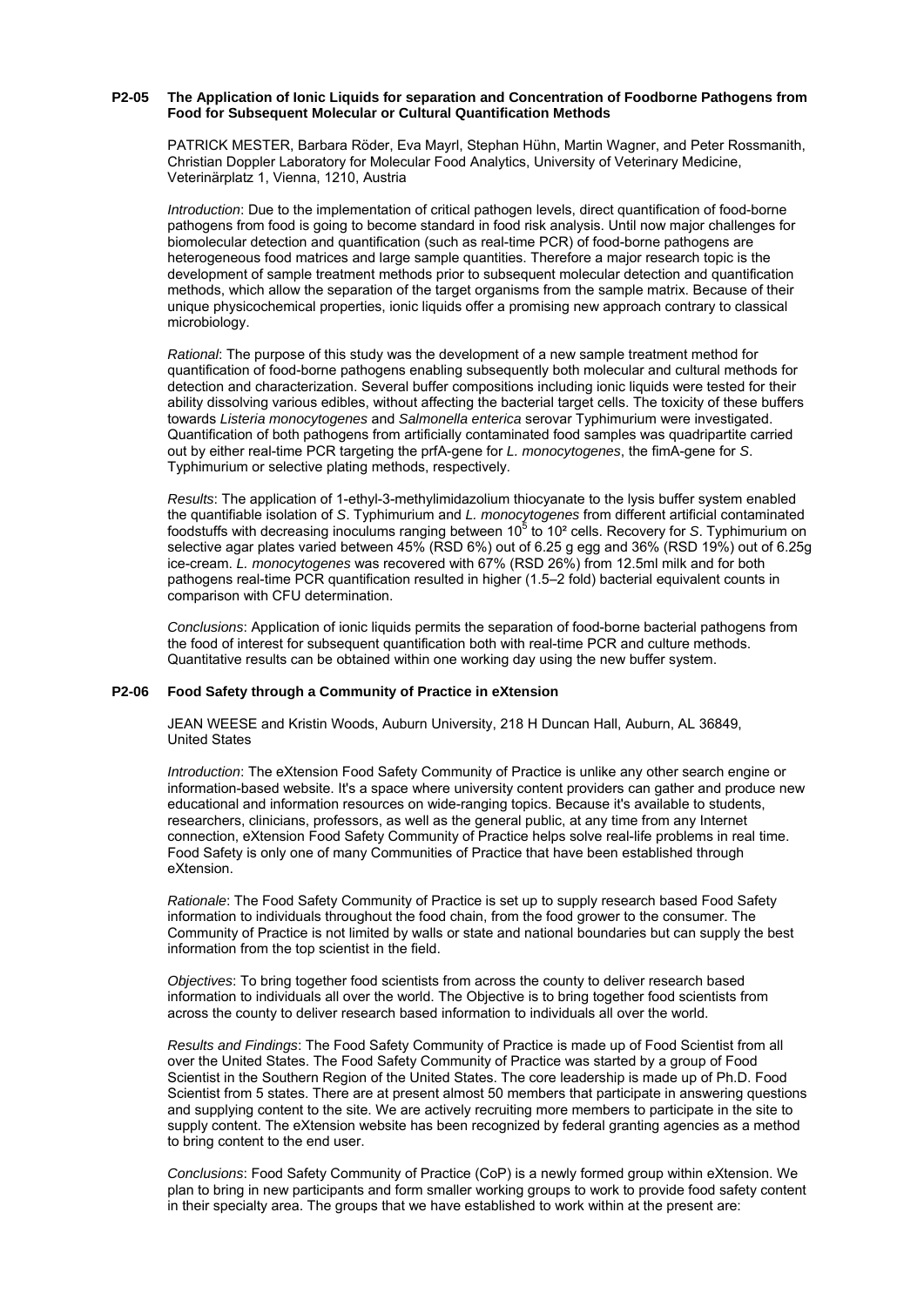Consumers, Producers, Processors, and Food Service Workers. More groups may be added as interest and expertise is added to the CoP.

*Acknowledgements*: eXtension

#### **P2-07 Predictive Modeling of Deoxynivalenol Content in Dutch Winter Wheat**

EELCO FRANZ, Seth-Oscar trmp Hajo, Rijgersberg Ine van der Fels-Klerx, RIKILT - Institute of Food Safety, Wageningen University & Research Centre, P.O. Box 230, Wageningen, 6700 AE, The Netherlands

*Introduction*: Wheat derived feed and food products can be contaminated with mycotoxins produced as a secondary metabolite by a variety of fungi, in particular Fusarium species, causing a potential risk to human and animal health. Deoxynivalenol (DON) is the most implicated mycotoxin associated with Fusarium head blight (FHB) in wheat. Forecasting models for the DON content in wheat at harvest can assist decisions on disease management but can also be useful tools for control authorities and industry to limit potential feed and food safety problems.

*Rationale and Objectives*: The objective of the current study was to develop a quantitative predictive model for DON content in Dutch winter wheat based on geographic, agronomic and climatic variables.

From 2001 to 2007 winter wheat samples for DON analysis were taken at harvest from in total 264 fields throughout the Netherlands. Geographic, agronomic (resistance, fungicides)and climatic variables (for 48 days period around heading) were recorded for each field. After a univariate pre-selection of variables, multiple regression models were constructed (excluding year) and the model with best set of explanatory set of variables was chosen.

*Results and Findings*: The best performing predictive model used average 24 days pre- and postheading climatic variables, heading date, region, variety resistance level, and fungicide use (*P* < 0.0001,  $R<sub>2</sub>$  model = 0.59). The predicted DON level increased with higher average temperature, increased precipitation and higher relative humidity, but decreased with increased number of hours with temperature above 25°C. Model evaluation showed little bias and high consistency indicating good statistical performance. In 92.8% of the cases (n = 264) the model predicted correctly whether the concentration of DON was lower or higher than the maximum level of 1250 μg/kg (1.1% false positives, 6.1% false negatives).

*Conclusions*: We developed a statistically good performing forecasting model for DON in Dutch winter wheat, including agronomic, geographical and climatic variables. We observed a strong regional effect on the levels of DON, which could not be explained by differences in the recorded agronomic and climatic variables. It is suggested that future model improvement might be realized by indentifying and quantifying the mechanism underlying the region effect.

*Acknowledgements*: This work was financed by the Food and Consumer Product Safety Authority (VWA). The authors thank Don Jansen, Huub Schepers and Harro Spits (Plant Science Group, Wageningen UR) for their contributions.

#### **P2-08 Quantitative Microbial Risk Assessment for** *Escherichia coli* **O157:H7,** *Salmonella* **and** *L. monocytogenes* **in Leafy Green Vegetables Consumed at Salad Bars**

EELCO FRANZ, Seth-Oscar trmp Hajo, Rijgersberg Ine van der Fels-Klerx, RIKILT - Institute of Food Safety, Wageningen University & Research Centre, P.O. Box 230, Wageningen, 6700 AE, The **Netherlands** 

*Introduction*: Fresh vegetables play an important role in a healthy diet. However, most produce is grown in a natural environment and is therefore vulnerable to contamination with pathogens from multiple sources. In Europe and US both the consumption of fresh vegetables and the number of foodborne disease outbreaks associated with the consumption of fresh produce have recently increased. Several outbreaks of foodborne illness have been associated with consumption from salad bars.

*Rationale and Objectives*: Temperature is one of the most important environmental parameters from both the food quality and food safety point of view. Respecting the chilled chain is of particular impor tance for fresh produce because of the absence of thermal treatment prior to consumption.

The purpose of this study was to conduct a quantitative microbial risk assessment for *E. coli* O157:H7, *Salmonella* or *L. monocytogenes* infection from consumption of leafy green vegetables based salad from salad bars in the Netherlands. Pathogen growth was modeled in Aladin (Agro Logistics Analysis and Design INstrument), using time-temperature profiles in the chilled supply chain and one particular restaurant with salad-bar. A second-order Monte Carlo risk assessment model was constructed (using @Risk) in order to estimate the public health effects.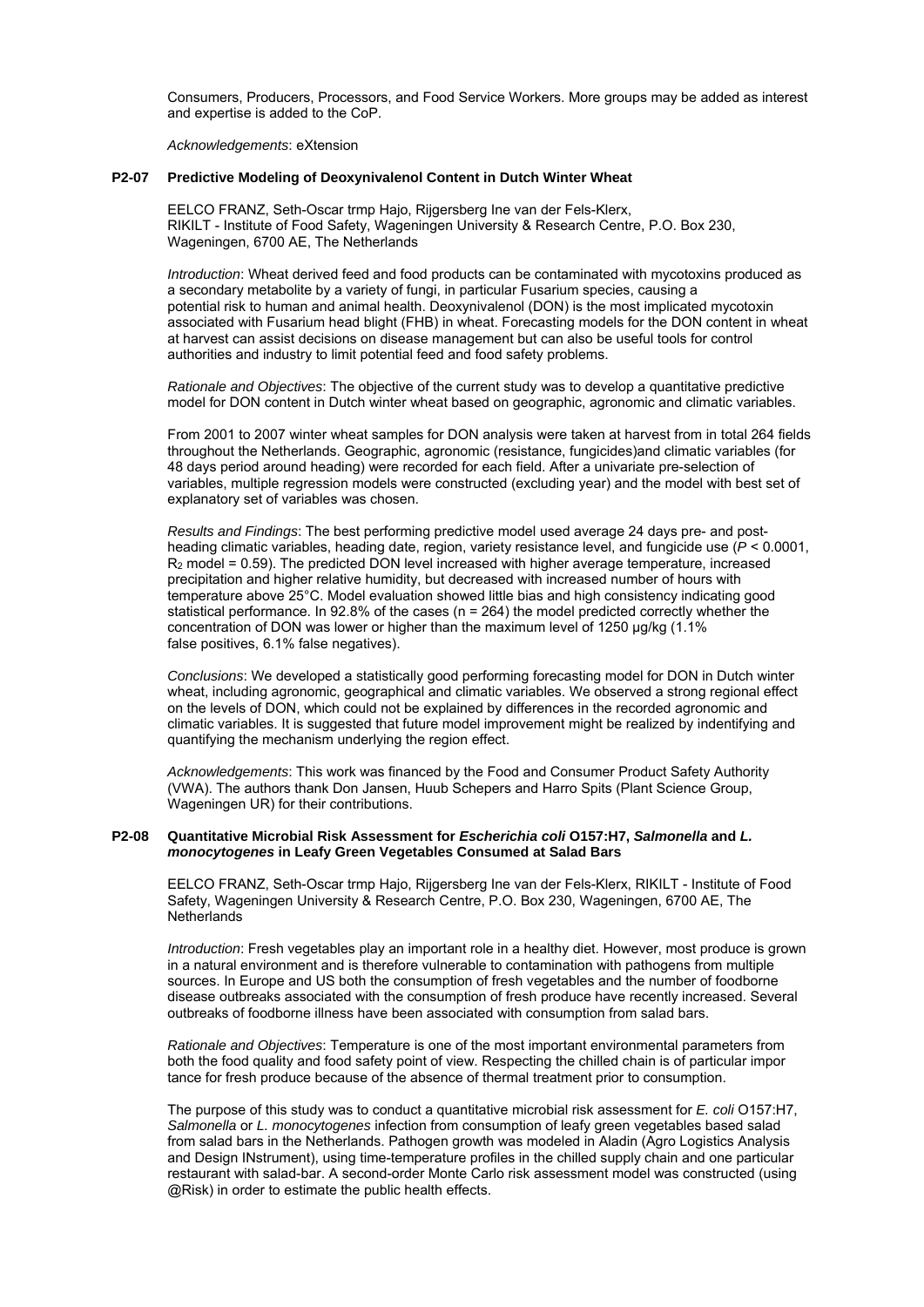*Results and Findings*: The temperature in the cold-chain was well controlled below 5°C. Growth of *E. coli* O157:H7 and *Salmonella* was minimal (+17% and +15%, resp.). Growth of *L. monocytogenes* was considerably more profound (+194%). Based on first order Monte Carlo simulations, the average number of cases per year in the Netherlands associated the consumption leafy green based salads from salad-bars was 166, 187 and 0.3, for *E. coli* O157:H7, *Salmonella* or *L. monocytogenes*, respectively. The range of average number of annual cases as estimated by second order Monte Carlo simulation (with prevalence and number of visitors as uncertain variables) was 42-551 for *E. coli* O157:H7, 81-281 for *Salmonella* and 0.1–0.9 for *L. monocytogenes*.

*Conclusions*: This study presented a successful integration of modelling pathogen growth in the supply chain of fresh leafy vegetables destined for restaurant salad bars. We conclude that the temperature in the cold-chain was fairly well controlled and that growth of *E. coli* O157:H7 and *Salmonella* was minimal. Growth of *L. monocytogenes* was considerably more profound but due its low virulence not considered problematic. The estimated number of annual cases were considered reasonable in relation to epidemiological data and in proportion to an earlier risk assessment considering the entire consumption of fresh vegetables.

*Acknowledgements*: This study was financed by the Dutch Ministry of Agriculture, Nature and Food Quality.

## **P2-09 Consumer Attitudes and Risk Perceptions Associated with Preparation and Storage of Powdered Formula Milk in the Home: Implications for Microbiological Safety and Education**

ELIZABETH C. REDMOND and Christopher J. Griffith, University of Wales Institute Cardiff, Food Industry Centre, Western Ave., Cardiff, CF52YB, United Kingdom

*Introduction*: The risk to infants from powdered infant formula(PIF) milk has received increased attention in recent years due to possible contamination with pathogens such as Enterobacter sakazakii and *Salmonella*. Recommended procedures to safely prepare and use PIF in the home are available to parents; however implementation may be influenced by parental attitudes and risk-related perceptions. For health communication strategies to be effective it is important for them to be relevant. Related psychological constructs need to be identified and addressed.

*Rational*: This study aimed to determine parents attitudes and perceptions of risk, control and responsibility associated with preparation and storage of PIF in the home. To achieve this, structured face-to-face interviews with 200 parents were undertaken in England and Wales using a Computer-Assisted-Personal-Interviewing technique. Quota controls on age and socioeconomic-grading were applied; the sample was representative of parents who feed their infant(s) with PIF at least once-a-day.

*Results*: Results indicated attitudes and risk perceptions that may impede implementation of safe preparation and storage behaviours. Sixty-nine percent of parents believed PIF is sterile and the majority were unaware of the association of PIF with *E. sakazakii* and/or *Salmonella* (83%). Ninetypercent of parents believed there was a very-low-risk of infant illness after feeding reconstituted PIF they had prepared; risk of illness was perceived to be greater if feeds were made-up by 'other parents', daynursery staff and hospital staff. The majority (97%) of parents believed they had full-responsibility and full-control of hygiene and safety when preparing PIF for their infant; smaller proportions of parents (44- 73%) believed that 'other-parents', day-nursery staff and hospital staff had the same level of responsibility (63-82%) and control (44-73%).

*Conclusions*: Findings suggest consumer judgements of 'optimistic-bias' and the 'illusion-of-control' could be a factor in the adoption of appropriate hygiene practices. Data collected will help development of targeted information and messages that address microbial risks of domestic preparation and storage of PIF.

## **P2-10 Use of Powdered Infant Formula in UK Day Nurseries: Implications for Microbial Safety**

ELIZABETH C. REDMOND and Christopher J. Griffith, University of Wales Institute Cardiff, Food Industry Centre, Western Ave., Cardiff, CF52YB, United Kingdom

*Introduction*: Over the past few decades the need for non-maternal childcare has risen as increasing numbers of mothers with infants aged

*Rational*: This study aimed to understand day nursery nurse (DNN) knowledge, attitudes and behaviours relating to infant feeding with PIF in UK day nurseries. Data from DNN was obtained using focus group discussions across the UK (n = 4) and self-complete postal questionnaires, administered to 10% of UK nurseries with infants aged.

*Results*: Findings indicated that methods DNN (n = 334) reportedly use to handle, prepare and feed PIF are variable within and between day nurseries. Ninety-five percent of DNN reported feeding PIF according to parent instructions, even if such practices were believed to be inappropriate. Common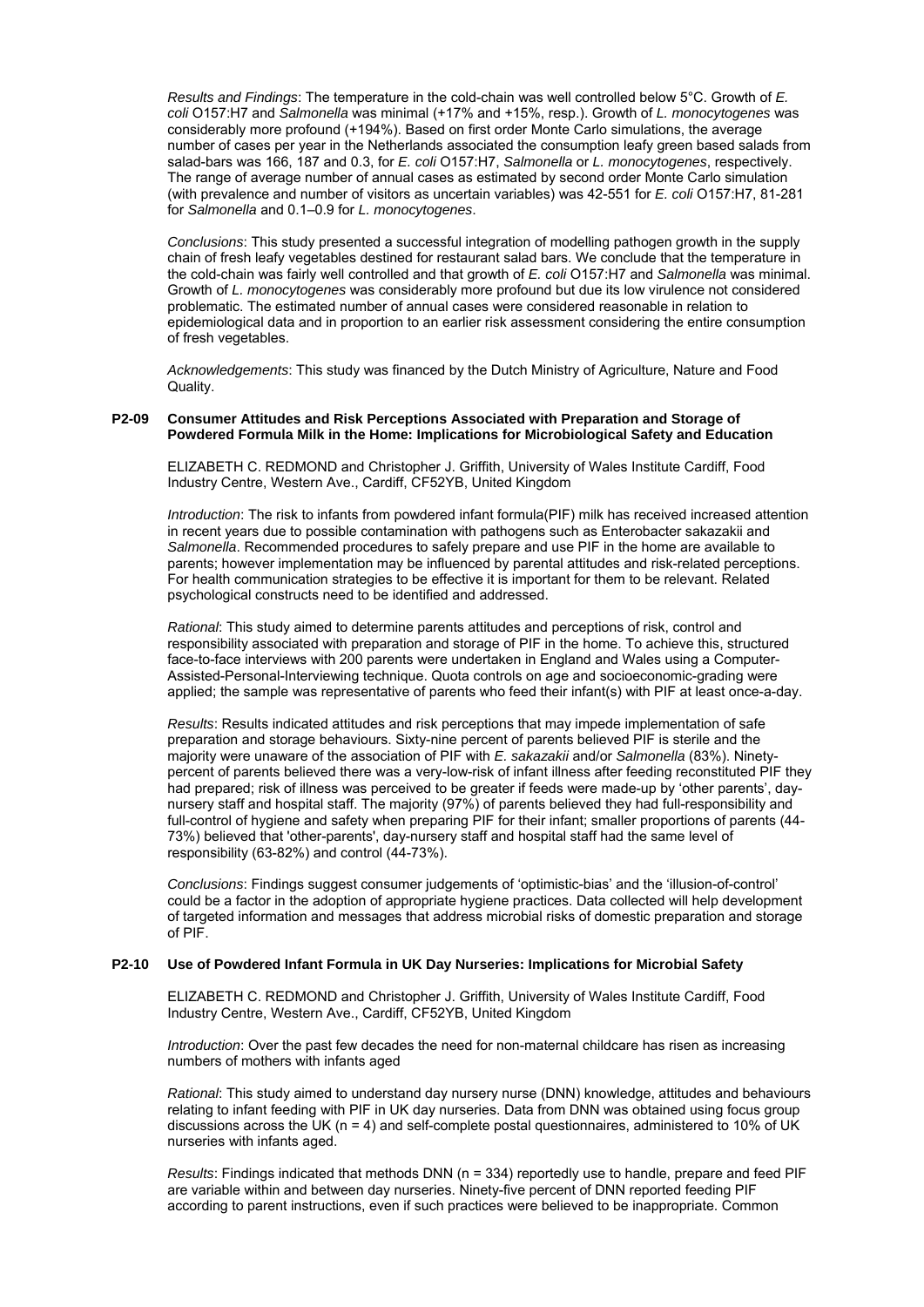practices included (44%) feeding PIF reconstituted by parents and brought to the nursery for use throughout the day (up to 10hours) and (53%) prepared feeds in the nursery using measured PIF, bottle with measured, pre-boiled water provided by the parents. Both practices are contrary to current safety recommendations which indicate it is best to make-up PIF fresh for each feed, using boiled water >70°C. Many DNN believed PIF is a sterile product 'I think it is sterile' and up to 95%DNN lacked of knowledge and awareness of microbiological issues, such as the association between *E. sakazakii*/*Salmonella* and PIF. The majority of DNN reported they had never received training about the microbiological risks associated with PIF.

*Conclusions*: Findings from this study will help the development of targeted information and national policies that address the microbial risks of preparation and storage of PIF in day nurseries.

#### **P2-11 Applicability of the DHPLC (Denaturing High Performance Liquid Chromatography) Methodology for Fresh Dairy Products Analysis**

THOMAS CARTON, Sophie Le Fresne, Joël Crociani, Françoise Le Vacon, Silliker, 21 rue La Noue Bras de Fer, Nantes, 44200, France

*Introduction*: In the last years, major progress in microbiology analyses has been made thanks to the development of new genomic technologies and especially culture independent detection methods, like DHPLC (Denaturing High Performance Liquid Chromatography). Based on the physical properties of the bacterial DNA sequences, the DHPLC analysis leads to a profile, also named fingerprint, which is a picture of the bacterial community

*Rational*: The present work describes the DHPLC analysis results of some fresh dairy products: 1 yogurt and 2 probiotics dairy products (still defined as 'yogurt' in some countries). The obtained fingerprints have been compared to those of Streptococcus thermophilus, *Lactobacillus delbruckii* subsp. *Bulgaricus*, *L. casei* and *Bifidobacterium animalis*, isolated from the same products

*Results*: After sampling, DNA extraction and 16s rRNA gene amplification, amplicons were analyzed with DHPLC. Two different parameter sets were determined: one for the general (and "opened") analysis of the total bacteria population of the products and one for the focusing analysis of the Bifidobacterium phyla. The general analysis gives a fingerprint where appears all the flora as determined with culture. The specific analysis provides a screening method for close *Bifidobacterium* species: *longum, animalis, breve, infantis* and *catenulatum*.

*Conclusions*: DHPLC analysis provides short turn-around-time reliable results with high-throughput capability for the screening of fresh dairy products. By means of an automated fingerprint fraction collection, DHPLC can be used to describe a microbial population including fraction collection and subsequent sequencing identification of the bacteria, and/or compare its components based on the only comparative analysis of their fingerprints. The latter methodology is applicable for microbial quality product screening using a previously validated gold standard fingerprint from the characteristic native flora of the tested products

*Acknowledgements*: Thanks to Transgenomic Inc. for technical help on DHPLC analysis

#### **P2-12 Effective Control of Quantitative Food Microbiology Process Variation Using Statistical Process Control Charting (SPCC)**

STEFANO COLOMBO, Michele Smoot, Peter Lowe and David Evanson, Silliker Group Corporate, via Alcaini, Bergamo, I-24123, Italy

*Introduction*: SPCC for quantitative food microbiology is relatively new. Typically, control samples contained high levels of variable target microorganisms from overnight enrichments offering minimal understanding of process variations. Today, SPCC with standardized reference cultures containing stable low levels of microorganisms is used to provide objective evidence of testing process control within the expected variation for a given analysis.

*Rational*: SPCC data over three years from a US laboratory network were compared and multiple quantitative analyses method variations established. In 2008 the same reference culture material and related SPCC were expanded to the global network in 15 countries. The current work presents expected variation for common quantitative analyses and reviews worldwide network inter-laboratory SPCC data used to drive laboratory process improvement.

*Results*: Original upper and lower control limits (UCL, LCL) values suggested that some US laboratories had higher variation when compared within the network. Variation was reduced over three years by as much as 30% as demonstrated by the UCL-LCL average differences. Enterobacteriaceae, coliforms and *E. coli* showed significant improvement. A smaller variation decrease was observed in other analyses indicating that the method variation was inherent and not as a result of external sources. UCL-LCL average differences comparison from the global network data showed small variations and equivalent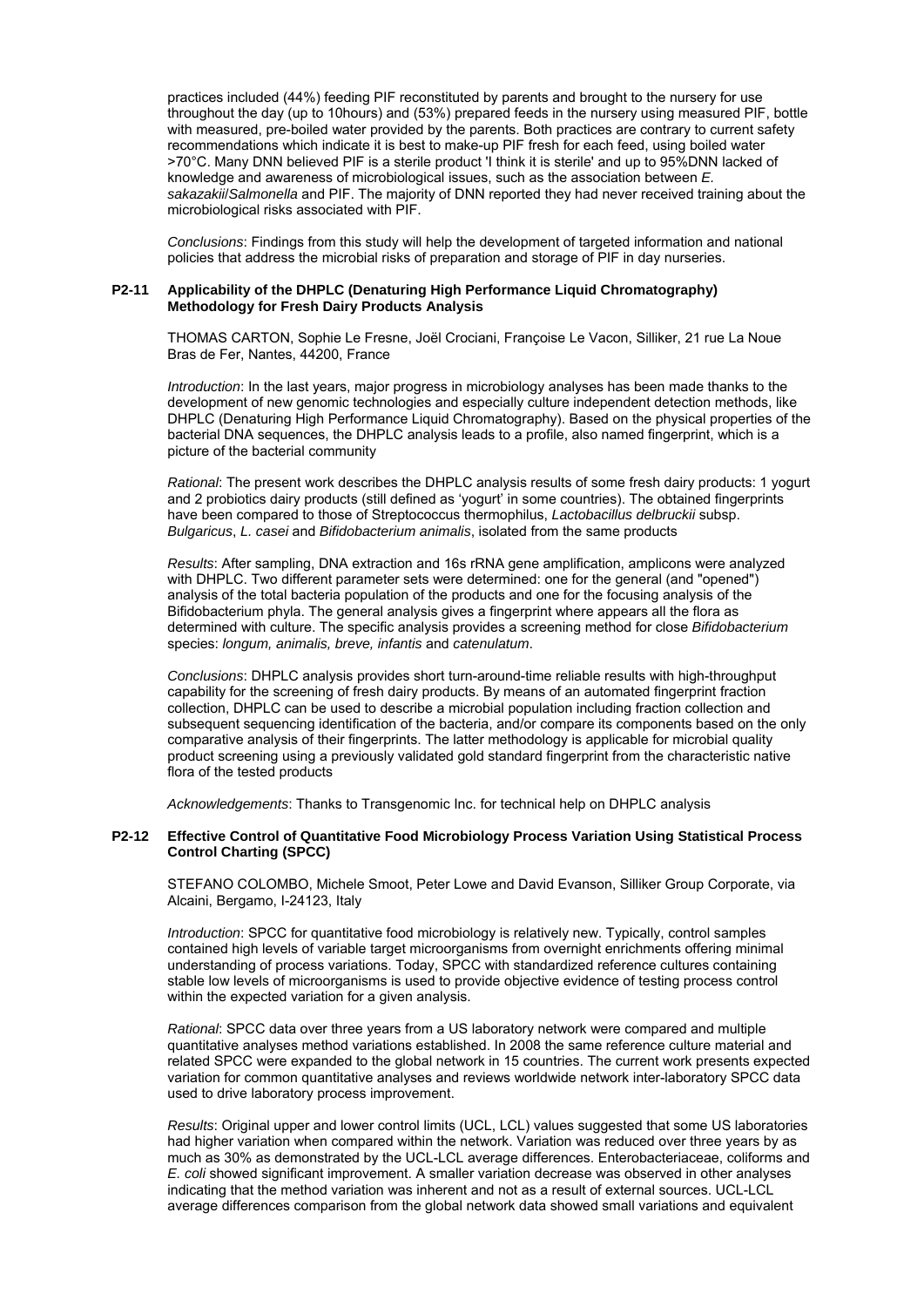performances of methods applied, ranging for instance from 0.67+/-0.23 to 0.57+/-013 (APC), from 1.01+/-0.38 to 0.81+/-0.23 (staphylococci), and from 1.13+/-0.47 to 0.87+/-0.19 (coliforms / *E. coli*), in log CFU/g +/-sd, for Europe & Asia-Pacific to North America, respectively.

*Conclusions*: Standardized control samples SPCC data provide objective evidence of controlled operation within the expected variation for a given analysis. Comparing laboratory network variation on a worldwide basis proved consistency and reliability of process and results. Food microbiology laboratories should demonstrate controlled testing process before releasing results.

## **P2-13 Effect of Post-incubation Half Fraser Enrichment Broth Refrigeration on** *Listeria monocytogenes*  **Detection**

Christophe Poulain, Bertrand Bremaud, Joel Crociani, Christiane Hoareau, CHRISTOPHE DUFOUR, Silliker SaS, Immeuble le Mercury, 1 rue de la Croix des Maheux, CERGY PONTOISE, F-95032, France

*Introduction*: *L.monocytogenes* presence is of major concern in ready-to-eat food products which, due to their nature, require immediate testing upon reception at the laboratory. Food samples arriving on Friday and needing *Listeria* analysis imply continuation of testing operations throughout the weekend which can be sometimes problematic for the laboratory organization. ISO 7218:2007 quotes that "unless otherwise stated, the incubated enrichment broths may only be refrigerated after evaluation of the impact of refrigeration on the results and only if clearly stipulated in the test report". The present study illustrates the preliminary evaluation of weekend post-incubation enrichment broth refrigeration impact on the detection of *Listeria monocytogenes*.

*Rational*: Results obtained in the Silliker laboratories of France between October 2008 and May 2009 with the AFNOR-validated *Listeria* monocytogenes detection method (BIO 12/14-04/05) using a 24h enrichment in half Fraser broth and isolation on Ottaviani-Agosti agar have been evaluated. A 36 h postincubation refrigeration was sistematically applied to all half Fraser broths of samples prepared on Fridays. Broths of samples processed on any other week day were not refrigerated after incubation. Rates of confirmed positive samples were then compared between samples with and samples without broth refrigeration.

*Results*: In the defined period, 2,614 samples were tested in total on Mondays, and 15,641 in total on Thursdays. 12,781 tests were performed in total on Saturdays. Monday confirmed positive samples were 147, Thursday confirmed positive samples were 511, and Saturday confirmed positive samples were 531. Positive rate of confirmed *Listeria* monocytogenes was thus 5.6%, 3.3%, and 4.2 % respectively. The applied statistical model (parametric comparison of 2 proportions) showed a statistical difference (5% risk) between Monday and Thursday samples, but no underestimation due to 36 h refrigeration applied to the half Fraser enrichment broth of the Saturday samples.

*Conclusions*: The preliminary comparison of a significant number of *L. monocytogenes* tests performed with or without a 36 h post-incubation refrigeration of the half Fraser broth, has shown no negative impact of the refrigeration on the recovery rate and confirmation of positive samples.

#### **P2-14 Evaluation of a New TEMPO Method for Enumerating Yeast and Mold in Food Products compared to ISO 21527 method**

GRÉGORY DEVULDER, Remy Deschomets, Anita Fourneron, Geraldine Ramage, Florence Gorse, bioMérieux, Chemin de l'Orme, Marcy L'Etoile, 69280, France

*Introduction*: Yeast and Mold (YM) enumeration in food is useful in evaluating its quality and the degree of deterioration. It is often an essential component in microbiological quality assurance programs. In this study, we compared the TEMPO automated method for the enumeration of YM to the ISO 21527: Dichloran rose bengal chloramphenicol (DRBC) or Dichloran 18% glycerol agar (DG18) media depending on the food product Aw.

*Rational*: TEMPO YM enumeration is based on the well known Most Probable Number (MPN) procedure. The method uses a selective dehydrated culture medium and an enumeration card for the automatic determination of the MPN. This method provides a final result in 3 days at 25°C compared to 5 days for the reference methods. For comparative purposes, more than 400 naturally contaminated products were tested. These products represented a wide range of food categories and environmental samples. A combination of regression analyses, difference Log10 distributions and T-tests at the 5% level were used to analyse the data and compare performances. In parallel, the comparison of results before and after confirmation was performed on 30 food products to test the specificity of this media.

*Results*: This automated method showed similar performances to the ISO method with good agreement on the whole data. Regression analysis and T-test show a slight negative bias due to a better selectivity of TEMPO YM, demonstrated by the complementary tests performed on DRBC.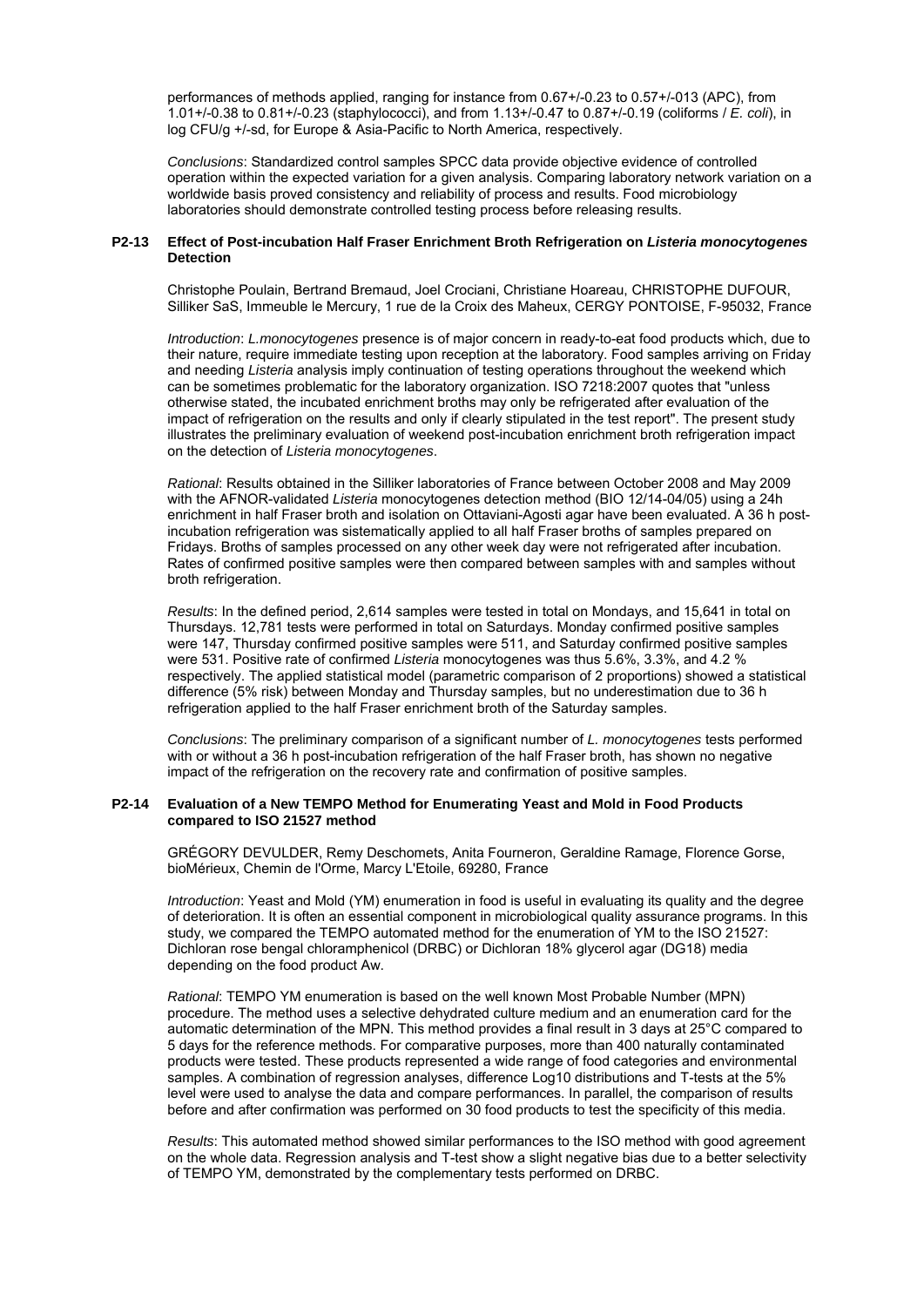*Conclusions*: The results suggest that both tested methods are equivalent for enumerating yeast and mold. The automated method offers food laboratories a rapid alternative for YM enumeration with a time to result of only 3 days compared to 5 days for FDA-BAM.

#### **P2-15 Microbiological Monitoring of Ready-to-Eat food at the Point of Sale**

JOANA SANTOS, Miguel Bento Alves, Carla Ramos, Orlando Morais and Paulo Fernandes, ESTG- IPVC, Avenida do Atlântico, Viana do Castelo, 4900-348, Portugal

*Introduction*: The microbiological quality evaluation is quite important since microbiological hazards continue to be one of the biggest threats to food safety. The interpretation of the results is often a difficult aspect of the food examination process, although using the guidelines suggested by PHLS, UK , this process is manageable and consistent. Checking the compliance with existing regulations is often insufficient and food processors need to verify and validate the efficacy of their food safety systems for that, statistical data of food microbiological analysis could be a useful tool.

*Rationale and Objectives*: The purpose of this study was to determine the extent to which ready-to-eat meals were contaminated with aerobic bacteria, hygiene indicator bacteria and potential foodborne pathogens at the point of sale.

*Results and Findings*: To study the microbial flora of the 700 samples of ready-to-eat meals, the following analysis were performed in an accredited laboratory according the NP EN ISO/IEC 17025:2005: Assay Analytical Method Enumeration of Bacillus cereus ISO 7932:1993 Enumeration of Escherichia coli ISO 16649-2:2001 Enumeration of Microorganisms at 30 °C ISO 4833:2003 Enumeration of Enterobacteriaceae ISO 21528-1:2004 Enumeration of Staphylococci Coagulase positive ISO 6888-1:1999 Detection for *Salmonella* spp ISO 6579:2002 Enumeration of *Listeria* monocytogenes ISO 11290-2:1998

*Conclusions*: The results obtained were compared with the guidelines for microbiological quality suggested by Public Health Laboratory Services (PHLS) for Ready-to-eat Food (Gilbert et al., 2000). According to these guidelines, the 700 samples were classified in different categories on the basis of their aerobic colony count, according to the type of the food and the processing it was received. Results were statistically analysed in respect to the type of food and usual contamination.

## **P2-16 Information Technologies to Support Verification in Food Safety Systems**

CARLOS BRANDÃO, Cláudia Viegas, Fernando Santos, Manuela Guerra, Pedro Moita, ESHTE, Av. Conde de Barcelona, 2760-510, Portugal

*Introduction*: The European Union and other International Organizations have issued several regulations concerning food safety in order to assure food safety of foods and protect the consumer. This has become a fundamental requirement for hotel and catering operators since the approval of the EC Regulation 852/2004.

This regulation lays down general rules for business operators on the hygiene of foodstuffs, through the implementation of procedures based on the HACCP principles.

Studies have shown that implementation of food safety systems has not been very effective, manuals and records are not usually customized, and business operators produce a large volume of paper documents that are difficult to manage and easy to fabricate.

In most cases operators have poor knowledge of procedures and how to control food operations. As so, we consider has highly important the use of IT technologies to manage and facilitate the control of food safety operations.

*Rationale and Objectives*: The purpose was to develop an application to automate and manage different tasks related to food safety procedures in hotel and catering facilities.

*Results and Findings*: The software is composed by different modules that are organized in a relational database, allowing for the validations of CCPs, suppliers control, staff training records and other everyday jobs and controls.

As a database software, it also allows facilitated search of information and building reports. It is also possible to be connected to a network, linked to international and official organizations and therefore send and receive relevant food safety real-time data.

*Conclusions*: IT simplifies the way procedures and data recording are made. The generated data is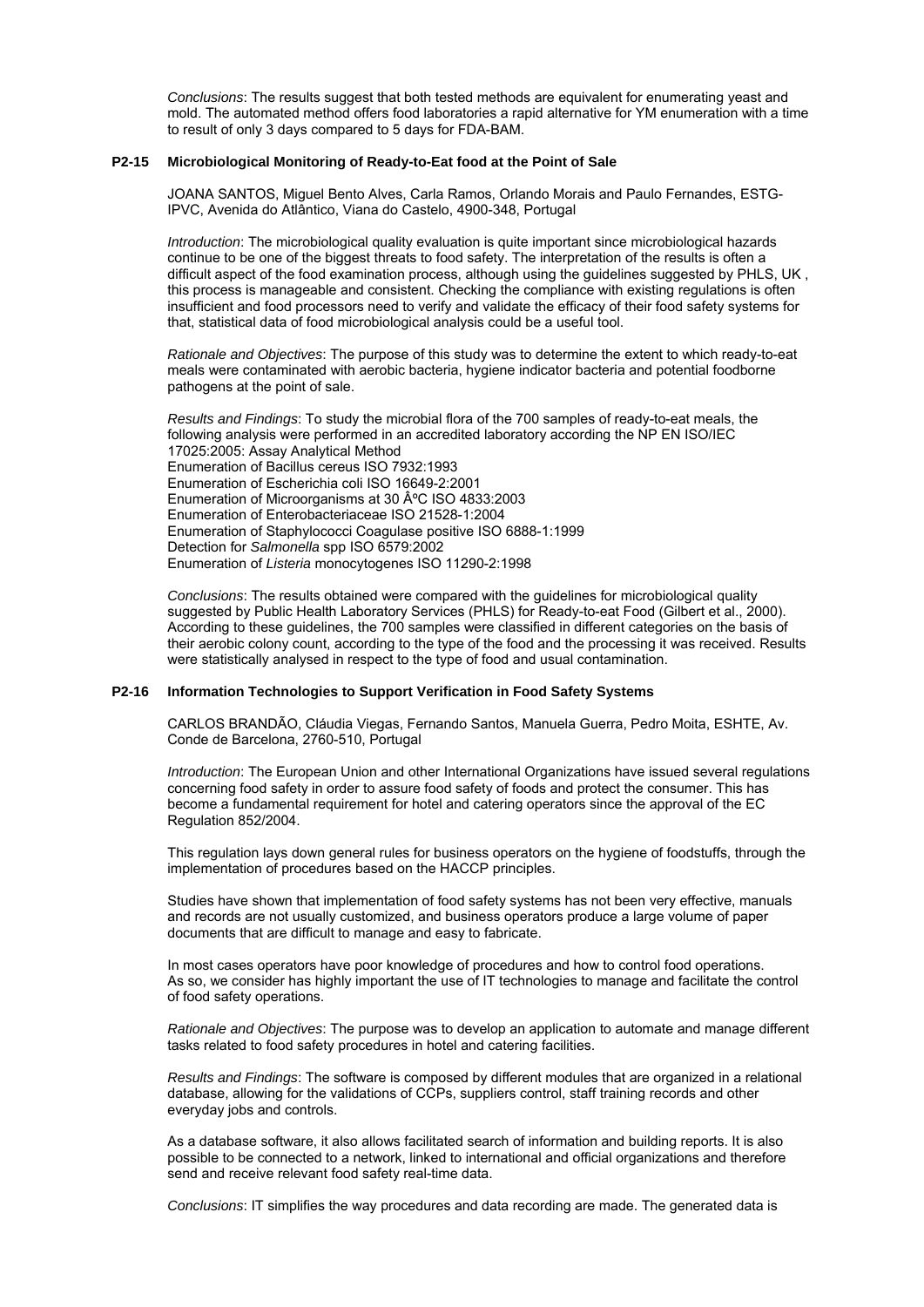more reliable and it is much harder to alter and fabricate information, and much easier to share and access.

We consider this application to be a valuable asset to all intervenient through the food chain: 1. Producers record easily a more reliable information; 2. Consumers have higher assurance on the safety of foods they eat; 3. Official organizations have real-time information and the possibility to easily send rapids alerts concerning food safety.

#### **P2-17 Traceability in the Mexican Dairy Processing Sector**

EMA MALDONADO-SIMAN**,** Carla S. Godinez-Gonzalez, José A. Cadena-Meneses, Agustin Ruiz-Flores, Gilberto Aranda-Osorio, Universidad Autonoma Chapingo, Posgrado en Producción Animal/ Posgrado en Ciencias y Tecnología Agroalimentaria, Km. 38.5 Carretera México-Texcoco, 56230 Texcoco, Edo. De Mexico, Mexico

*Introduction*: Traceability has become one increasingly important component of food safety systems within the agri-food system.

*Rational*: The primary objective of a food traceability system is to generate the ability to identify speedily, and remove from distribution, food which may present a public safety risk. Thus, this study examines traceability in the Mexican dairy processing industry to understand the drivers behind the implementation of product traceability, motivations; challenges faced the industry, and the impacts of traceability system on company performance.

*Results*: Fieldwork was carried out as a structured questionnaire to the Mexican dairy processing sector. The final survey of 33 processing facilities across Jalisco State in Mexico generated a 69.7% response rate (23 questionnaires). The 85.5% of the firms sold their production within Jalisco State and Mexico City, 14.3% to the rest of the country, and 42.9% exported to the USA, Guatemala and Nicaragua. Around 71.4% of respondents produced only one type of dairy product. The 42.9% of the plants were operating HACCP, 57.0% operated ISO standards, and 42.9% had other food-safety control systems. The 85.7% of the respondents had implemented system of product traceability. Most important motivations for adopting traceability were related with legal responsibility, regulatory requirements, position in current markets and risks/worries of product recalls. Problems were most commonly associated with supplier and customer support and lack of ability to manufacture new products. Impacts reported to product traceability were related to regulatory requirements, enterprises' name perceived by commercial customers, and product recalls/withdrawals.

*Conclusions*: The study provided the first information in the implementation of product traceability systems in the Mexican dairy processing sector. The results suggest a range of motivating factors. Economic and marketable reasons could be of importance to implement a system of product traceability.

*Acknowledgements*: We acknowledge Consejo Nacional de Ciencia y Tecnología (CONACYT), Mexico.

#### **P2-18 Selection of Strains for Use in Microbiological Challenge Testing to Support Chilled Food Risk Assessments**

MOIRA D. JOHNSTON, Jane Carey, Paul Barrett, Laura J Price, Nick B. Johnson and Jorie L. van Zanten, Unilever R&D, Safety & Environmental Assurance Centre, Colworth Science Park, Sharnbrook, Bedfordshire, MK44 1LQ, United Kingdom

*Introduction*: Sales of chilled foods have been increasing to meet consumer demands for high quality foods that are less heavily processed, contain lower levels of preservatives and require minimal preparation time. Many chilled foods do not have intrinsic properties that will control growth of bacterial pathogens. Their safety is dependant on controlling the initial contamination in raw materials, the possible reduction of pathogens (e.g., by heat treatment) and ensuring that any hazards present are not able to reach levels of concern by the end of the shelf-life at relevant chilled storage temperatures.

*Rationale and Objectives*: To assess the safety of a product and/or process, microbiological challenge testing is frequently required, often complimentary to the use of predictive models or sometimes to validate/build such models. Challenge tests involve inoculating a product with appropriate pathogens or spoilage microorganisms and assessing their growth, survival or death under conditions that are relevant to the specific product/process. Microorganisms are usually inoculated as "cocktails", which comprise several strains of the organism mixed in equal numbers to take some account of variability between strains. The objective of the current study was to define safety cocktails of specific pathogens for use in chilled food challenge testing.

*Results and Findings*: Laboratory studies identified relevant strains that grew under the harshest conditions of low temperature/aw/pH, as well as considering other factors (e.g. heat resistance, growth in the presence of preservatives/modified atmospheres). The Bioscreen microbiological analyser was found to be a useful rapid technique for monitoring growth in aerobic conditions.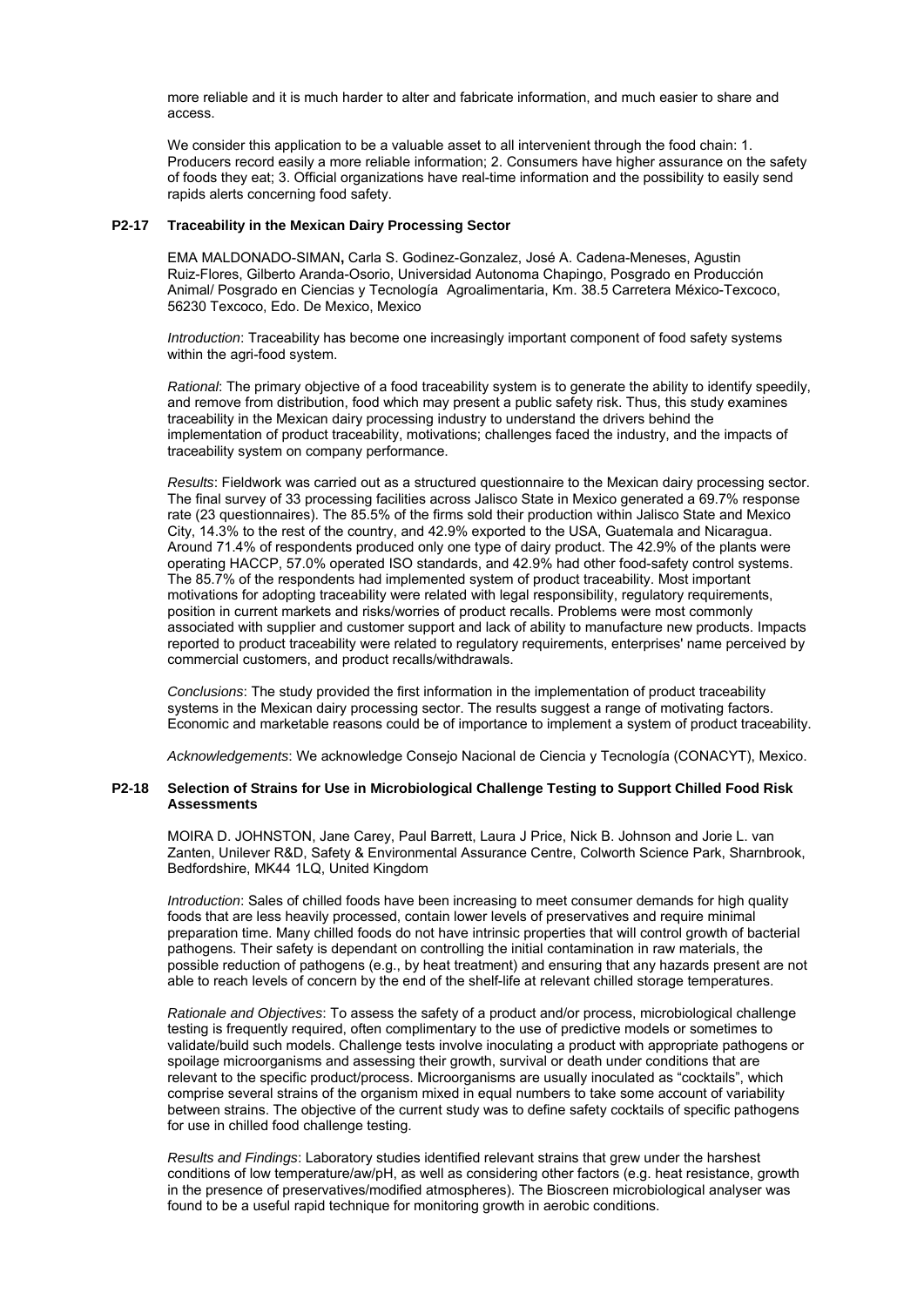*Conclusions*: Safety cocktails of *Bacillus* spp., *Listeria monocytogenes* and non-proteolytic *Clostridium botulinum* were defined that could be used for challenge testing of chilled foods. An approach was established that could be applied to other food categories.

#### **P2-19 Improved Food Safety Knowledge Obtained by a Simplified Health Information Model**

INGELA MARGARETHA MARKLINDER, Fanny Jacobsson, Marielle Enroth and Margaretha Nydahl, Uppsala University, Dept. of Food, Nutrition and Dietetics, Box 560, Uppsala, SE-751 22, Sweden

*Introduction*: As part of the project CHANCE, taking place in Austria, Germany, Latvia, Romania, Sweden and United Kingdom (Lifelong Learning Programme of European Union 2007-2009) it was shown that the informants (n=202) feel uncertain about food handling. The present intervention was exemplified as a communication tool to improve knowledge and to make social change. In a single meeting, education programs about fruit and vegetable and food safety, respectively, were individually self-administered via computers following discussions in small groups. The outcome was measured through questionnaires, before, immediately after and three weeks after the implementation. The number of participants was 92 (21 to 81+) living or working in the urban area Eriksberg, Uppsala municipality, Sweden. Analysis of data was quantitatively processed using Microsoft Office Excel 2007; McNemans test, SPSS Version 16.0.

*Rational*: The objective of this intervention was to use a simplified health information model in order to measure improvement of food safety knowledge among consumers and to see if changed behaviour could be reported.

*Results*: With focus on food safety the result illustrates a statistical significant improvement in knowledge according to the meaning of the expression cross contamination and the recommended storage temperature for smoked salmon and raw minced meat. However, no behavioural change was reported.

*Conclusions*: This simplified health information program could be a useful tool to improve knowledge about food safety among consumers. For behavioural change the model must be developed. Experiences from this study further illustrates the difficulty to get people interested in participating even though the information is offered in the nearby surrounding.

*Acknowledgements*: We would like to thank all the consumers participating in the present study.

## **P2-20 Use of the Qualified Presumption of Safety (QPS) Concept to Prioritise and Harmonise Risk Assessment of Biological Agents within the European Food Safety Authority (EFSA)**

RENATA LEUSCHNER, Marta Hugas, Tobin Robinson, and Christophe N'Guyen, Biological Hazards (BIOHAZ), Emerging Risks Units, EFSA, Parma, Italy

*Introduction*: EFSA is requested to assess the safety of a broad range of microorganisms in the context of notifications for market authorisation as sources of food and feed additives, enzymes and plant protection products.

*Rational and Objectives*: The QPS concept was developed by EFSA for its own use to provide a generic safety assessment approach applicable across EFSA's scientific Panels, for all approvals related to the intentional addition or use of microorganisms in the food chain. Unambiguously defined taxonomic groups of biological agents are assessed for potential safety concerns based on a sufficient body of knowledge that covers also the field of application for which an authorisation is sought. Identified safety concerns or gaps in the body of knowledge could be reflected as 'qualifications' of a QPS status as an alternative to an exclusion from it.

Results and Findings: The list of QPS microorganisms is updated annually. The latest revision<sup>3</sup> lists several species from the genera of *Bifidobacterium*, *Lactobacillus*, *Leuconostoc* and *Pediococcus*. *Lactococcus lactis*, *Propionibacterium freudenreichii*, *Streptococcus thermophilus* and *Corynebacterium glutamicum* are included. *C. glutamicum* has as 'qualification' that the QPS status applies only when the species is used for production purposes. The yeast species *Pichia angusta*, *P. anomala*, *P. jardinii*, *P. pastoris* received a similar 'qualification'. *Debaromyces hansenii*, *Hanseniaspora uvarum*, *Kluyveromyces lactis*, *K. marxianus*, *Saccharomyces bayanus*, *S. cerevisiae*, *S. pastorianus*, *Schizosaccharomyces pombe* and *Xanthophyllomyces dendrorhous* have QPS status. Some *Bacillus*  species are included with 'qualifications' of absence of food poisoning toxins, surfactant activity and enterotoxic activity.

*Conclusions*: The QPS approach is currently mainly applied by EFSA's scientific Panel on additives and products of substances used in animal feed (FEEDAP) however it is expected that as a consequence of recent regulatory initiatives the concept will gain increasing importance for EFSA.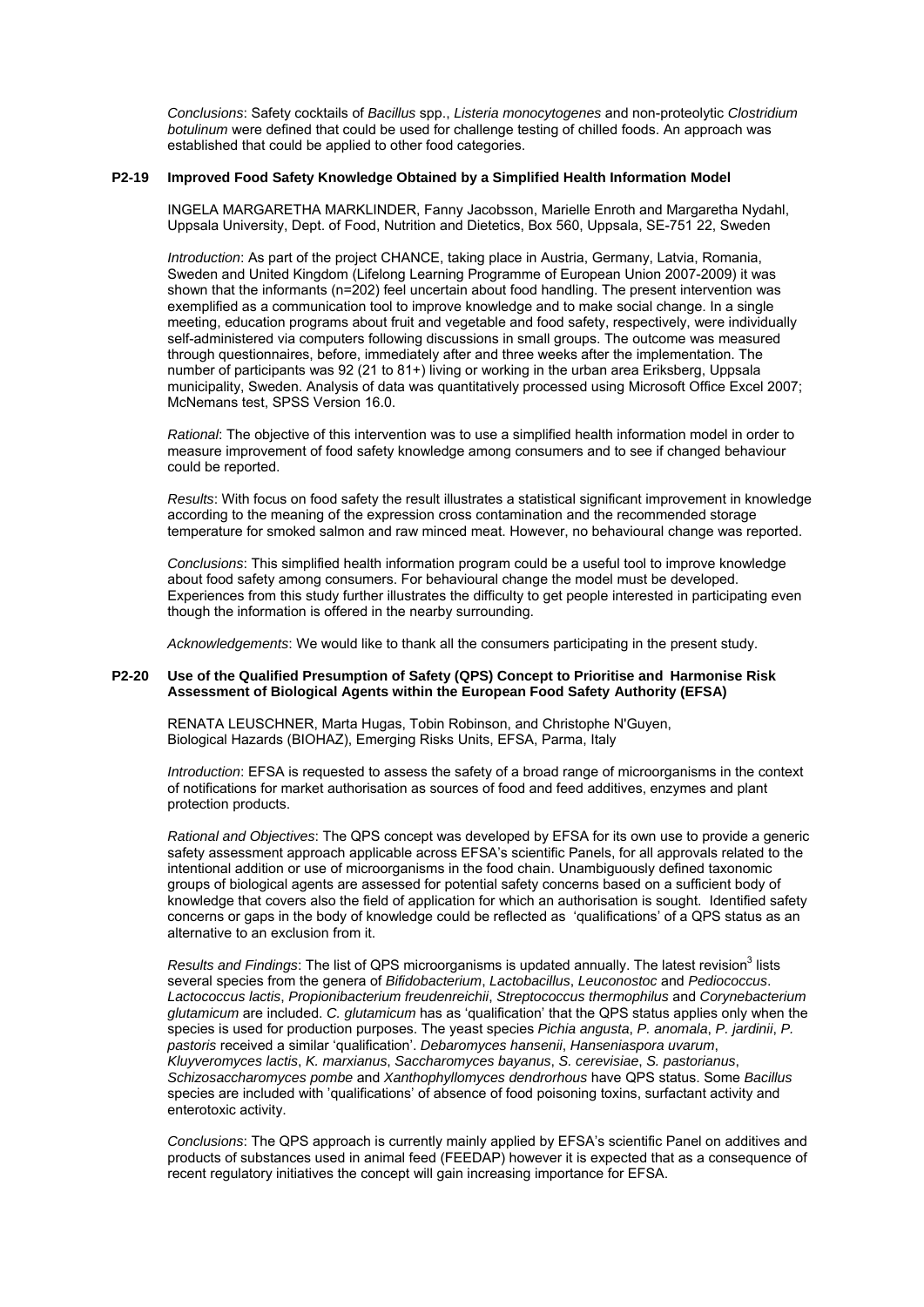*Acknowledgements*: The QPS working group members and the members of the Panel on biological hazards (BIOHAZ) which are acknowledged in the <sup>3</sup>EFSA 2008 Opinion: The maintenance of the list of QPS microorganisms intentionally added to food or feed - Scientific Opinion of the Panel on Biological Hazards (Question number: EFSA-Q-2008-006). The EFSA Journal, 2008, 923, 1 - 48 http://www.efsa.europa.eu/EFSA/efsa\_locale-1178620753812\_1211902221481.htm

# **P2-21 Food Surface Decontamination Using Non-thermal Plasma**

ANTJE FRÖHLING, Matthias Baier, Jörg Ehlbeck, Dietrich Knorr, and Oliver Schlüter, Leibniz Institute for Agricultural Engineering Potsdam, Dept. of Horticultural Engineering, Max-Eyth-Allee 100, D-14469 Potsdam, Germany

*Introduction:* Special treatments are required to reduce microbial contaminations and to guarantee optimal quality of heat-sensitive products such as fruits and vegetables. Non-thermal plasma is a promising tool for the decontamination of food surfaces due to the various reactive species in the plasma and their associated antimicrobial effects.

*Rationale and Objective:* The objective of this study was to evaluate the effects of non-thermal plasma on the inactivation of human pathogenic bacteria using flow cytometric techniques.

*Results and Findings: E. coli* and *L. innocua* on a polysaccharide gel were treated with non-thermal plasma at operating powers of 10 to 40 W which was generated in an rf-driven atmospheric plasma jet. The inactivation of the bacteria were recorded by conventional plate count methods with an detection limit of  $10^2$  ml<sup>-1</sup> and by flow cytometry measuring 10,000 cells per sample. Each treatment was performed in triplicate. An energy input of 20 W resulted in a 7 log-cycles reduction (initial count: 10<sup>8</sup>) CFU ml-1) after 4 min treatment for both *L. innocua* and *E. coli.* A 10 W plasma treatment led to minor damaging effects (log-cycle reduction < 2) of either tested organisms while a complete inactivation was determined when applying 40 W and 90 s treatment time (*L. innocua*) or 120 s (*E. coli*). Flow cytometric analyses of bacteria cells after plasma treatment at 20 W showed increased membrane permeability with increasing treatment time. The number of slightly permeabilized cells with esterase activity remains almost constant at 15% during the treatment, and the number of cells with intact cell membrane and esterase activity decreased by 70% for both bacteria after 4 min of plasma treatment.

*Conclusions:* Non-thermal atmospheric pressure plasma inactivates both gram-negative and grampositive bacteria at temperatures below 40°C. A plasma jet array can be designed enhancing the industrial applicability in food processing.

#### **P2-22 The Efficacy of Mitigation Strategies to Reduce the Norovirus Intake Evaluated by a Risk Assessment Approach**

LEEN BAERT, Liesbeth Jacxsens, and Mieke Uyttendaele, Ghent University, coupure Links 653, Ghent, 9000, Belguim

#### *Will be presented by MIEKE UYTTENDAELE and LIESBETH JACXSENS*

*Introduction*: A risk assessment approach was used to determine the norovirus intake and probability of infection (PI) after the application of decontamination procedures or mild heat treatments on respectively lettuce or raspberries. Therefore, two cases were elaborated to address this issue. The first case represents a worst case scenario as it was assumed that lettuce crops were irrigated with nondisinfected secondary treated effluent. The second case represented a foodhandler introducing viruses onto raspberries during harvesting. The reduction of the viral intake after mildly heating raspberries was assessed (1).

*Results and Findings*: The application of 200 mg/L NaOCl to treat lettuce, that was irrigated with water containing 2.3 PFU/L (C1), decreased the PI with a factor 7 compared to the washing of lettuce with tap water (case 1). The application of 250 mg/L PAA even reduced the PI to 0%. The use of NaOCl or PAA to treat lettuce, that was exposed to a higher viral load C2 (130 PFU/L), decreased the PI although the PI could not be reduced to 0%.

Accordingly, mild heat treatments (75°C 15 s or 65°C 30 s) in case 2 were more effective in decreasing the PI when raspberries were exposed to a lower viral concentration C1 (2.5  $\times$  10<sup>4</sup> genomic copies/g) in comparison with the exposure of raspberries to a higher viral load (C2 =  $3.0 \times 10^8$  genomic copies/g).

*Conclusions*: Decontamination procedures or mild heat treatments can be useful to lower the viral intake on respectively lettuce or raspberries having an initial low viral contamination level. From the comparison of case 1 and 2, the PI is considerably higher in foodhandler-involved viral contamination of foods compared to irrigation water as a vehicle for viral transmission to foods. (1) Baert, L. (2009). Molecular detection of, and strategies to reduce Norovirus load or infectivity in

foods. Ph D dissertation, Faculty of Bioscience Engineering, Ghent University, Ghent.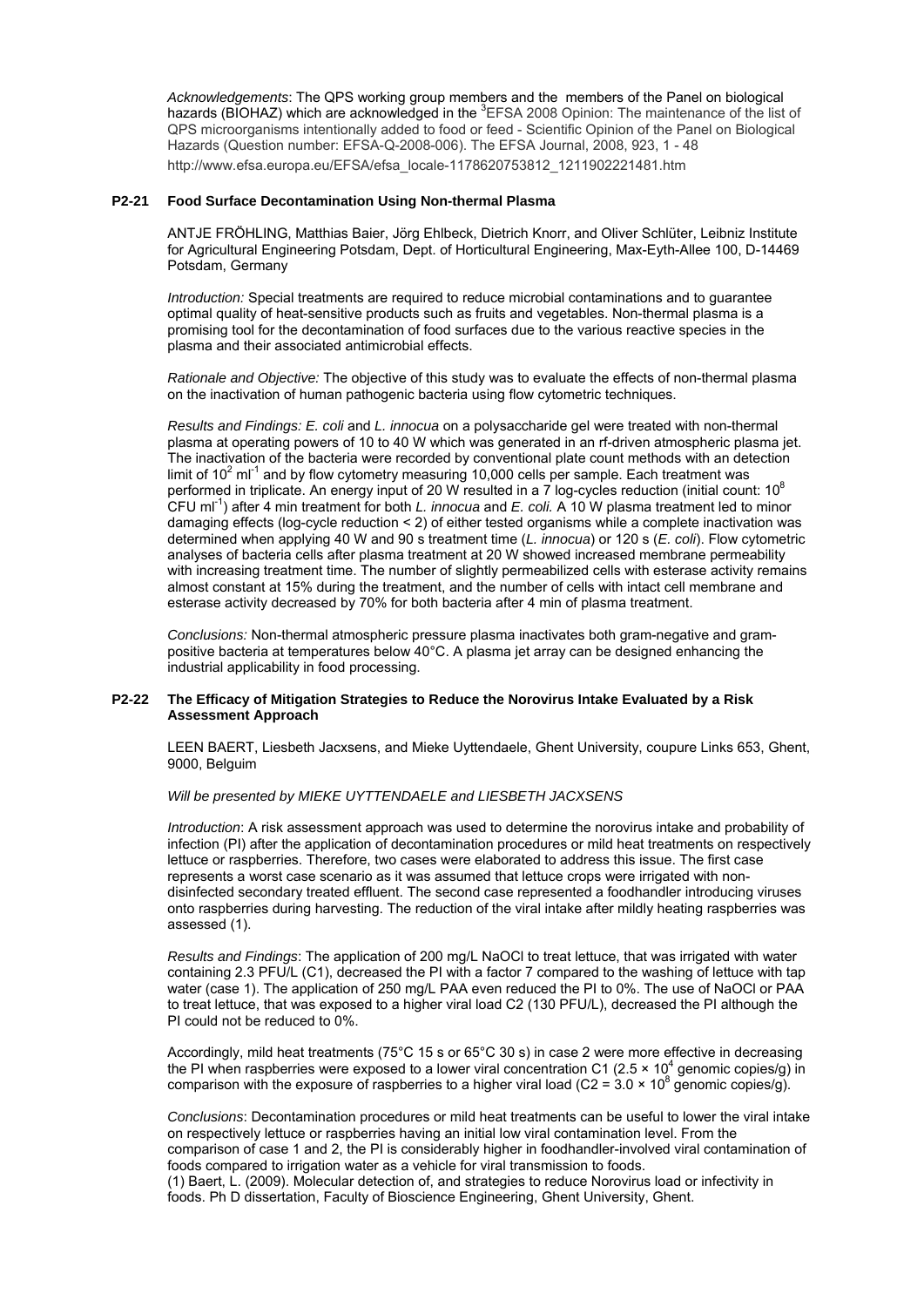# **P2-23 A Selection Tool for Application of the Most Appropriate Microbial Method of Analysis**

VICKY JASSON, Liesbeth Jacxsens, Andreja Rajkovic , and Mieke Uyttendaele, Ghent University, coupure Links 653, Ghent, 9000, Belguim

*Will be presented by MIEKE UYTTENDAELE and LIESBETH JACXSENS* 

*Introduction*: According to the MAS-protocol appropriate methods for sampling and analyses of pathogens and other micro-organisms need to be selected (1). Reference methods for microbial analysis are the internationally agreed ISO standards. However, nowadays numerous and diverse alternative methods for microbiological analysis of foods are currently brought to the market by various suppliers in a variety of formats as a result of recent developments, particularly in the field of biotechnology, microelectronics and related software development, which also can be used. Due to an overload of rapid methods and/or formats on the market, food producers have difficulties in deciding which method is best fit for their purpose in their particular context.

*Results and Findings*: A decision tree was made that support the selection of the most appropriate method for microbial analysis. The decision tree is based on a techno-managerial point of view and takes into account the context of the analysis, the performance characteristics of the method, the operational requirements etc.

*Conclusions*: The selection tool helps the end user of the method to obtain a systematic insight into all relevant factors, beyond the inherent performance characteristics of the method, to be taking into account for selection of a method for microbial analysis. In this way this tool helps to select the method which is best fit for purpose for a particular situation.

1. Jacxsens, L., J. Kussaga, P. A. Luning, M. Van der Spiegel, and M. Uyttendaele. 2009. A microbial assessment scheme to support microbial performance measurements of food safety management systems, p. In press. International Journal of Food Microbiology.

*Acknowledgements*: This research work was performed within the framework of the European project PathogenCombat (project no:FOOD-CT-2005-07081).

#### **P2-24 Validation of a Norovirus Detection Methodology in Soft Red Fruits**

AMBROOS STALS, Leen Baert, Els Van Coillie and Mieke Uyttendaele, Ghent University, coupure Links 653, Ghent, 9000, Belguim; Institute for Agricultural and Fisheries Research, Technology and Food Unit, Brusselsesteenweg 370, 9090 Melle, Belgium

#### *Will be presented by MIEKE UYTTENDAELE*

*Introduction*: Noroviruses (NoVs) are recognized as one of the most important causes of (foodborne) non-bacteriological gastroenteritis worldwide. Despite these facts, a standardized assay to detect NoV in different food types is still not available.

*Rational*: In the current study, the robustness of a suggested NoV detection methodology was examined on different soft red fruits.

*Results*: Ten grams of different food products were inoculated with diluted GI and/or GII NoV stool samples. Virus/RNA extraction was performed as described by Baert et al (2008). A multiplex real-time RT-PCR assay described by Stals et al. (2009) was used for detection of NoV GI, NoV GII and MNV-1 of which the latter served as full process control. MNV-1 ssRNA was added used as reverse transcription control and MNV-1 plasmid DNA was used as real-time PCR internal amplification control. GI NoVs were recovered from deep-frozen raspberry crum samples with efficiencies of 28.11  $\pm$  7.82 % and 20.09 ± 9.40 % (high and low concentrated inoculation). GII inoculations were recovered with efficiencies of  $13.82 \pm 6.23$  % and  $7.57 \pm 3.79$  % (high and low concentrated inoculation).

*Conclusions*: Results show that the recovery of (genomic material of) GI and GII NoVs from different soft red food products is influenced by the concentration of GI/GII NoVs present on the food sample and the fruit/matrix type. Further validation of the developed method on different food matrices remains necessary, but this assay seems to have perspectives for detection of human GI/GII NoVs in food samples.

#### **P2-25 Simulation Modelling and Risk Assessment as Tools to Identify the Impact of Climate Change on Microbiological Food Safety – the Case Study of Fresh Produce Supply Chain**

Liesbeth Jacxsens, Luning, P., J. van der Vorst, F. Devlieghere, R. Leemans, and M. Uyttendaele, Ghent University, coupure Links 653, Ghent, 9000, Belguim

*Will be presented by MIEKE UYTTENDAELE and LIESBETH JACXSENS*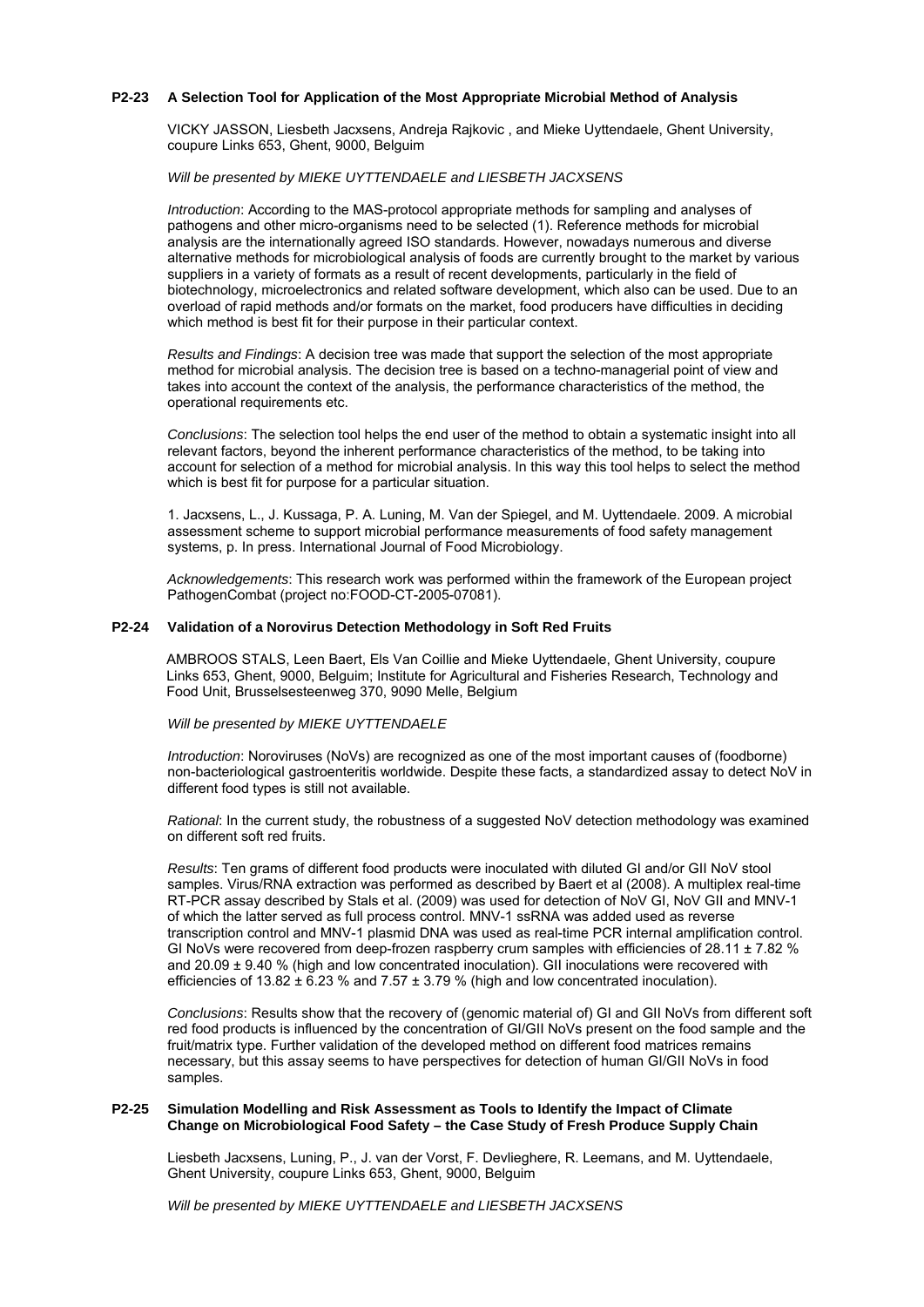*Introduction*: The current quality assurance and control tools and methods to prevent and/or to control microbiological risks associated with fresh produce are challenged due to the following pressures upon the food supply chain, i.e. changing consumption patterns, globalization and climate change. It demonstrates the need for scientific research and development of new and/or improved tools, techniques and practices to adapt the current risk management systems.

*Rational*: A conceptual research approach is presented to analyse the complexity of the climate change and globalization challenge on the fresh produce supply chain taken as a case study. The factors which affect the vulnerability of the fresh produce chain demand a multidisciplinary research approach. The proposed knowledge-based modelling system is believed to be a most appropriate way to identify problems and to offer solutions to monitor and prevent microbiologicalal food safety risks during all phases of food production and supply.

*Results*: To explore the potential impact of climate change and globalization, baseline information can be obtained by surveillance and performance measurement of implemented food safety management systems. Simulation of climate change scenarios and the logistic chain of fresh produce, along with mathematical models to optimize packaging technology to maintain quality and safety of fresh produce are tools to provide insights in the complex dynamic ecosystem. They are the basis for elaboration of risk assessment studies to scientifically support management options and decisions to new microbiological threats related to globalization and climate change in the fresh produce supply chain.

*Conclusions*: This research concept as such will contribute to develop strategies in order to guarantee the (microbiological) food safety of fresh produce on the long term.

*Acknowledgements*: This conceptual research approach will be undertaken in an EU FP7 project Veg-i-Trade coordinated by Mieke Uyttendaele. The Veg-i-Trade project responds to a call by of DG Research of the European Commission and addresses the elaboration of research activities to identify impacts of anticipated climate change and globalisation globalization on food safety, microbiological and chemical hazards, of fresh produce and derived food products. The authors wish to thank all the members of the Veg-i-Trade consortium.

#### **P2-26 Potential Use of Fourier Transform Infrared Spectroscopy (FT-IR) to Assess Pork Spoilage**

Olga Papadopoulou, Efstathios Panagou, Constantinos Mallidis, and CHRYSOULA TASSOU, National Agricultural research Foundation, Institute of Technology of Agricultural Products, Sofokli Venizelou 1, 141 23 Lycovrissi, Athens, Greece

*Introduction:* Quality is a subjective and sometimes elusive term. Freshness of meat muscles is generally considered the most important contributor to quality. It is therefore crucial to have valid methods to monitor freshness and quality. Indeed, methods should be valid for application by industry and consumers in order to obtain reliable information on freshness status when merchandizing and purchasing products. Fourier Transform Infrared (FT-IR) spectroscopy is a rapid, non-destructive analytical technique with considerable potential for application in the food and related industries. FT-IR has been tested for several muscle food analyses and recent studies on meat tissues, stored at ambient temperature, correlate microbial spoilage of meat with biochemical changes within the meat substrate.

*Rational*: Minced pork meat was stored aerobically at five different temperatures (0, 5, 10, 15 and 20°C) and the microbiological analysis (Total Viable Counts, lactic acid bacteria, pseudomonads, Enterobacteriacaeae) was performed in parallel with FT-IR analysis, pH measurements and sensory analysis. The spectral data collected from FT-IR were subjected to principal component analysis (PCA) to investigate differences between samples and thus reduce the size of the data set. A second PCA with the selected variables (wavenumbers) revealed the principal components (PCs) that significantly contributed to the variance of the data set. These PCs were further subjected to factorial discriminant analysis (FDA) in order to predict the quality of a sample that was pre-characterized as Fresh (F), Semifresh (SF) or Spoiled (S) from the sensory analysis. A corresponding procedure was followed in order to qualitatively predict the storage temperature of a sample.

*Results*: The FDA exhibited a correct classification of >96% of samples regarding their spoilage status (F, SF, S) and 90% regarding their storage temperature. These data revealed a good correlation between sensory detection of spoilage status and that of chemical metabolites according to storage temperature, as detected from FT-IR. On the other hand, sensory evaluation of spoilage was not always correlated with the same microbial load at the time of the early sensorial detection of spoilage (meat characterized as SF) which was increased with temperature.

*Conclusions*: Results show that Fourier Transform Infrared (FT-IR) spectroscopy is a rapid, nondestructive analytical technique with considerable potential for application in the food and related industries.

*Acknowledgement*s: The project is funded from SYMBIOSIS-EU (Contract No. 211638)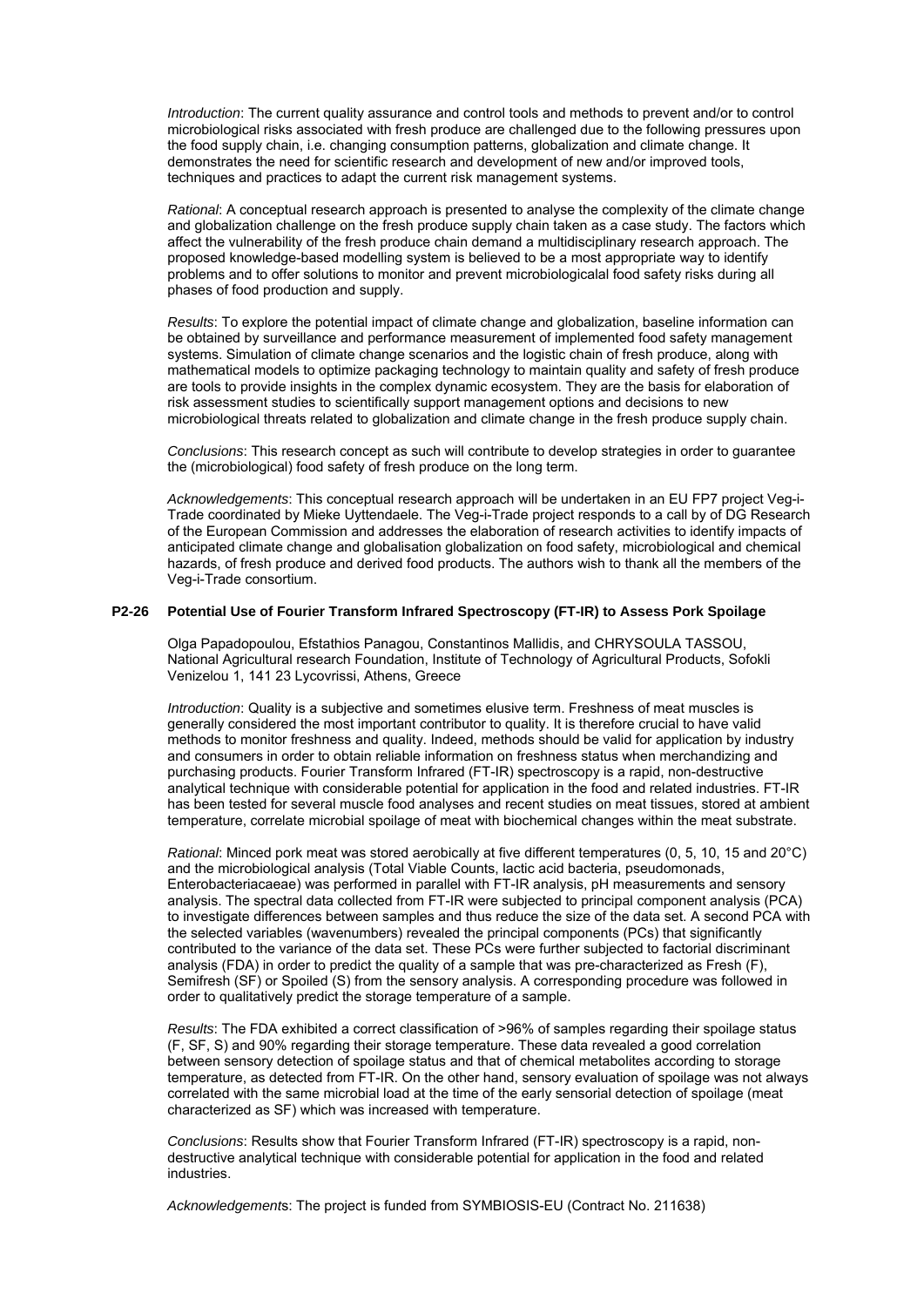## **P2-27 Food Safety and Epidemiological Relevance of Procedures in Cleaning and Disinfection at Household Level**

Telma Basto, CARLOS BRANDÃO, Susana Marcelino, Manuela Guerra and Claudia Viegas, Department of Food Science - Laboratory of Food Microbiology, Estoril Higher Institute for Tourism and Hotel Management, Av. Condes de Barcelona, 2769-510 Estoril, Portugal

*Introduction*: Food borne diseases at household level are considerably frequent, and in many situations associated to cross-contaminations, and deficient hygiene pratices

*Rational*: This study aimed to undertake a survey to assess the degree of compliance with good hygiene practices at home, and to evaluate the feacal contamination in refrigerators, cleaning sponges and kitchen counters.

*Results*: Regarding the survey the main evidences are the following: out of the 30 inquires, 62% used a cloth to clean and 49% cleaned only it with detergents; 48% discarded the sponge once a month; 90% washed the dishes with detergents without desinfectant; 63% usually cleaned the refrigerator, 33% desinfected it and finally, 42% did so once a month. Of the 90 analysis carried out in the three refrigeratours zones, *Escherichia coli* was detected in 3%, and always in the meat storage zone. *Enterobacteriaceae* were found in 20% of the samples. Considering the analysis of the 30 kitchen surfaces (100 cm<sup>2</sup>) Enterobacteriaceae were detected in 63% of the samples and *Escherichia coli* in 10% of them. Regarding the analysis of the 30 sponges, Enterobacteriaceae were found in 93% of the samples and *Escherichia coli* in 47%.

*Conclusions*: The sponges are sources of contamination, and a specific factor that can relate the incidence of food borne diseases at home by cross-contamination. The kitchen counters are also sources of contamination, once they contact directly with ready to eat foods. The cleaning procedures of the refrigerators are frequently made without the use of disinfectants, which is a factor that can allow the microbiological survival, and also bio film formation. Considering the analysis of the 30 kitchen surfaces (100 cm2 ) Enterobacteriaceae were detected in 63% of the samples and *Escherichia coli* in 10% of them.

#### **P2-28 Development of Artisan Chocolate Confectionery: Microbiological Safety and Chemical and Sensory Stability**

CARLOS BRANDÃO, Rogério Soares, and Manuela Guerra, Department of Food Science - Laboratory of Food Microbiology, Estoril Higher Institute for Tourism and Hotel Management, Av. Condes de Barcelona, 2769-510 Estoril, Portugal

*Introduction*: Chocolate confectionery is a product consisting of either chocolate mass or a nucleus containing several fillings covered with a chocolate layer. The demand for these products and specially artisan confectionary chocolates is growing in Portugal. Gourmet and chocolate shops are expanding offering new formulas of these products.

*Rational*: Considering that sometimes chocolate confectionaries are kept for long periods of time, it's essential to assure the microbiological safety of these products and also its stability in terms of chemical and sensorial characteristics, once these are directly related to their acceptance by consumers. The objective of this study was to assess the safety of a new fill dark chocolate confectionary formula, and its chemical and sensorial stability for a four month period, as influenced by the addition of sorbitol to the filling and the storage temperature (18ºC and 25ºC).

*Results*: Two series of chocolate confectionery samples filled with a vanilla flavoured cream were prepared, one having sorbitol in its formula. After microbiological sampling, both series were divided in two parts and one of each stored at 18ºC and 25ºC. Once a month, for four months, microbiological analyses were performed (total mesophilic counts, *Bacillus cereus*, total coliforms, *Escherichia coli*, *Clostridium*, *Staphylococcus aureus*, *Salmonella* and *Listeria* spp., moulds and yeasts). Also quality parameters of each series kept at both temperatures were assessed - chemical characteristics (pH and  $a_w$ ) and sensory characteristics (descriptive analysis and triangular test carried out using a panel of 7 to 10 judges half-trained).

*Conclusions*: Two assays have already been undertaken. By the end of the experiment (September) which started in June 2009, results of the effect of sorbitol and temperature in the developed chocolate confectionary's shelf life are expected and also which product will have a greater potential from a market point of view.

*Acknowledgements*: Authors acknowledge technical assistance of Catia Morgado.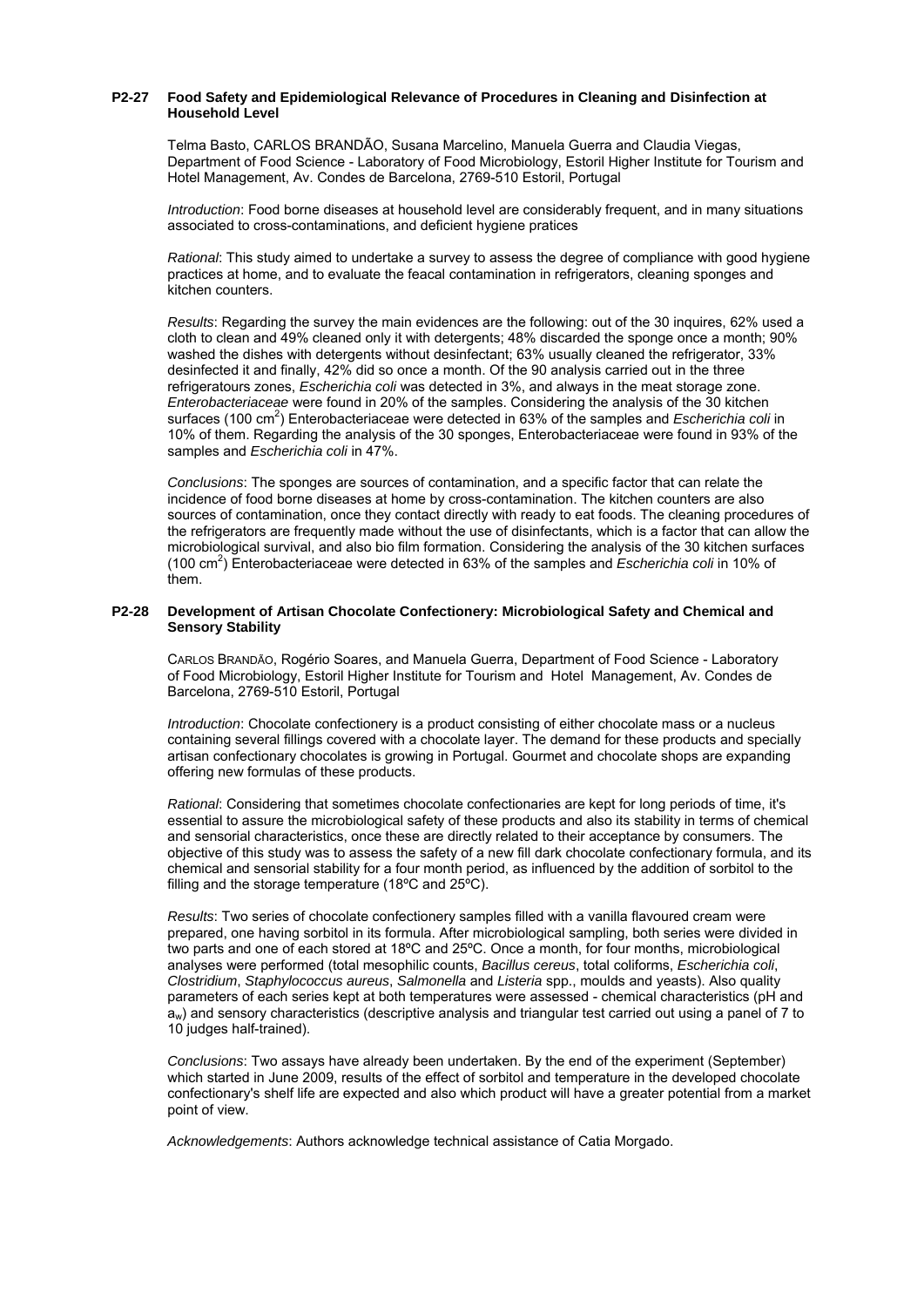## **P2-29 Occurrence and Expression of Toxin Genes in** *Clostridium perfringens* **Isolates from Healthy Swine**

Elbieta Kukier, KRZYSZTOF KWIATEK, and Magdalena Goldsztejn, National Veterinary Research Institute, Pulawy, OT, 24-100, Poland

*Introduction*: Prevention of food animal diseases is important issue among many elements in animal food production chain. *Clostridium perfringens* is the most important animal pathogen among anaerobic sporulating bacteria responsible for enterotoxemia of many warm-blooded animals. The production of the major toxins is a base for classification into one of the five toxotypes (A - E). Toxin production ability and their level of production decide about pathogenicity these bacteria. Not less important than activity of genes is immune decreasing of animals, which may lead to disease.

*Rationale and Objectives*: Taking into account that pathogenicity of *C. perfringens* is conditioned by presence and activity of toxin genes the study were undertaken for assessment of toxin genes occurrence and expression of most often detected toxin genes.

There were detected toxin genes of *C. perfringens* isolates from faeces of healthy swine by multiplex polymerase chain reaction. The second step of study was expression checking of alpha and beta2 toxin by reverse transcriptase PCR on the base of mRNA presence.

*Results and Findings*: Between 354 analyzed isolates suspected of belonging to C. perfringens species, 305 strains were confirmed. Toxin type and its subtype identification revealed that 51.1% of the isolates belong to type A, 48.8 isolates belong to type A subtype beta2. Enterotoxic strains (positive for cpe gene) were detected in 0.6% strains. Additionally, both isolates possessed cpb2 gene. Analysis of isolates (n = 31) for cpa and cpb2 toxin gene expression shows that 71% of isolates expressed both genes and 29% of isolates only cpa gene.

*Conclusions*: Similar to results of other studies there were noted dominance of isolates type A and among them almost half strains possessed cpb2 gene. Relative low percentage of isolates with enterotoxin gene in our study may be, according to some authors, sufficient reservoir of this gene, taking into account a panmictic nature of *C. perfringens* genus.

*Acknowledgements*: This work was supported by The Ministry of Science and Higher Education research program number R1202302.

#### **P2-30 Roche Lightcycler TaqMan Methods for Quantification of Genetically Modified Maize and Soybean**

ZBIGNIEW SIERADZKI and Krzysztof Kwiatek, National Veterinary Research Institute, Pulawy, 24-100, Poland

*Introduction*: Real-Time PCR is the most common technique used for the quantification of genetically modified organisms (GMO) in food and feed analyses.

*Rationale and Objectives*: The objective was to validate the TaqMan Real-Time PCR procedures for the quantification of genetically modified maize (MON810, Bt11, Bt176 and T2 5) and soybean (GTS 40-3-2) at the capillary Roche LightCycler 2.0. The amplification of reference genes: hmg (MON810, Bt11), zSSIIb (Bt176), adh1 (T25), lectin (soybean) and construct- (Bt176, GTS 40-3-2) or event-specific (MON810, Bt11, T25) GM DNA fragments were done.

*Results and Findings*: The dynamic range of all methods was satisfactory for GMO analyses but limited by low CRM GMO content.

The trueness of the genes copies quantification was in the range ±25% of true value. The reaction efficiency reached the lower value 89.6% for Bt11 transgene, and the higher value 99.0% for Bt11 hmg reference gene. For other methods the efficiencies for both reference gene and transgene were very similar. The linearity of reaction was very high,  $R_2 > 0.999$ .

The limit of detection and limit of quantification was 0.06% for GM maize MON810, Bt11 and Bt176, and 0.05% for T25 event. As regards GM soybean LOD was 0.025%, LOQ was 0.075%. Analyses of CRM maize and soybean samples showed that there is no significant difference between the mean measured value and the certified value. The uncertainty for the quantification of GM maize for all 4 GM event were below or equal ±25%, as regards GM soybean it was ±33% (≤5% GMO content) or ±14% (≥5% GMO content). The last phase of validation proved that robustness of all methods was acceptable.

*Conclusions*: The results showed that all reactions, optimised for capillary thermocycler, are suitable for the quantification of genetically modified maize and soybean.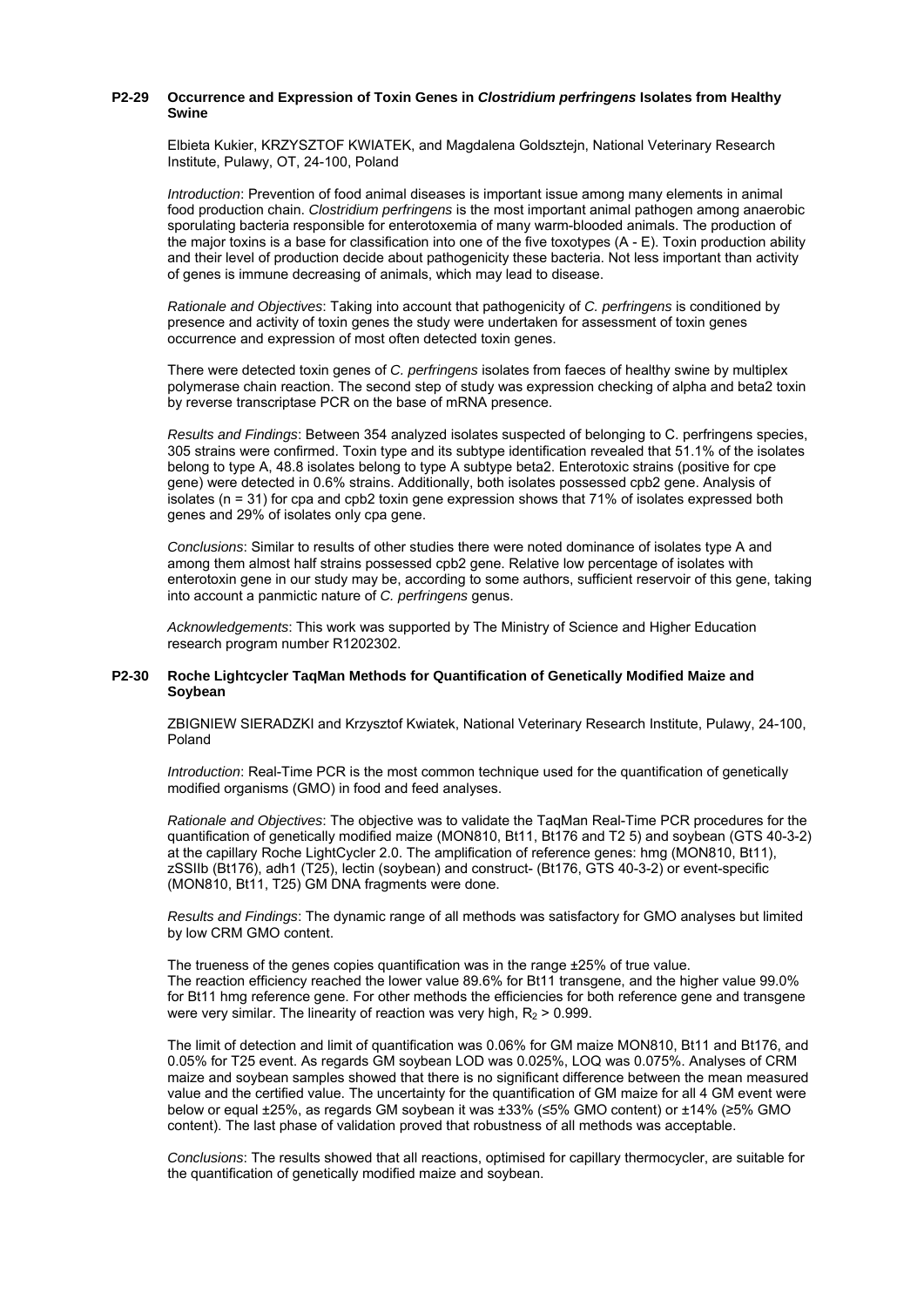## **P2-31 The Use of Fully Stable Isotope Labeled Mycotoxins as Internal Standards for Mycotoxin Analysis with LC-MS/MS**

Georg Mitterer, Markus Kainz, Martin Freudenschuss, Georg Häubl and Rudolf Krska, ROMER LABS Division Holding GmbH, Technopark 1, 3430 Tulln, A-3430 Austria

#### *Will be presented by GUSTAV KICHLER AND HANNES BINDER*

Nowadays, so called LC-MS/MS multitoxin analysis methods allow the simultaneous determination of up to 100 toxins. However, interferences from matrix components can lead to so called matrix effects that cause variations of the ionization efficiency of the analytes in the sample compared to pure standard calibrants, which results in an under- or overestimation of the actual concentration. This is a clear limitation of multi-toxin methods using a mass spectrometer as detector for the determination of mycotoxins.

There are several approaches to overcome these matrix-induced signal suppression or enhancement effects. The application of matrix-matched standards is a common strategy in LC-MS/MS approaches to counteract the adverse effect of co-eluting matrix components on accuracy. However, matrix-matched calibrations are quite laborious and sometimes, depending on the matrix of interest, not applicable due to the lack of a blank sample or large variation between individual samples of the same matrix. An alternative method is the addition of internal standards (IS) to the sample to overcome matrix effects. IS behave similar to the analyte and can therefore correct for recovery losses during the sample preparation process and for ion suppression effects in the MS source. Stable isotope-labeled analogs of natural mycotoxins provide the best IS for these toxins. However, it should be noted that deuterated compounds still run the risk of H/D exchange in protic solvents and retention time shifts relative to the natural toxin. Moreover, partially labeled toxins frequently contain considerable amounts of "lighter" isomers, leading to mass peaks that interfere with natural toxin isotopes. Therefore, fully 13Csubstituted compounds can be regarded as the best standard for quantification by LC-MS/MS based methods.

In our work, we demonstrate the use of fully isotope labeled mycotoxin IS to correct for fluctuations that may occur during extraction, clean-up and ionization of the sample in LC-MS/MS methods.

# **P2-32 Validation Results of New Test Kits for Food Allergens - AgraQuant® Allergen ELISA Test Kits**

Elisabeth Halbmayr, Alexandra Molinelli, Donna Houchins, and Michael Zheng, ROMER LABS Division Holding GmbH, Technopark 1, 3430 Tulln, A-3430 Austria

#### *Will be presented by GUSTAV KICHLER AND HANNES BINDER*

Food Allergy, typically an immune system response to a protein present in food that the body mistakenly believes is harmful, represents an important health problem in modern society. Cross-contamination during the production process may occur so that residues of food allergens in different products may be present. Worldwide labeling regulations lead to more accurateness for food manufacturers, although hidden allergens continue to be the largest single cause of global product recalls. With the aim of preventing health hazards by food allergy, Romer Labs® offers AgraQuant® Allergen ELISA Test Kits to sensitively detect food allergens in a wide range of processed foods and raw materials.

The AgraQuant® Allergen Test Kits are sandwich enzyme-linked immunosorbent assays (ELISA). Food allergen proteins, extracted from food products with an extraction buffer, bind to specific polyclonal antibodies pre-coated on the surface of a microwell. After a washing step an enzyme-conjugated antibody binds to captured specific food allergen proteins. The applied enzyme substrate develops a blue color. The reaction is then stopped by adding an acidic stopping solution, turning the color into yellow. Using a microwell reader the color intensity is determined and is directly proportional to the concentration of the food allergen in the sample.

AgraQuant<sup>®</sup> Peanut and AgraQuant<sup>®</sup> Hazelnut have quantitation ranges of 1-40 ppm and detection limits of 0.1 ppm peanut and 0.3 ppm hazelnut. The quantitation range of AgraQuant® Gluten is 4-120 ppm gluten and limit of detection was determined to be 0.6 ppm gluten. AgraQuant® Soy has a quantitation range of 40–1000 ppb and a limit of detection of 16 ppb. AgraQuant® Almond and AgraQuant® Egg white have quantitation ranges of 0.4–10 ppm and detection limits of 0.2 and 0.05 ppm. Extensive validation studies indicated low detection limits, good accuracy, precision and recovery of the Test Kits.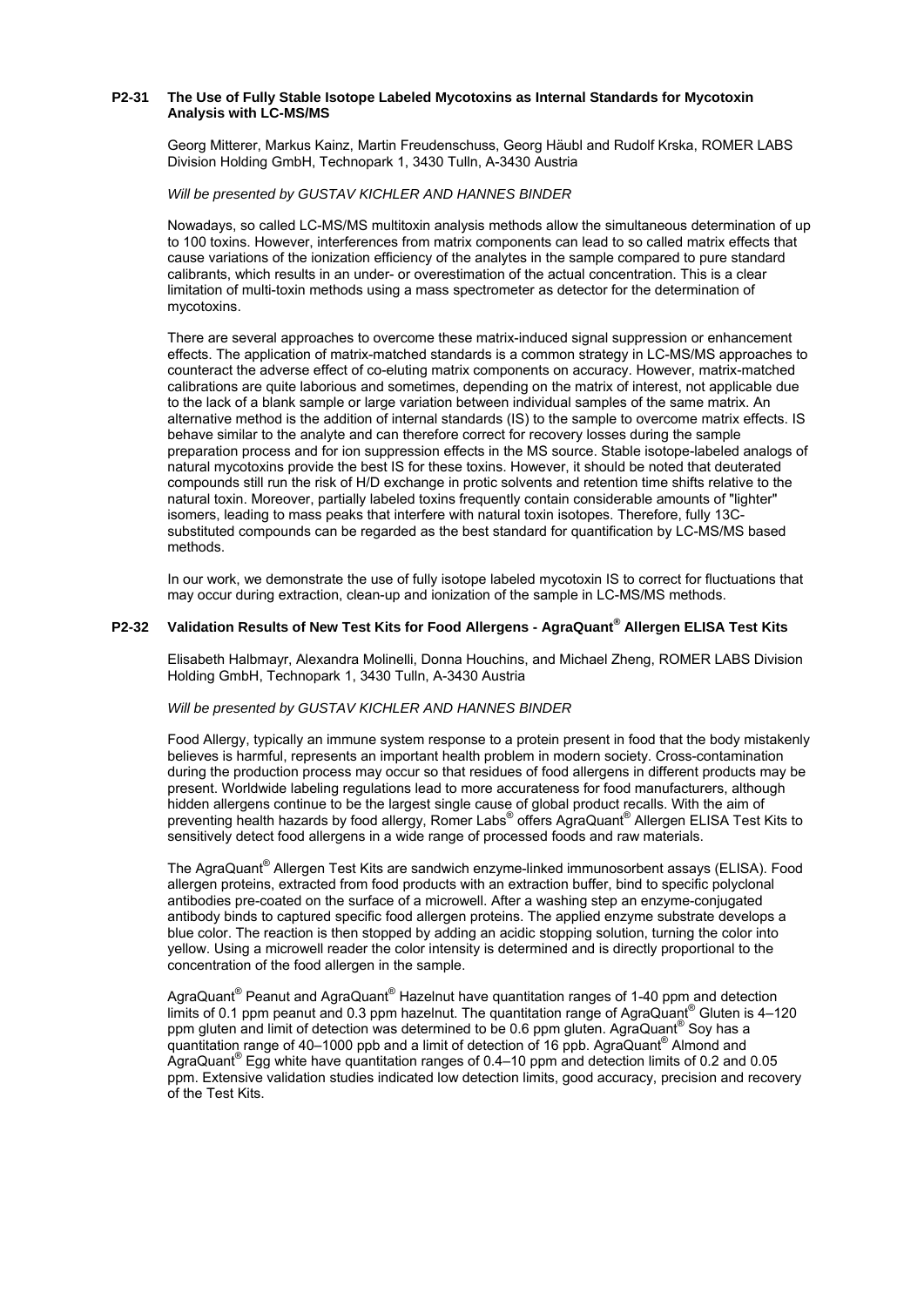# **P2-33 Multiplex PCR Method for Detection of Pecan and Brazil Nuts Allergens in Food Products**

ZORA HUBALKOVA and Eva Rencova, Veterinary Research Institute Brno, v.v.i., Hudcova 70, 621 00 Brno, Czech Republic

*Introduction*: Residues of nut allergens in food products may cause severe allergy in a part of population. European legislation (2003/89/EC) requires labelling of food products with respect to the contents of pecans (*Carya illinoiesis*) and Brazil nuts (*Bertholletia excelsa*).

*Rational*: The purpose of this study was to develop a multiplex PCR method for simultaneous detection of partial sequence of gene encoding pecan allergen vicilin-like seed storage protein (72 bp) and partial sequence of gene encoding Brazil nut allergen 2S albumin (173 bp) in food matrixes. The specificity of designed primer pairs was tested on a broad range of food ingredients. Food products with various nut declaration and without nut declaration were investigated for the presence of pecan or Brazil nut residues. Universal plant primers were used for the plant matrixes confirmation in food (123 bp).

*Results*: Twenty eight samples of food products with various nut labelling and eighteen samples without nut labelling were analyzed using developed PCR method. In analyzed samples neither pecans or Brazil nuts were detected. The detection limit of the PCR method was assessed 100 pg/µl.

*Conclusions*: The presented PCR method is useful for sensitive and specific detection of pecans and Brazil nuts in food products and could therefore prevent the occurence of allergic reaction in context of early nut residues detection.

*Acknowledgements*: This work was supported by the Ministry of Agriculture of the Czech Republic (Grants MZe 00027 16202 and QG 60090/2005).

#### **P2-34 Compositional Differences in the Lactic Acid Bacteria Flora of Matured Traditional Greek Graviera Cheese as Affected by the Type of Starter Culture added to the Milk Post-thermization**

JOHN SAMELIS and Athanasia Kakouri, National Agricultural Research Foundation, Dairy Research Institute, Katsikas, 452 21 Ioannina, Greece

*Introduction*: Traditional Graviera cheese is often produced from thermized milk to control undesirable bacterial contaminants. Since thermization also reduces the desirable lactic acid bacteria (LAB) flora of raw milk, natural undefined or commercially defined mixed LAB starters are utilized.

*Rational*: This study evaluated effects of the type of starter added to thermized (63°C, 30 sec) milk on the numbers and types of LAB dominating in matured Graviera cheese. Eight cheese batches produced either with a natural yogurt-like starter (NS; 4 batches) or with a commercial freeze-dried starter (CS; 4 batches) containing *Streptococcus thermophilus*, *Lactococcus lactis* and leuconostocs were analyzed, and 200 (25/batch) LAB isolates from high dilution agar plates were identified.

*Results*: Mean populations of total mesophiles (TSAYE; 30°C), mesophilic and thermophilic LAB (MRS; 30 and 45°C), and mesophilic and thermophilic cocci (M-17; 22 and 42oC) in NS-cheeses were 8.7, 8.5, 8.0, 8.1 and 7.8 log CFU/g, respectively, whereas respective populations in CS-cheeses were 8.6, 8.7, 6.6, 8.4 and 8.3 log CFU/g. *Enterococcus faecium* (41%), *E. durans* (35%), *Lactobacillus casei* (9%), *E. faecalis* (8%), *Leuconostoc* (5%) and *Lc. lactis* (2%) were isolated from NS-cheeses. Conversely CScheeses contained *L. casei* (46%), *L. plantarum* (17%), *Lc. lactis* (3%) *and S. thermophilus* (3%). *Enterococcus* spp. comprised 31% of LAB isolates from CS-cheeses; 86.2% of them, however, were recovered from MRS plates at 45°C which exclusively contained enterococci at populations ca. 1.5 log lower *(P* < 0.05) than in NS-cheeses.

*Conclusions*: Replacement of NS with CS suppressed enterococci and favoured mesophilic lactobacilli during maturation. *S. thermophilus* present in both NS and CS, and *Lc. lactis* present in the CS, were overgrown, and *Lactobacillus bulgaricus* isolated from the NS was undetectable, in ripened cheeses. Safety concerns associated with inability of the NS to control *Enterococcus* suggest that concentrated commercial starters should be used in traditional Graviera cheese production.

*Acknowledgements*: Funding was provided by TRUEFOOD (Traditional United Europe Food), which is an integrated project financed by the European Commission under the 6th RTD Framework (contract FOOD-CT-2006-016264).